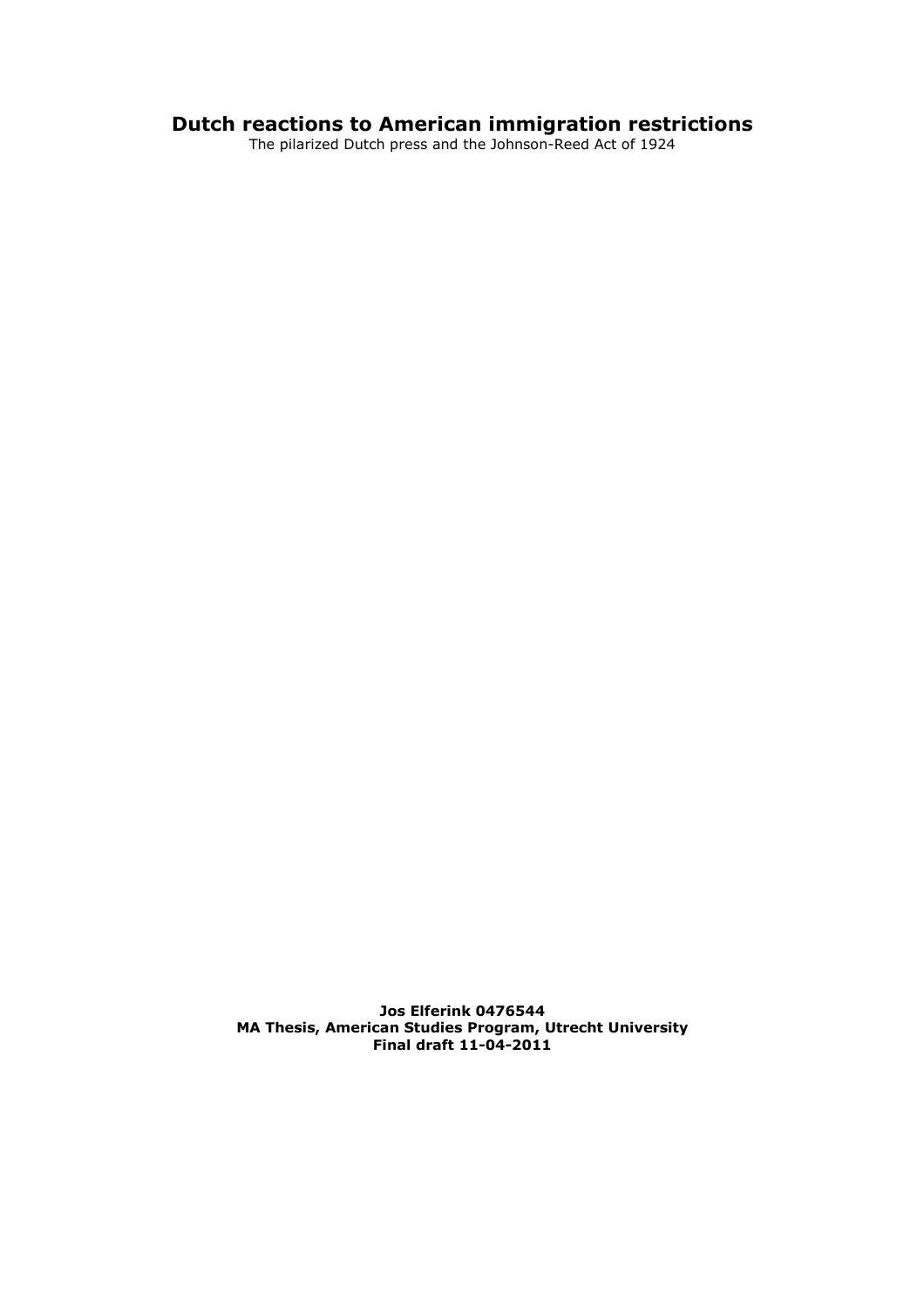# **Table of contents**

| Chapter 3 - Reactions of the pillarized newspaper press in the Netherlands 37 |
|-------------------------------------------------------------------------------|
|                                                                               |
| Liberal newspapers Nieuw Rotterdamse Courant and Algemeen Handelsblad 42      |
|                                                                               |
|                                                                               |
|                                                                               |
|                                                                               |
|                                                                               |
|                                                                               |
|                                                                               |
|                                                                               |
|                                                                               |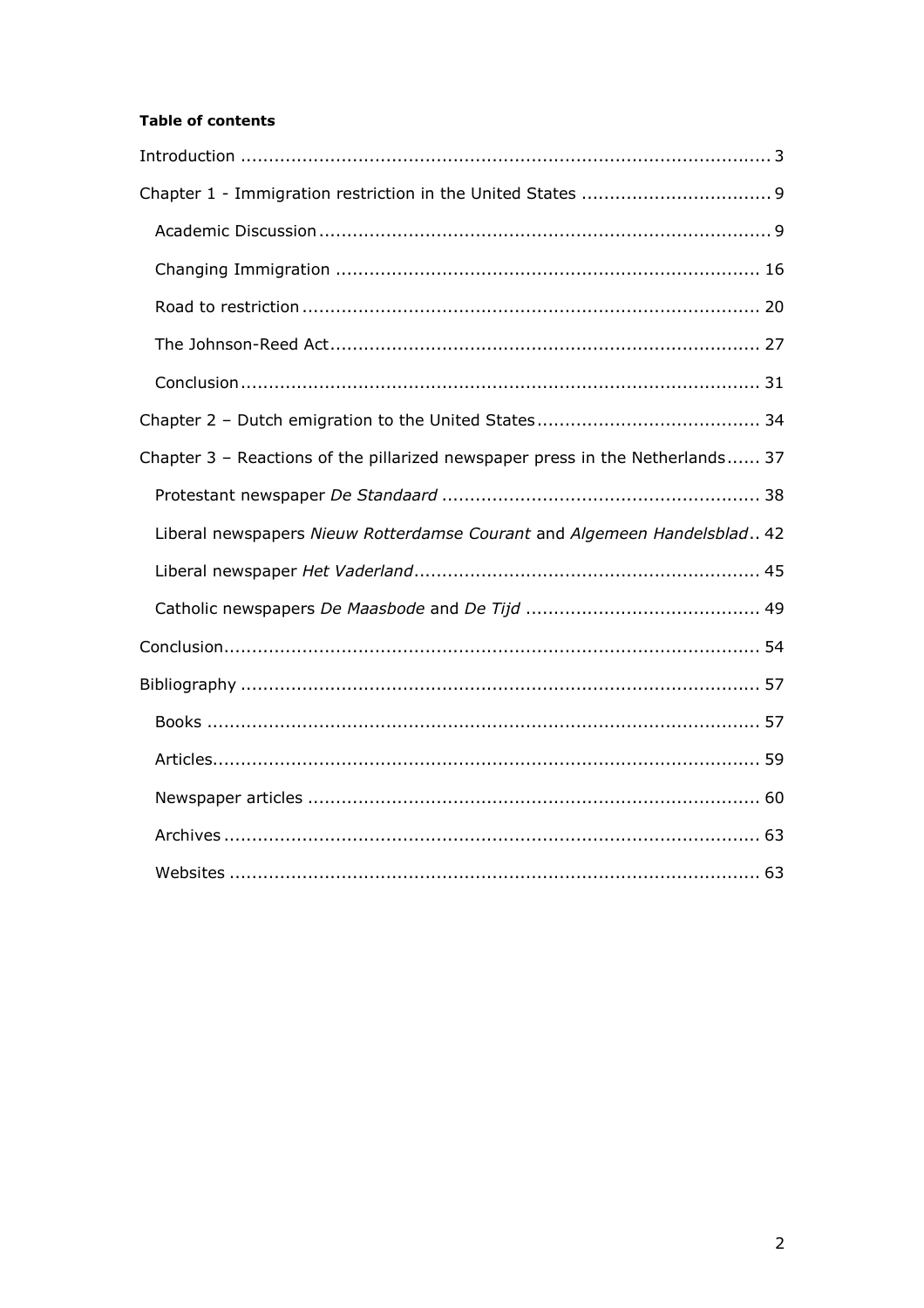### **Introduction**

*In het kort gezegd, deze nieuwe immigratie is eigenlijk het probleem van heden. De stroom donkere, niet-Germaansche of Angel-Sakische landverhuizers, met wie elke fatsoenlijke Amerikaan zich beslist niet geparenteerd weet, kwam dus in de laatste jaren als een niet te stelpen zondvloed opzetten.* 

*Het Vaderland, August 20, 1924.<sup>1</sup>* 

*Terwijl we deze ingenieuse baas maar rustig alleen verder zullen laten wroeten in zijne beschouwingen en ontdekkingen, is het toch wel de moeite waard op te merken dat de officieele handelingen van den Senaat en het Huis van Afgevaardigden te Washington als het ware den menschen het recht gegeven hebben het "ik dank U dat ik niet ben als deze" luide uit te spreken.* 

*Nieuw Rotterdamsche Courant,* May 17, 1924.<sup>2</sup>

This thesis will investigate Dutch reactions to American immigration policy in the 1920s. Immigration has always been essential to an understanding of American society and a fundamental element of the debate about the American identity. America is a nation of immigrants from all over the world. As Oscar Handlin argued in his 1952 study *The*  Uprooted, a study of immigrants in America is a study about America itself and vice versa.<sup>3</sup> The way Americans have handled immigration has always been a clear indicator about how they have identified themselves in the past.

 Over the course of history the way the United States handled immigration has shifted however and therefore also the definition of an American has changed. Even before independence Americans were determined to decide who could join them. In 1790 the Naturalization Act was the first official immigration regulation and it stated that every free white person could immigrate to the United States and become a US citizen.<sup>4</sup> One might focus on the exclusive part of this law - only white people were allowed to enter and get citizenship - but as Aristide Zolberg pointed out in his book *A Nation by Design* the

 1 "Van immigrant tot Amerikaansch burger I," *Het Vaderland*, August 20, 1924.

<sup>2</sup> "Immigratie en preferentie," *Nieuw Rotterdamsche Courant,* May 17, 1924.

<sup>3</sup> Ronald Takaki, *A Different Mirror: A History of Multicultural America* (New York: Back Bay Books,

<sup>2008), 6.&</sup>lt;br><sup>4</sup> Jon Gjerde, edited. *Major Problems in American Immigration and Ethnic History* (Boston: Hougton Mifflin Company, 1998), 80.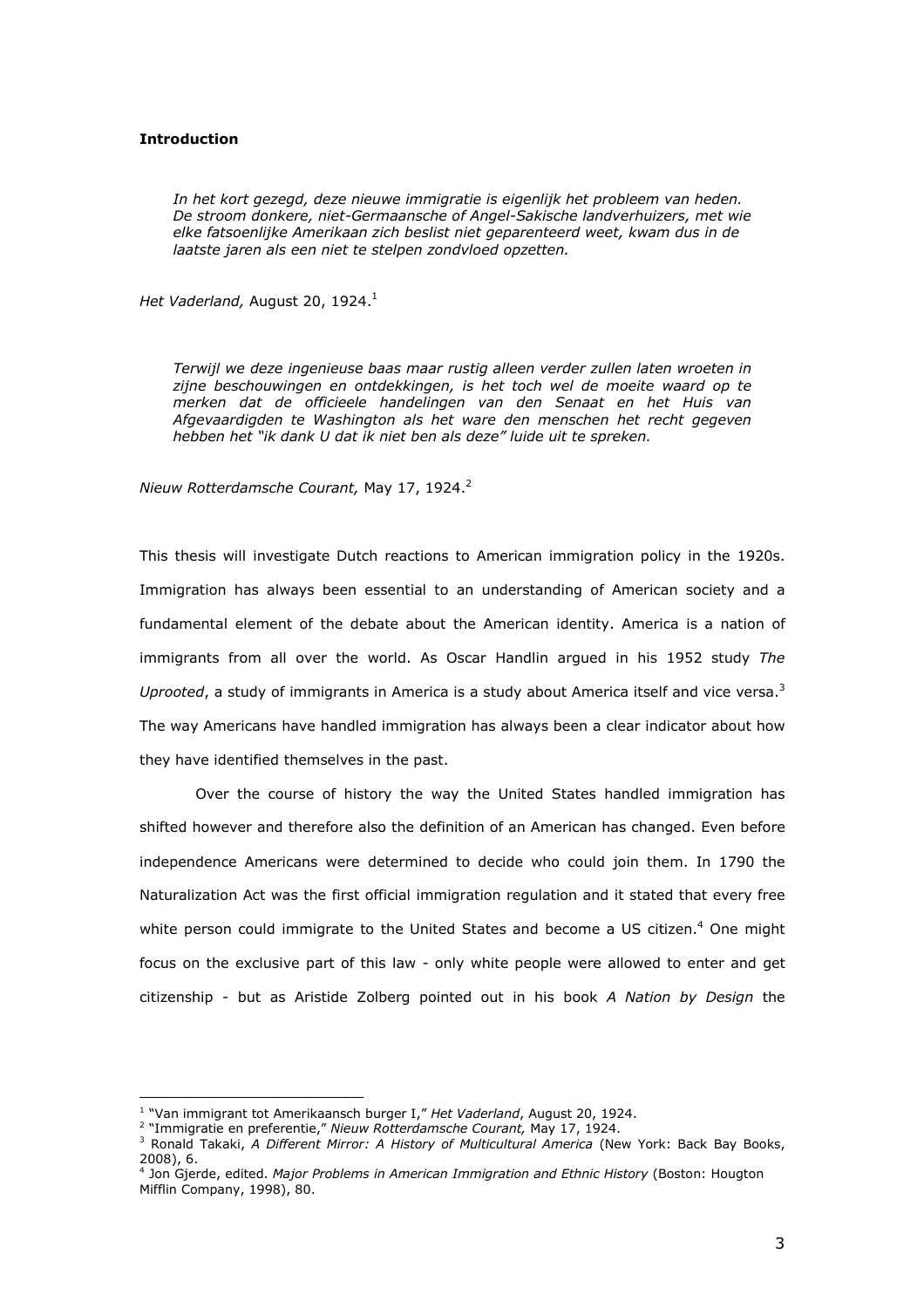Naturalization Act was in fact inclusive for that time. It included all Europeans "regardless of nationality, religion, language or even gender".<sup>5</sup>

However, between 1890 and 1914 Americans slowly started to change their opinion on immigration. The old-stock Americans - early white immigrants from northern Europe - became worried by a shift in the origin of the immigrants and the immigration volume. Immigrants no longer originated mainly from northern Europe, but came mostly from eastern and southern Europe. Those new immigrants were seen as inferior to those from old-stock countries. The constant fear was that Europe was dumping its unwanted on American soil. Despite an important critical report on the new immigration by the Dillingham Commission in 1911, led by Senator Dillingham, before World War I, no significant restrictions were adopted.

The restrictionist movement, however, was growing and restrictions soon would be adopted. In 1917 a literacy test became a requirement to immigrate to the United States and in the years after the Great War the Anti-immigration movement, fed by racial theories, grew stronger. This led to the Emergency Immigration Act of 1921 and the National Origins Act in 1924 that set quota per country to the number of immigrants to the United States. From then on only two percent of the number of people that immigrated prior to 1890 from a specific country could enter the United States annually from that country. This law favored northern and Anglo-Saxon countries and severely cut the immigration from most of southern and eastern Europe because the immigration from those parts started after 1890.<sup>6</sup>

 The laws were highly controversial at the time and have led to much academic discussion and debate ever since. An important and influential study in the current debate was John Higham's 1955 study *Strangers in the land*. Higham was the first to focus on restrictionism which he attributed to nativism what he saw as a recurring disease in the American society which he defined as "intense opposition to an internal minority on the ground of its foreign (i.e., "un-American") connections". Nativism can furthermore be divided into three main sentiments, anti-Catholicism, racism and anti-radicalism. Higham argued that the immigration restriction laws were the culmination of one of the great

<sup>&</sup>lt;sup>5</sup> Aristide R. Zolberg, A Nation by Design: Immigration policy in the Fashioning of America

<sup>(</sup>Cambridge: Harvard University Press, 2006).<br><sup>6</sup> David J. Goldberg, *Discontented America: The United States in the 1920s* (Baltimore: The Johns Hopkins University Press, 1999).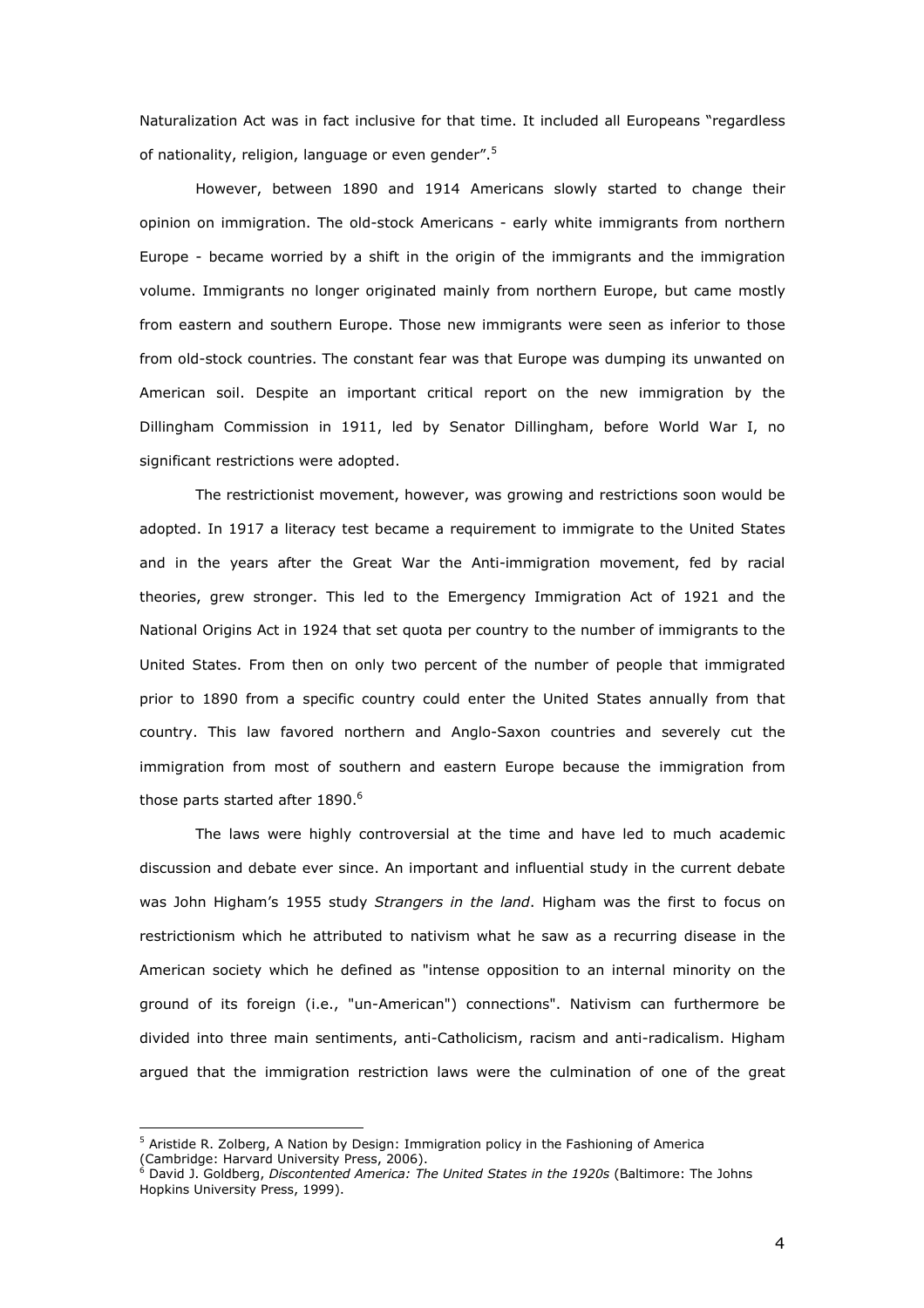nativism waves in the United States.<sup>7</sup> Because Higham was the first scholar who searched for the essential reason behind the restrictions his book his book will also be the starting point of this paper.

The book *Dividing Lines* by Daniel J. Tichenor is a good example of a different analysis of the immigration laws. $8$  In his book he stresses the importance of to the process of policy formation itself instead of the intolerant ideologies and social movements behind them. The emphasis he put on the role of the institutional settings led others to criticizing him for neglecting the economic interests and conditions at stake.<sup>9</sup>

The main opinion of researchers who later studied the passage of the laws and their consequences was that the laws were a result of a combined and related convergence of nativism, nationalism and eugenics. This led to a growth of hostile feelings against nonnorthern European immigrants. Son-Thierry Ly and Patrick Weil disagree with this popular notion in their article "The Antiracist Origin of the Quota System". They stress that nativism, nationalism and eugenics were three different things and did not always apply in the same proportion, or at all, for different restrictionists. They argue that restrictionists were highly divided when it came to their intensions and believes about immigration and immigrants. The discriminatory immigration restriction system that was implemented in the 1920s had racialist, but antiracist roots that had nothing to do with eugenics in their view. Other scholars put more emphasis on the role of one particular historical figure that in their views is underrated, like Desmond King in his book *Making Americans* does on Albert Johnson, claiming that he was the "key congressional actor". <sup>10</sup>

 The immigration laws of the 1920s and their origins are controversial and thoroughly studied, for their impact in the United States was big and it made a clear division between European emigration countries. Most European countries were severely cut on the number of people that were allowed to immigrate to the United States. For instance before 1921 a yearly average of 200,000 Italians migrated to the United States, from 1921 only around 40,000 were allowed and after 1924 that number was reduced to

<sup>7</sup> John Higham, *Strangers in the land: Patterns of American nativism, 1860-1925* (New Brunswick: Rutgers University Press, 1992).

<sup>8</sup> Daniel J. Tichenor, *Dividing lines: The Politics of Immigration Control in America* (Princeton: Princeton University Press, 2002). 9 Tichenor, *Dividing lines*.

<sup>10</sup> Son-Thierry Ly and Patrick Weil, "The Antiracist Origin of the Quota System," *Social Research* Vol. 77, No. 1 (2010), 47.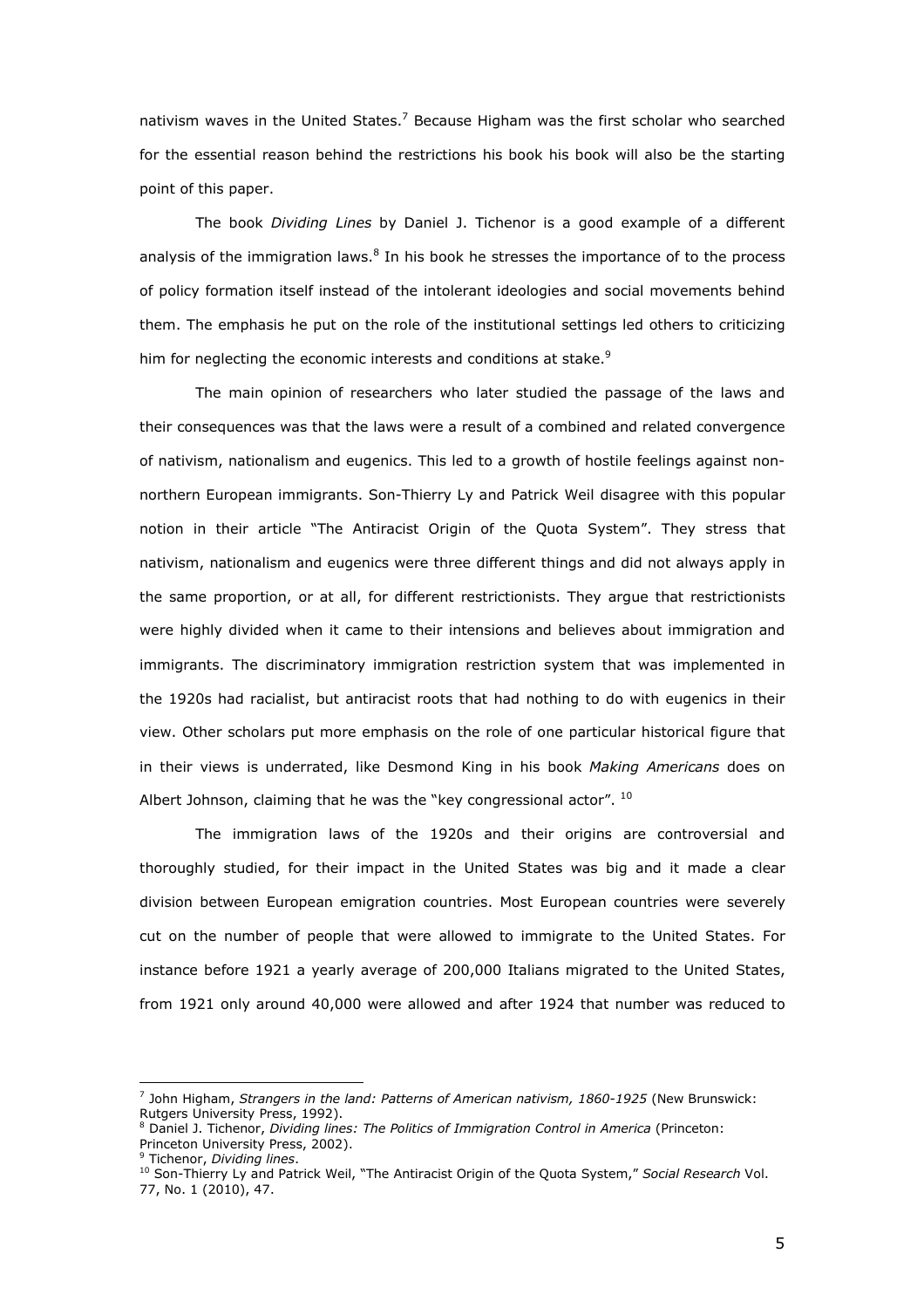4,000. Other countries, however, like the United Kingdom and Germany were allowed a quota as high or almost as high as they used to deliver. $11$ 

As much as the immigration policy of the United States says something about how the United States saw themselves and who was a real or potential American, the European reaction on these laws tells us a great deal about how Europeans saw America. One can imagine that the Italians were displeased, but it is equally interesting to investigate how countries relatively unaffected by the laws responded. One of the countries that was favored in this legislation, although not as much as the United Kingdom and Germany, was the Netherlands.

In the second half of the nineteenth century and during the beginning of the twentieth century the United States was also an important emigration destiny for the Dutch. Between 1846 and 1914 over two hundred thousand Dutchmen emigrated to the United States. This is on a population of six million in  $1914<sup>12</sup>$  For the Dutch America was the most important overseas emigration destiny and that was a main part of how the Dutch saw America. This paper will focus on the Dutch reaction to the laws.

 The main research question this thesis will focus on will be how the largest daily newspapers from the four different pillars of Dutch society at that time responded to the immigration restriction laws in the United States of 1921 and 1924. From the American perspective this research can help to analyze the Dutch image of the US, and how relatively favored countries thought about the United States restriction laws. From the Dutch perspective this research will also tell us something about how the Dutch felt about immigration during the 1920s. This is interesting because the Netherlands have restricted immigration to the Netherlands as well in recent decades, before the 1920s they were on the other side of the exchange. Also, the US could have served as a case of which one could write or say things about, one could not write or say about issues in the Netherlands. It can give a strong insight on how the Dutch felt about immigration, minorities, race and social cohesion as a whole during the 1920s.

 The division of the Dutch reaction to the restrictions to the reaction per pillar is made because Dutch society was pillarized in the 1920s. There was a deep social and religious division between four pillars, the catholic, the protestant, the socialist and the

<sup>11</sup> Daniels, Roger, *Guarding the Golden Door* (Hill and Wang: New York, 2004), 55-57.

<sup>&</sup>lt;sup>12</sup> "Centraal Bureau voor Statistiek," 25-05-2011, http://statline.cbs.nl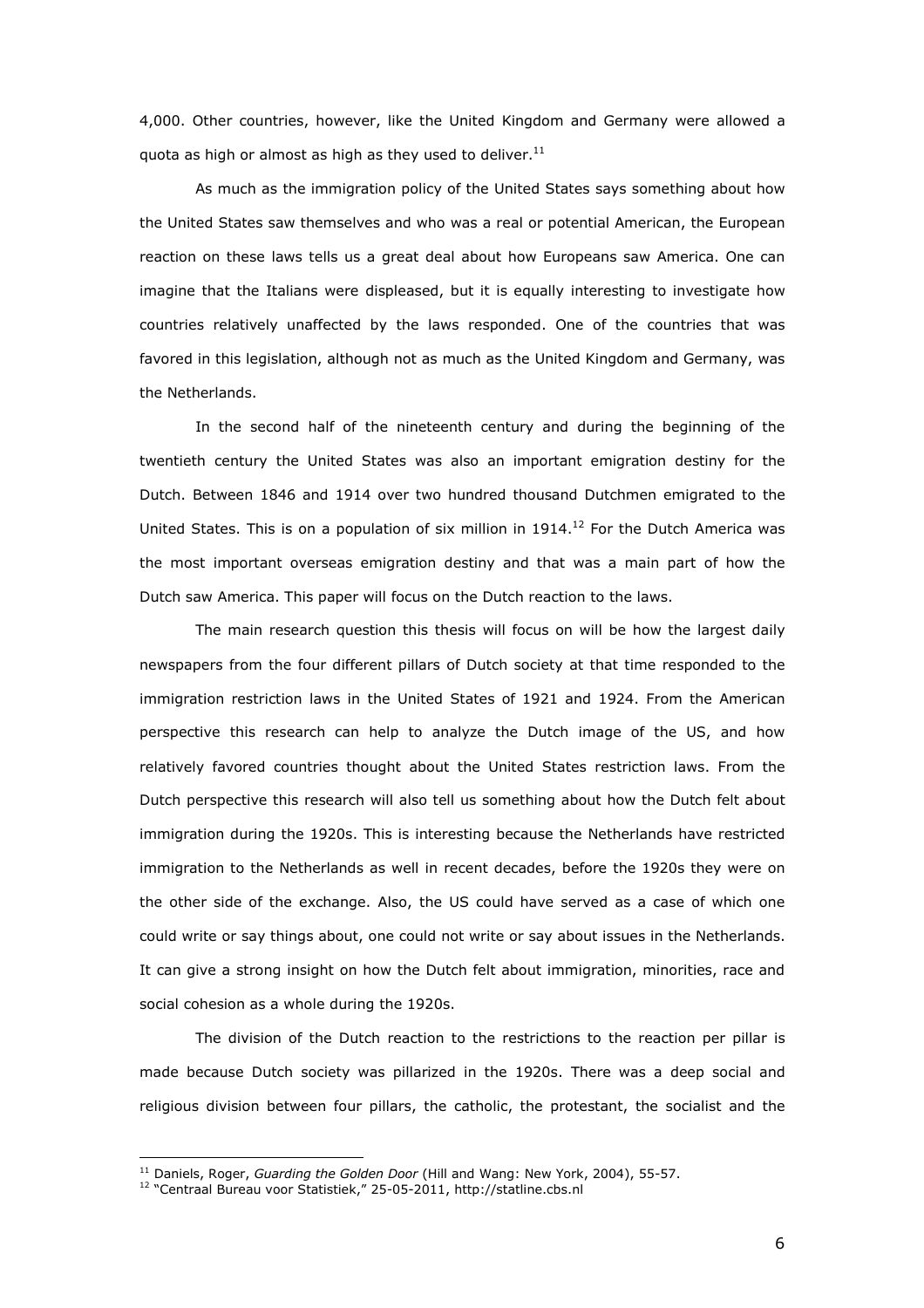liberal pillar. The different pillars could have totally opposite beliefs about fundamental issues and their vision on the world was fundamentally different. They were socially divided and had their own newspapers, political parties, clubs, schools etc. This makes it difficult to investigate the main Dutch opinion on a big social issue as immigration. In order to analyze the Dutch reaction to the immigration restrictions in the United States, one has to take the possible differences between the pillars into account. One can imagine that the Catholic pillar would have a different attitude to the restrictions that clearly favored immigrants from protestant origin than the protestant pillar would have. Also, it is interesting to see how the socialist pillar reacted to the restrictions and what their opinion was on the emigration. Did they see immigration to the United States as desirable, or did they condemn the social conditions of the poor immigrants.

The first chapter will start with an overview of the academic discussion followed by an analysis of the new immigration after 1890. Then it will give an overview of the developments that led to the immigration laws of the 1920s. What were the essential motives for these laws? Why were they installed in 1921 and 1924 and not earlier? It will end with the consequences of the quota laws. The second chapter will start with a short overview of Dutch immigration in the United States prior to the immigration laws and will introduce the four principle pillars of Dutch society at that time. The third chapter will contain an analysis of the reaction in the main newspapers of each pillar. What was their opinion on the laws? What did they think of the selectiveness on racial grounds of the laws?

The method applied in this thesis to investigate the newspapers was to screen them day by day on articles about the immigration restrictions in the US around the time those laws were going to and through Congress and during and a little after the adoption of the laws. I will discuss news on the immigration restriction laws and their consequences in the following newspapers: *Nieuw Rotterdamsche Courant (liberal)*, *Het Handelsblad (liberal)*, *Het Vaderland (liberal)*, *De Standaard (protestant)*, *De Maasbode (catholic)* and *De Tijd (catholic)*. These were the biggest newspapers with an ideological background of a pillar in Dutch society at the time.<sup>13</sup> The goal was too use two of each pillar to support stronger claims and prevent too much emphasis on one source or newspaper. However the

<sup>13</sup> Jan van der Plasse, *Kroniek van de Nederlandse Dagblad- en Opiniepers* (Otto Cramwinckel Uitgeverij: Amsterdam, 2005), 193.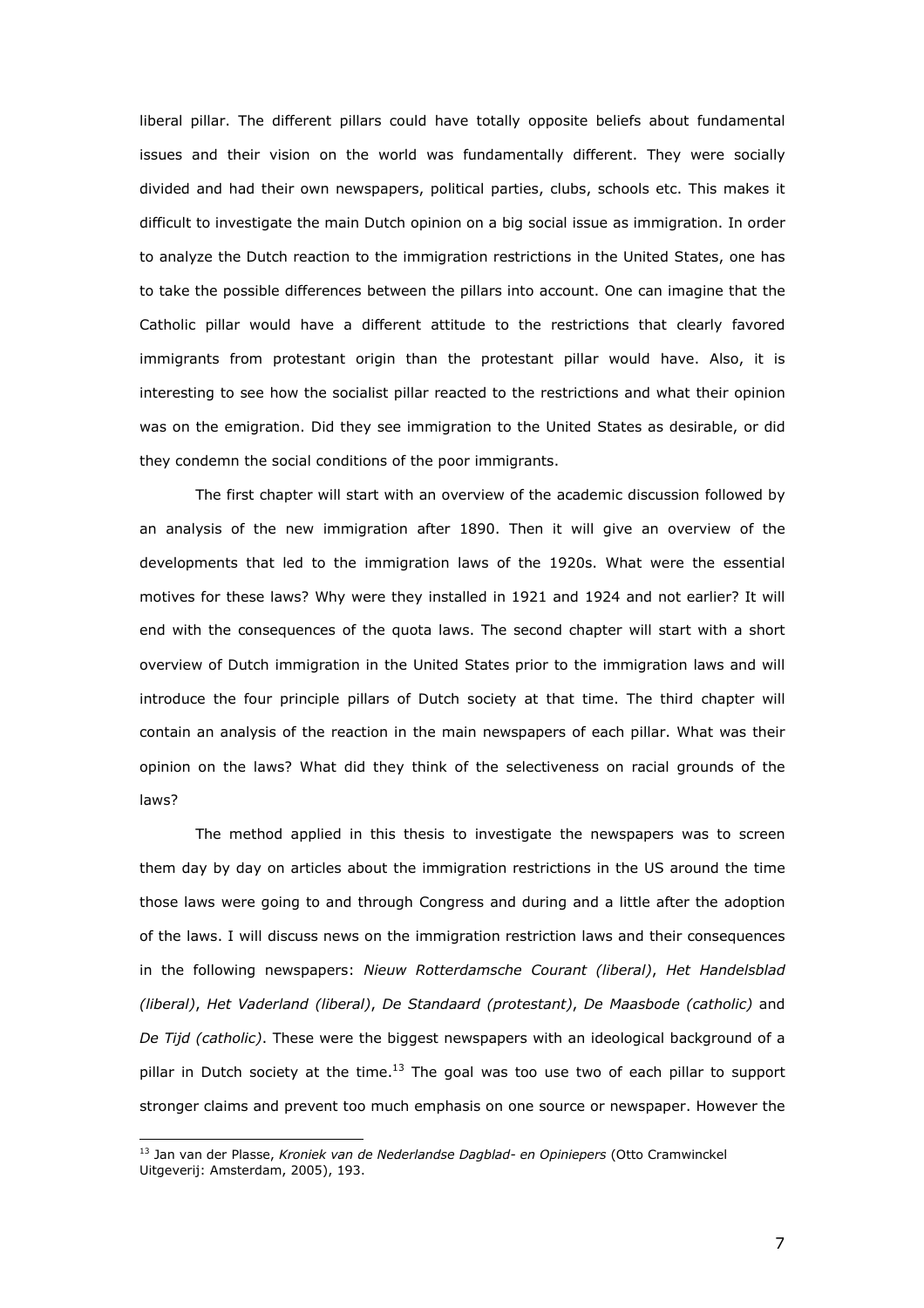protestant pillar only had *De Standaard* as their daily newspaper and the liberal newspapers of that time are now fully digitally available and therefore this research could also include the smallest of the liberal newspapers *Het Vaderland*.

The research on the response of the socialist newspapers *Het Volk* and *Voorwaarts* was problematic. *Het Volk* was printed with low quality ink and therefore is difficult to read. This especially makes the scanning for articles related to the immigration quotas hard. Besides that, articles on the quota laws were scarce and short. The articles do not contain enough information to make clear remarks on how *Het Volk* reacted to the immigration restrictions. Combined with the fact that it is unsure whether the few found articles are all there were published, or that there was more in the unreadable parts of the paper, makes it impossible to judge them.

 The socialist newspaper *Voorwaarts* was available and in good condition. However it never even mentioned the immigration restrictions. This is strange because *Voorwaarts*  did write on foreign affairs. Although this section was not large, there were reports on the main foreign affair topics of the time. Also events in the United States were discussed from time to time, but immigration was never the subject. This is interesting, however, it leaves hardly anything to analyse. In the knowledge that the conducted research is also incomplete it seems best to leave the socialist pillar out of the results of this research.

The first pillar of which the reports on the immigration restriction legislation will be investigated is the protestant pillar with *De Standaard* as its newspaper. It will be followed by the liberal pillar, divided in a chapter on the *Algemeen Handelsblad* and the *Nieuw Rotterdamse Courant* and a chapter on the reaction of *Het Vaderland*. Then, at last, the catholic reaction in the newspapers *De Tijd* and *De Maasbode* will be analysed.

8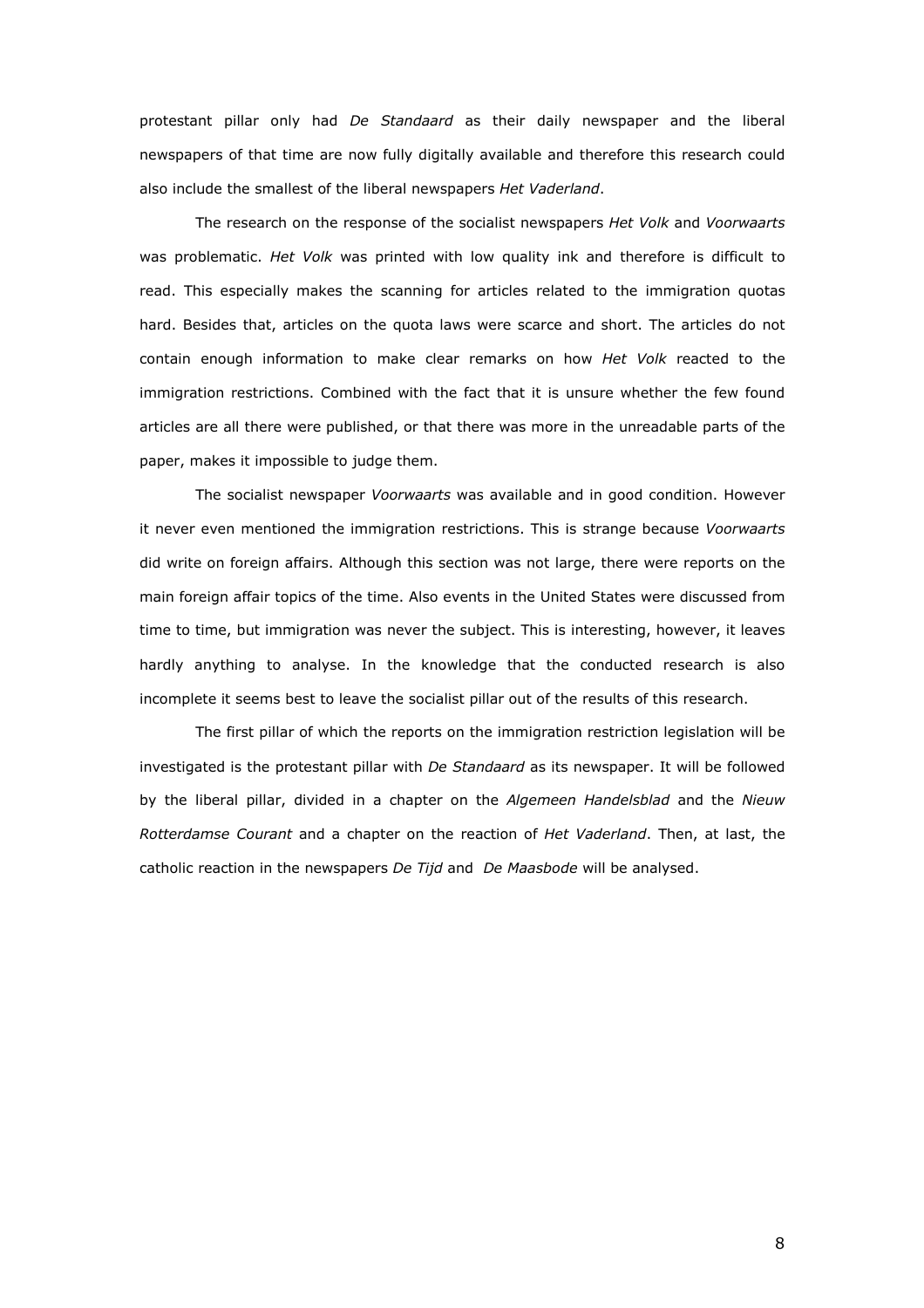### **Chapter 1 - Immigration restriction in the United States**

The Chinese exclusion act of May 1882 was the first law seriously restricting part of the immigration to the United States. This act has long been regarded as a minor, relatively unimportant, incident. But it can also be regarded as the first step of many to come closing the "golden doorway of admission to the United States", as Roger Daniels puts it in his book *Guarding the Golden Door.<sup>14</sup>* The question this chapter will try to answer is why this door was being closed between 1882 and 1924 and how.

 The Naturalization Act of 1790 stated that immigration to the US and becoming a US citizen was permitted to "free white men". It was later used to ban Asians from the United States because of the fact that they were not white, but this was not intended when the law was installed. Why was this fairly open policy before 1882 substituted for the relatively restrictive one of 1924? It is important to answer this question and to get clear what is essential to the change of immigration policy before we can analyze the Dutch reactions to them.

 To answer the question this chapter first will give an overview of the academic discussion and the different approaches that can be used to explain the immigration restrictions. This will be followed by a short analysis of the new immigration to the US. Who were those immigrants, where were they coming from and why were they coming? Then this chapter will try to answer why and how immigration to the United States slowly got more restricted from 1882 to 1924. The last part of this chapter will try to explain what the exact content and meaning was of the laws and what their consequences were.

## **Academic Discussion**

One of the most influential books written about the changing immigration policy of the US is *Strangers in the land* by John Higham. Higham was a scholar who wrote a history of nativist spirit in American society by which he shaped the debate on the immigration restrictions for a long time. In his book, published in 1955, his core argument to explain the changing attitude towards immigration in the United States is that America suffers

<sup>14</sup> Daniels, *Guarding the Golden Door*, 7-8.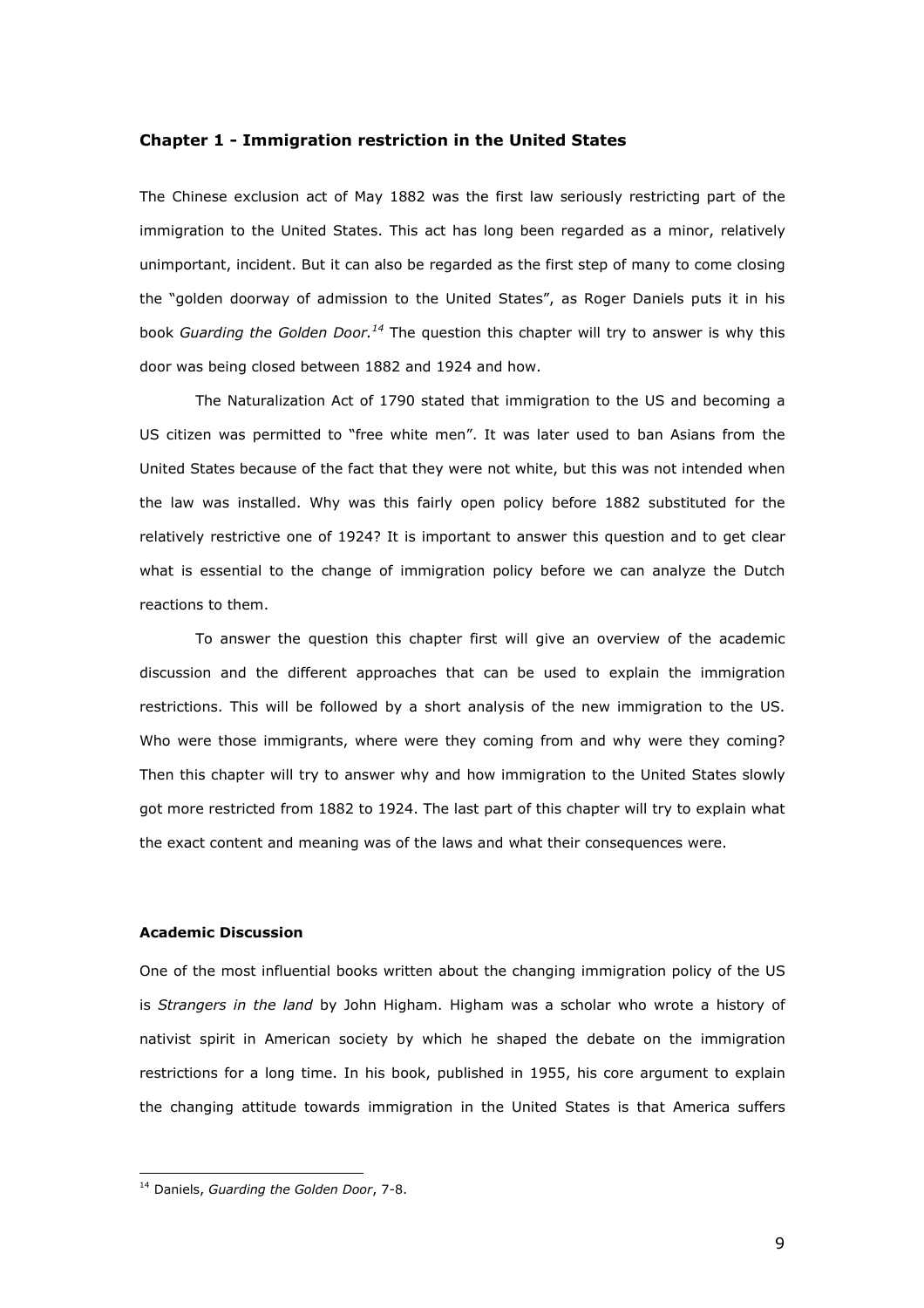from time to time from waves of nativism, $15$  a term that was coined first by Ray Billington in 1938.<sup>16</sup> Nativism came in various forms, from a non-voilent soft scientific study or literary book to a violent form like the Ku Klux Klan. Nativists also came in all forms, they could be working men, southern conservatives or northern reformers. The target of the nativists also varied, sometimes it was one group, like the Chinese, other times the (wrong) half of Europe. $^{17}$ 

 Nativism, according to Higham, comes in waves and that is why it is different from prejudice. Nativism generally comes from internal problems rather than from new immigrants or external causes. Whenever the economy was strong and Americans had faith in themselves prejudice could still exist, but nativism was at a low level. There was no fear that a group of immigrants, although unpopular, could bring America down or could take over. Only during difficult times due to economic heavy weather or external dangers Americans lost their faith in assimilation and nativism rose.<sup>18</sup>

Whether they were fearing that catholic influences would disrupt American liberty or were afraid of a flood of pauper labor coming to the country, nativists believed that "some influence originating abroad threatened the very life of the nation from within"<sup>19</sup>. Nativism is directed at various things that could change the American character of the United States and it acts in various ways, but it is always fueled and connected with modern nationalism. Nativism draws on broader cultural antipathies and ethnocentric judgments and as Higham puts it "Nativism translates them into a zeal to destroy the enemies of a distinctly American way of life".<sup>20</sup>

 The nativist's main complaint is that some (perceived) foreign group in society is unassimilated and therefore could be disloyal. Sometimes this loyalty is directly questioned, but mostly the suspicion of disloyalty will express itself through a charge of being un-American or resentment of un-American behavior. Nativistic discontent has focused on certain themes rather than on direct questioning of loyalty. Higham divides the nativist responses into three main themes, Anti-Catholicism, anti-radicalism and racism. $2<sup>1</sup>$ 

<sup>15</sup> Higham, *Strangers in the land*.

<sup>16</sup> Reed Ueda, *A Companion to American Immigration* (Blackwell: Malden, 2006), 193.

<sup>17</sup> Donald L. Zelman, *International Migration Review,* Vol.23, No. 4 (Winter, 1989), 952.

<sup>18</sup> Zelman, *International Migration Review*, 952.

<sup>19</sup> Higham, *Strangers in the land,* 4.

<sup>20</sup> Higham, *Strangers in the land,* 3-4.

<sup>21</sup> Higham, *Strangers in the land,* 4-5.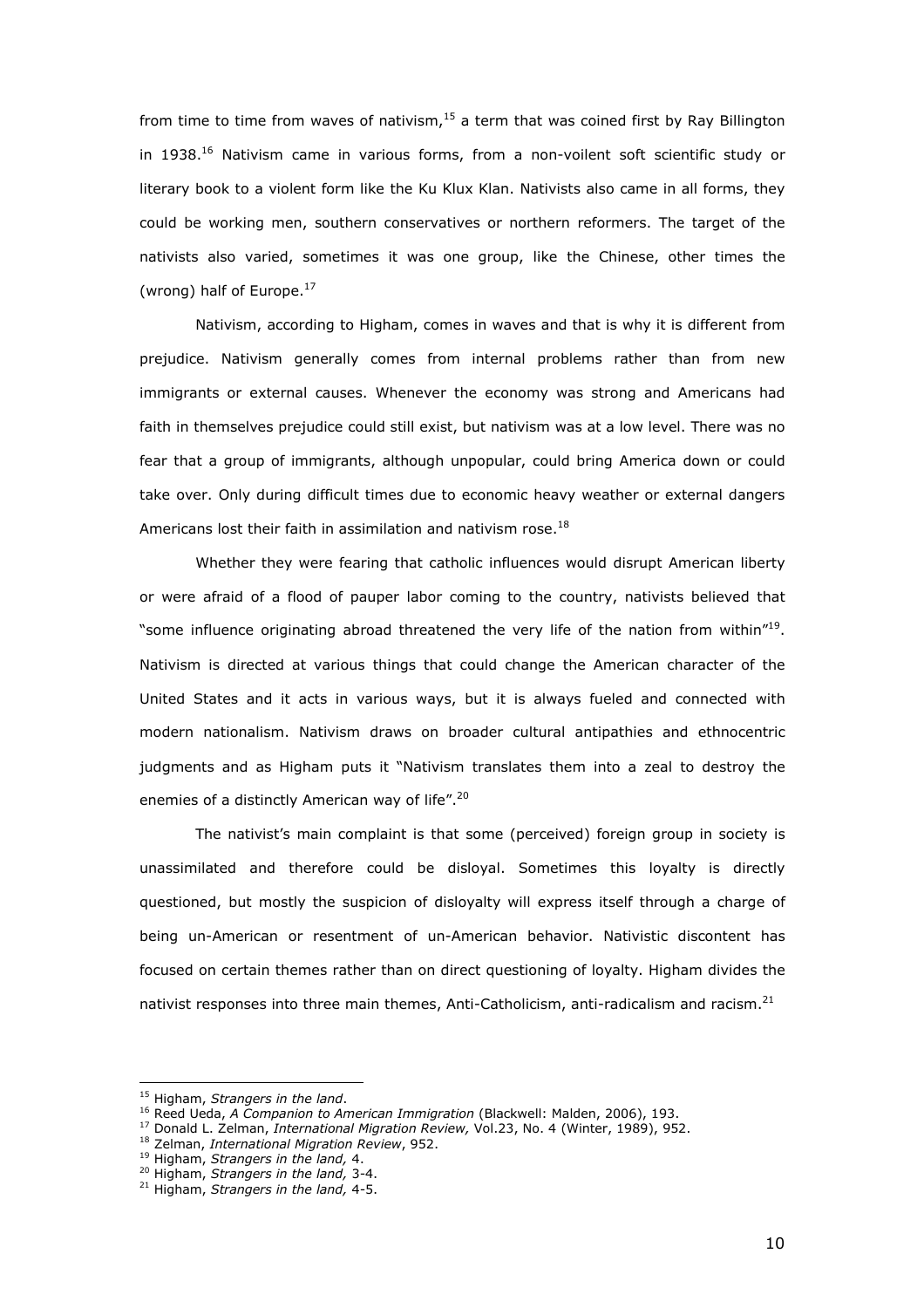The oldest of the nativistic traditions found its origin in the Reformation. Protestant hatred of Rome and the pope had such an overwhelming presence in nativist thinking before the civil war that the two concepts sometimes have been regarded as the same. It has its roots in the reformation and in the link between popery and moral corruption. The first English immigrants that came to the United States in the seventeenth century took the anti-Catholicism with them. England was in the sixteenth and seventeenth century constantly struggling with catholic countries or their own pro-catholic monarchs. $^{22}$ 

This anti-Catholic tradition got a new meaning across the Atlantic because the American colony was located between two rival catholic colonies of France and Spain. Protestantism therefore became deeply embedded in the national American identity. The anti-catholic sentiments grew stronger in the second quarter of the nineteenth century for two reasons. First was that the catholic tradition, with its authoritarian organization and its association with feudal and monarchal countries, had problems fitting in the American concept of individual freedom and political liberty. The second reason was that instead of having Catholic neighbors the US now saw a flood of Catholic immigrants coming in. $^{23}$ 

Anti-catholic nativism by that time overshadowed all others forms of nativism. Still this wasn't enough to become a major political force, enforce stricter naturalization laws and ban catholics from public office. It was not until the 1850s when the crisis in American society dissolved the old parties and brought the union to the breaking point and that the American Party of the Know Nothings offered national homogeneity as a solution that Anti-Catholic measures became prominent in the national affairs. However, the division between North and South did go through and the nativists movement submerged because of that instead the other way around. $24$ 

The second of the three main nativist traditions was a fear of foreign radicals. It started to take shape in the 1790s. While anti-Catholic feelings were based on the assumption that the immigrants were submissive to a Roman despot, conservatives were afraid of immigrants starting a revolution. While submissiveness to tyranny and revolutionary thought are two contradicting charges, the underlying assumption is the same, the European is being disloyal and that is a threat for the republic and its freedom.<sup>25</sup>

<sup>22</sup> Higham, *Strangers in the land,* 5.

<sup>23</sup> Higham, *Strangers in the land*, 5-6.

<sup>24</sup> Daniels, *Guarding the Golden Door*, 10-11.

<sup>25</sup> Higham, *Strangers in the land*, 7.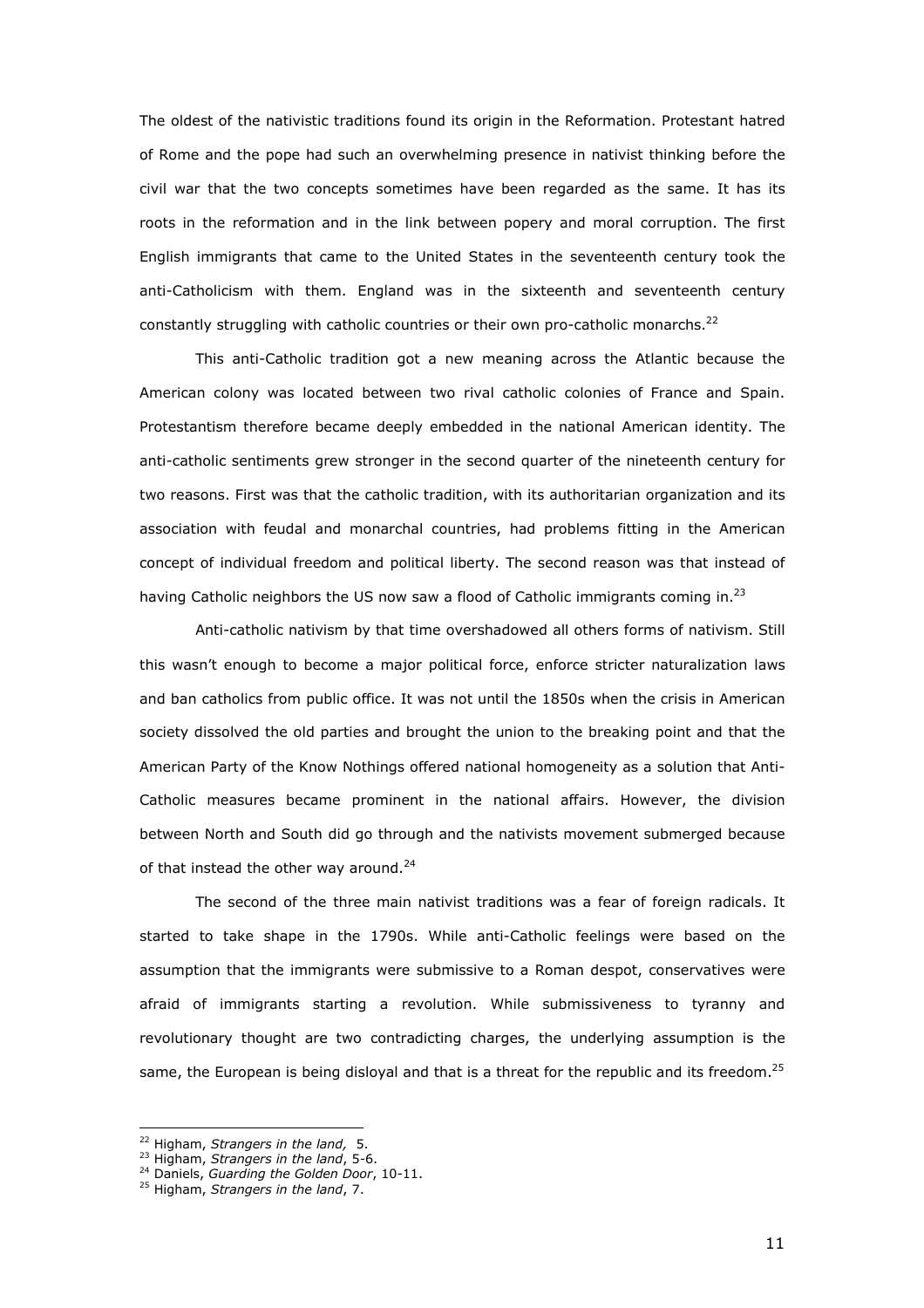Still it is a strange accusation because the United States themselves originated in a revolution. The difference between the American Revolution and other revolutions in other European countries was however that the American involved little political or social change. It was aimed at perfecting an existing society instead of tearing one down to build a new one. The American Revolution was different in temper to some foreign revolutions, a violent and sweeping revolution became to be seen as typically European and un-American.<sup>26</sup>

 The third and last main nativist tradtion is racial nativism, it originated in the early nineteenth century. It is different in comparison to the two others in the fact that where anti-Catholicism and anti-radicalism tried to make clear what American identity was not, racial nativism worked the other way around, identifying what America was in a positive manner. The notion was that the US in some way belonged to the Anglo-Saxon race. The idea of the Anglo-Saxon race can be traced back to seventeenth and eighteenth century England.<sup>27</sup> When the Americans copied this love for the Angles and the Saxons they did it as a means to identify themselves with the Anglo-Saxon gift for political freedom. The Anglo-Saxons, they believed, had "a unique capacity for self-government and a special mission to spread its blessings".<sup>28</sup> It is important to stress that race was a very vague concept prior to (pseudo) scientific research that gave it more definiteness. When talking about race people would actually mostly mean national character.<sup>29</sup>

 All together it must be mentioned that the influence of nativism in the US prior to the Civil War was limited. Only during the crises of the 1790s and 1850s it gained widely appeal. But even during these times less exclusive thinking on national ideals prevailed and ultimately won the struggle. Americans had faith in themselves and the universal appeal of the principles of their republic. Nativistic thinking however did establish the structures on which the later anti-immigrant waves would develop. $30$ 

 For some time after the publication of *Strangers in the land* the immigration restrictions were seen purely as a logical consequence of the third wave of nativism from 1880 till 1920 as described extensively in *Strangers in the land*. However, this is a little to simplistic. One of the first scholars to acknowledge this was Higham himself. Immigration

<sup>26</sup> Higham, *Strangers in the land,* 8.

<sup>27</sup> Higham, *Strangers in the land,* 9.

<sup>28</sup> Higham, *Strangers in the land,* 10.

 $29$  Ibid.

<sup>30</sup> Higham, *Strangers in the land,* 10-11.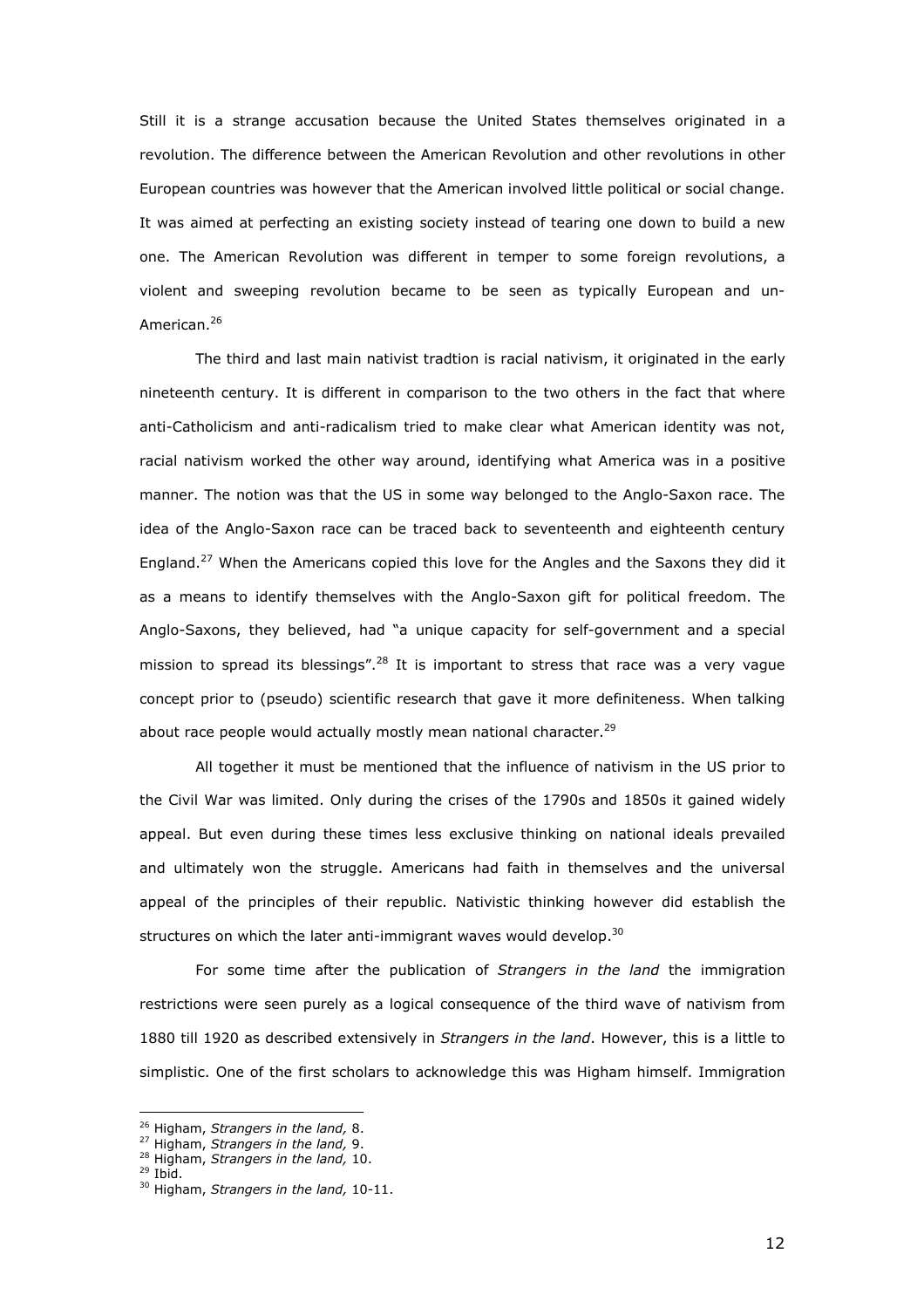reform and nativism aren't the same thing and Higham concluded in 1958 that it is too one sided to only look at irrational motives. Nativism derives as a concept from the first antiimmigrant wave of the 1830 to mid 1850s, and it is an inadequate framework to investigate the period prior to the immigration restriction laws of the 1920s. This for the reason that besides a fear of foreigners there were real social costs to the unregulated flow of immigration that have to be taken into account. $31$ 

 Political scientist Daniel J. Tichenor is an example of a scholar who approached the immigration restriction in a whole new way, that of the 'new institutionalists'. Instead of looking at cultural forces to explain the shifts in immigration policy in the United States, in his book *Dividing Lines* he emphasizes the role of the process of policy making itself. The institutional settings and the people involved made the changes in immigration policy happen the way they happened. He divides four related elements that influenced immigration policy. The first element was the fragmentation of power and the dynamism between those powers as a result of the fragmentation. The second element was the shifting coalitions cutting through partisan lines. The third element was the role of experts in the development of policy. And the fourth element was the level of international crisis.<sup>32</sup>

 Tichenor still acknowledges the tradition of intolerance towards strangers and the resulting frequent calls for restriction, but he thinks this part has been overemphasized. Economic self-interest and more open ideologies have also made their contribution to the laws. Although he mentions the possible economic motives for the restrictions, the main critique on his book has been that he seems to underestimate economic influences. Businesses were almost always in favor of open immigration, supplying them with cheap labor, apart from a few times as for instance during the Red Scare of 1919 out of fear for the spread of labor unions and radicalism. The fact that this twist preceded the immigration restriction laws of 1921 and 1924 might have had a bigger influence than Tichenor suggests.

 A good example of a scholar who approached the immigration issue from a mainly economic perspective is Jeffrey G. Williamson. Together with Timothy J. Hatton he argues in his paper "The impact of immigration on American labor markets prior to the quotas" that although for instance the Dillingham report of 1911 has been widely criticized by

<sup>31</sup> Otis Graham, "John Higham Revisited," *The Social Contract* Vol. 14, No. 3, (2004), 227.

<sup>32</sup> Tichenor, *Dividing lines*, 1-16.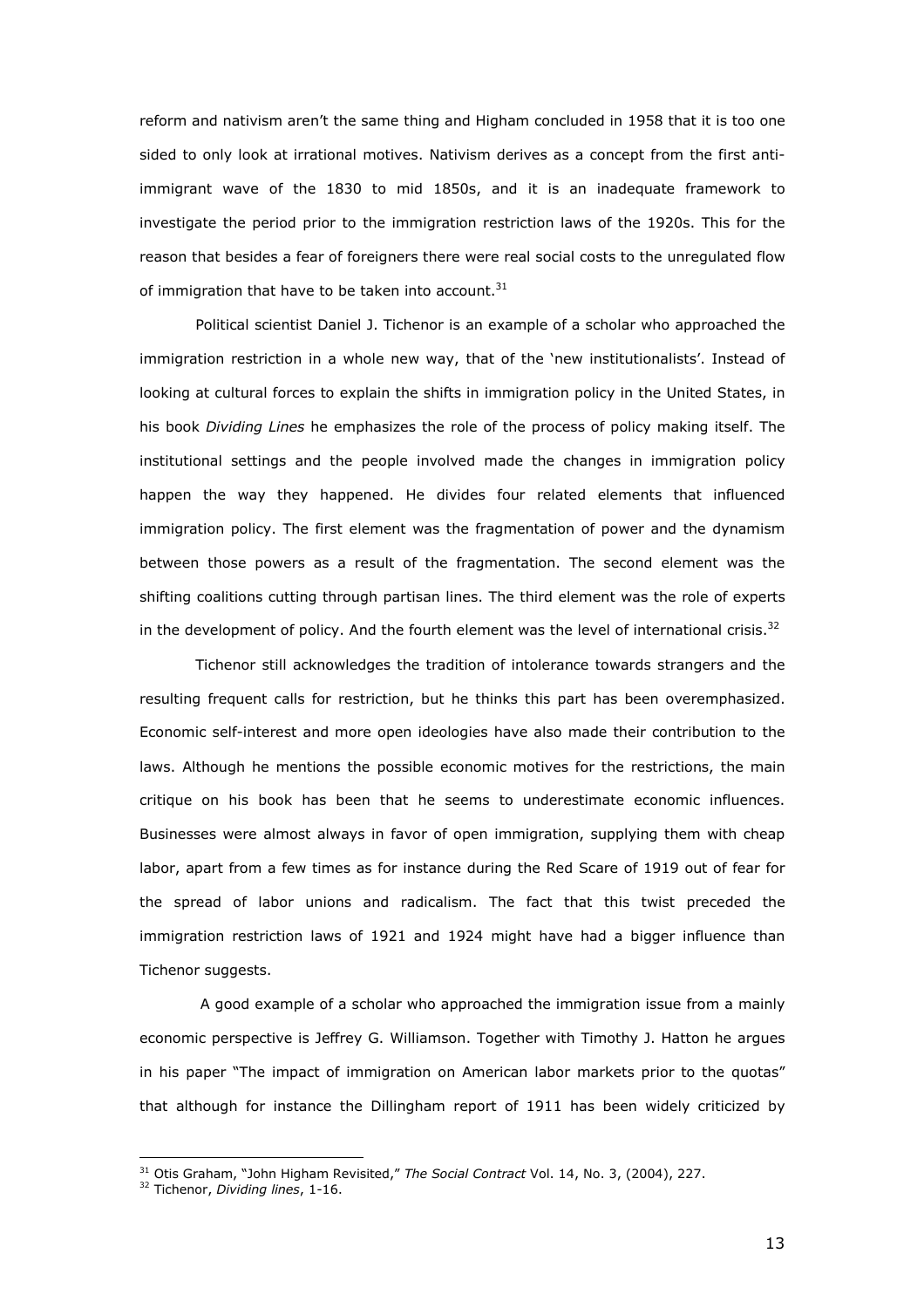historians and contemporaries because of its "racial overtones, sloppy analysis and incomplete or selective use of the vast body of evidence collected $^{n33}$  its conclusions regarding macro impact were right: immigration had a negative influence on the growth of real wages and living standards.<sup>34</sup>

 In a second study, this time conducted with economic Ashley S. Timmer, they come to the conclusion that long-term influences on immigration policy have been overshadowed by short-term influences on immigration policy in the historical debate on the quota laws. They state that racism or xenophobia weren't the main motivation for the immigration restrictions. Also the real wages of the unskilled did not matter as such, nor did the level of unemployment or economic growth. It was the relative economic position of the unskilled laborer, compared with the skilled laborer that the United States, and other countries for that matter, tried to preserve. When more unskilled immigrants entered the country, unskilled laborers became more abundant and so their wages dropped and then so did the wages of the native laborers. The more immigrants were seen as a threat to the relative economic position of the native unskilled laborer, the more restrictive policy was adopted. A rise in sheer numbers or a relative rise of unskilled immigrants could lead to a perceived threat. The recent tendency towards immigration restriction in the United States and Europe can be explained by the same process, according to Timmer and Williamson.<sup>35</sup>

 Son-Thierry Ly and Patrick Weil share the notion with Higham that the restrictions were the result of different kind of motives behind the policy change. In their 2010 article "The Antiracist Origin of the Quota System" they argue against the common notion that the quota laws were the result of a combined convergence of nativism, nationalism and eugenics. Instead they stress that a clear split between restrictionists and liberals should be questioned and that the notion of a convergence of restrictionist, racist and eugenic ideas into one homogenous restrictionistic ideal is wrong. There were major disagreements among restrictionists about the goals and means of restriction. For instance the first plan for a quota system, by William Walter Husband a secratery of Senator Dillingham and the

<sup>&</sup>lt;sup>33</sup> Timothy J. Hatton and Jeffrey G. Williamson, "The Impact of Immigration on American Labor Markets Prior to the Quotas," *NBER Working Paper Series* No. 5185 (1995), 30. <sup>34</sup> Timothy J. Hatton and Jeffrey G. Williamson, "The Impact of Immigration on American Labor

Markets Prior to the Quotas", 30-31.

<sup>35</sup> Ashley S. Timmer and Jeffrey G. Williamson, "Racism, Xenophobia or Markets? The political Economy of Immigration Policy Prior to the Thirties," *NBER Working Paper Series* No. 5867 (1996), 30-31.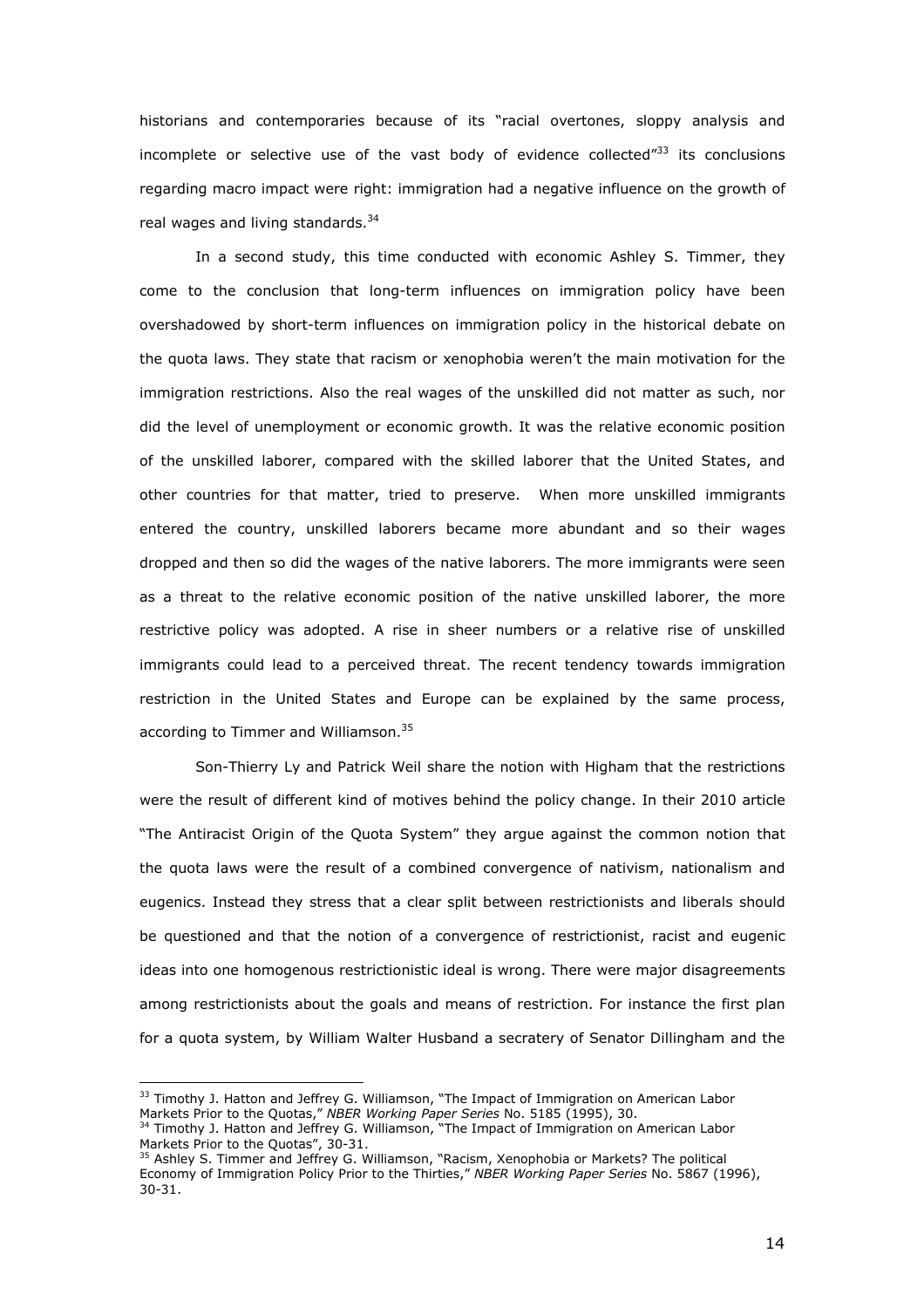secretary of the Dillingham Commission, was made to restrict immigration mathematically and efficiently and to end discrimination against Asians by including all foreign countries in one immigration system. Restrictionism was not always associated with racism and eugenics, the first quota plans had a positive side to them. They did not make a new special discriminatory status for southern and eastern Europe, they included Asian countries and could generate reliable predictions about future immigration. Husband relied on some classic stereotypes of southern and eastern Europeans, but he never ascribed those problems as something rooted in their nature.<sup>36</sup>

 Some restrictionists were in favor of immigration restrictions because of the social economic situation in the larger cities. Therefore they supported the idea of reducing the entrance of some nationalities or ethnicities, but this was not necessarily on the basis of their supposedly inassimilable nature. For the same reason Senator Dillingham of the Dillingham Commission was in favor of immigration restrictions, aimed at some groups more than others, but also stepped up for the new immigrants many times during his speeches in the Senate.<sup>37</sup> Seemingly similar ideas can have very different motivations and goals behind them.<sup>38</sup>

 In the scholarly debate about the immigration restrictions these are the main topics and approaches. There are also scholars who tried to emphasize the role of certain persons or processes that they thought were underestimated or had another role than most scholars assume. A fitting example of this kind of scholarly work on the immigration restrictions is *Immigrants, Progressives, and Exclusion Politics: The Dillingham Commission, 1900-1927* by Robert F. Zeidel in which he tries to alter the perceived role that the Dillingham Commission played in the political process leading up to the restrictions. Opposite to popular scholarly opinion he argues that the Dillingham Commission was not biased, did proper research and was actually in favor of immigration and thought well about the new immigration. The acknowledgement of social problems with the new immigrants and recommendations to restrict immigration were made to protect the new immigrants and did not came out of the notion that they were ineligible to become truly American. The report that followed the years of extensive research was hijacked by restrictionists. They selectively used some chosen parts against the open

<sup>&</sup>lt;sup>36</sup> Ly and Weil, "Quota System," 45-50.

<sup>&</sup>lt;sup>37</sup> Ly and Weil, "Quota System," 50-51.

<sup>&</sup>lt;sup>38</sup> Ly and Weil, "Quota System," 71.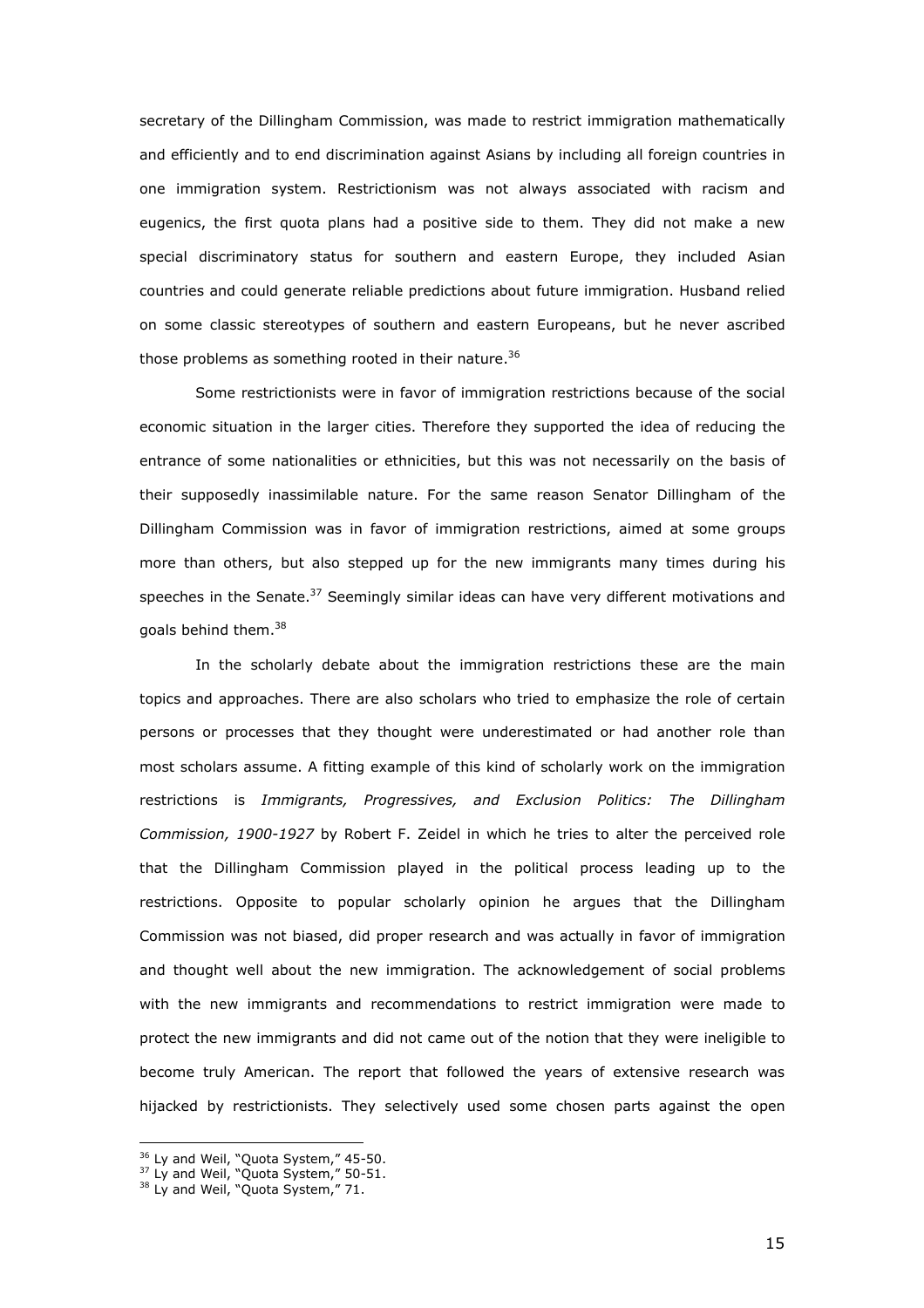immigration policy, but this was, however, according to Zeidel, a wrong interpretation of the report.<sup>39</sup>

This analyse of the academic discussion on the immigration restrictions is far from complete, but contains the rough approaches and disputes. This research will also comprehend other scholarly works not described here. It incorporates some outstanding but less controversial works like *Becoming American: An Ethnic History* by Thomas J. Archdeacon, because for this research it is more important to address all possible reasons for the restrictions, than to make a judgement about which was more important.

### **Changing Immigration**

Between the end of the civil war and the start of the Great Depression the United States changed their attitude towards immigration. One of the things that also changed – and was one of reasons for the change in attitude - was the immigration itself and most notably the origin of the immigrants. Figure 1 shows the increase of immigration between 1850 and 1920 in absolute numbers.<sup>40</sup> Around 18.2 million immigrants came to the United States between 1890 and 1920 compared to 10 million between 1860 and 1890 and 4.7 million between 1830 and 1860.<sup>41</sup> This increase should not be underestimated, however, Figure 2 shows that the percentage of foreign-born citizens stayed remarkably stable. Between 1860 and 1920 the percentage of foreign-born varied only between 13.2 and 14.7.<sup>42</sup>

<sup>&</sup>lt;sup>39</sup> Zeidel, Robert F., *Immigrants, Progressives, and Exclusion Politics: The Dillingham Commission, 1900-1927* (Northern Illinios University Press: DeKalb, 2004).

<sup>40</sup> Daniels, *Guarding the Golden Door*, 4.

<sup>41</sup> Thomas J. Archdeacon, *Becoming American: An Ethnic History* (New York: The Free Press, 1983), 113.

<sup>42</sup> Daniels, *Guarding the Golden Door*, 4.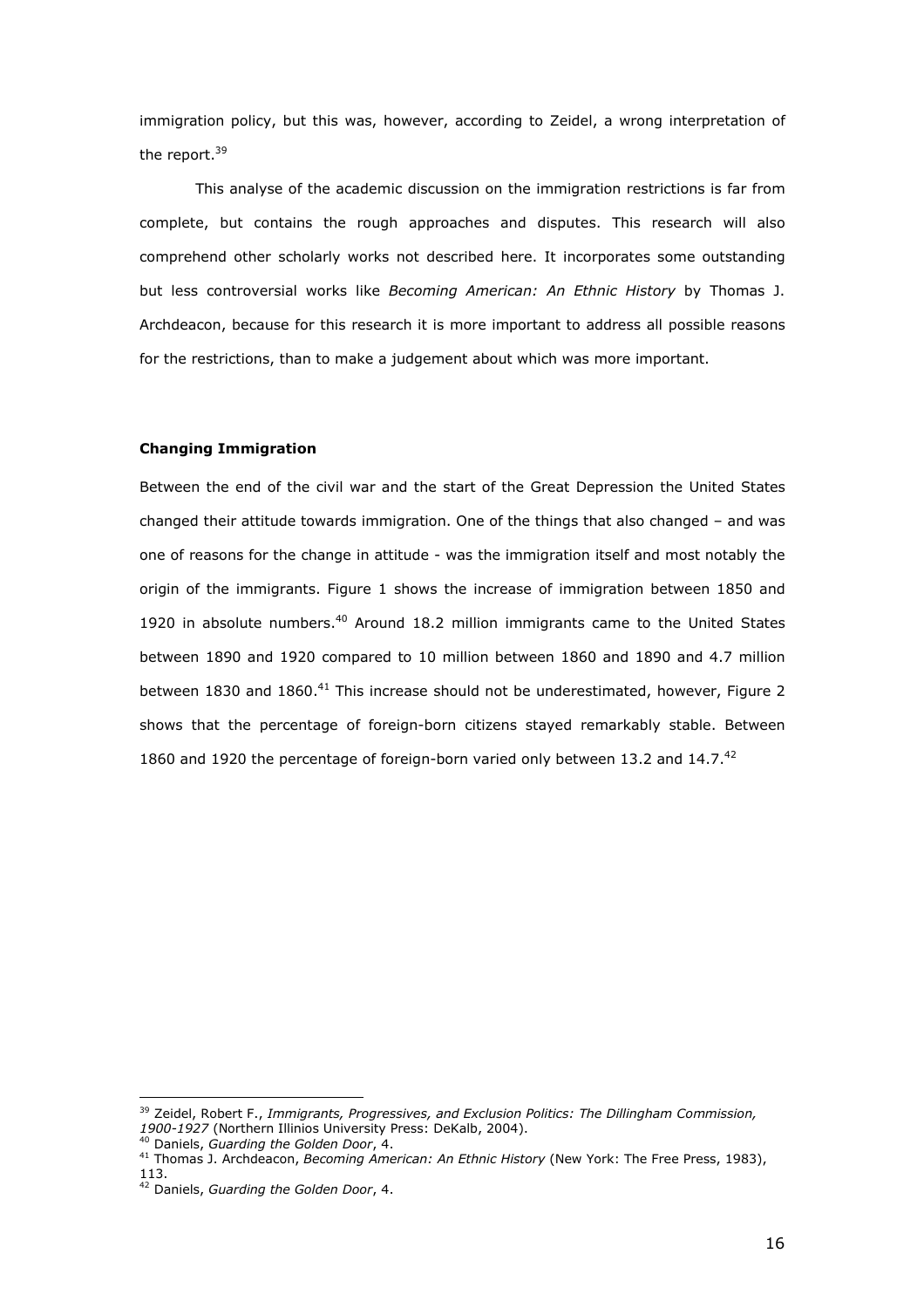| Years     | <b>Number (in millions)</b> |
|-----------|-----------------------------|
| 1851-1860 | 2.6                         |
| 1861-1870 | 2.3                         |
| 1871-1880 | 2.8                         |
| 1881-1890 | 5.2                         |
| 1891-1900 | 3.7                         |
| 1901-1910 | 8.8                         |
| 1911-1920 | 5.7                         |
| 1921-1930 | 4.1                         |
| 1931-1940 | 0.5                         |

*Figure 1: Immigration to the United States, 1851-1940<sup>43</sup>*

*Figure 2: Foreign-born in the United States, 1850-1940<sup>44</sup>*

| Year | <b>Number (in millions)</b> | Percentage       |
|------|-----------------------------|------------------|
| 1850 | 2.2                         | $\overline{9.7}$ |
| 1860 | 4.1                         | 13.2             |
| 1870 | 5.6                         | 14.0             |
| 1880 | 6.7                         | 13.3             |
| 1890 | 9.2                         | 14.7             |
| 1900 | 10.4                        | 13.6             |
| 1910 | 13.6                        | 14.7             |
| 1920 | 14.0                        | 13.2             |
| 1930 | 14.3                        | 11.6             |
| 1940 | 11.7                        | 8.9              |

Besides their sheer numbers it was also the origin of the immigrants that changed. Especially the origin of those arriving after 1890. They belonged to ethnic groups not often

<sup>44</sup> Ibid.

<sup>43</sup> Daniels, *Guarding the Golden Door*, 4.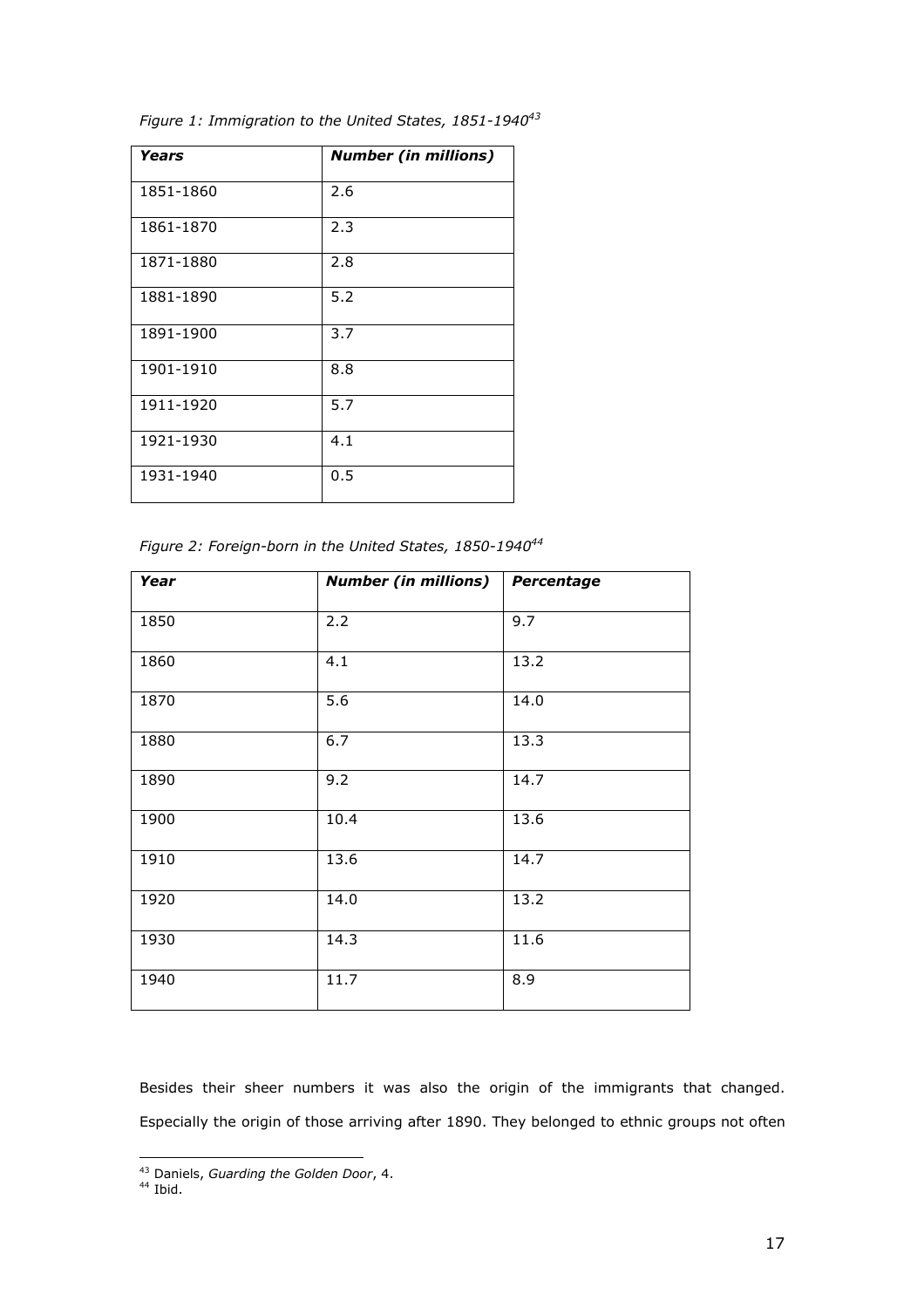found in the United States prior to the Civil War and even little before 1890. A larger proportion of these new immigrants were also single young males and more immigrants came without the intention of staying permanently.<sup>45</sup> They were also predominantly catholic or Jewish and thus religiously different from the old stock immigrants. Because of the closing frontier more of them became concentrated in the industrial cities of the northeastern part of the United States.<sup>46</sup>

Figure 3 shows the clear shift in the origin of immigrants. While the northern and western European immigration to the United States reached its peak in the decennium between 1880 and 1890, the southern and eastern European immigration multiplies several times each decennium from 1870 on.

|           | Northern and<br>western European<br>immigration | Southern and<br>eastern European<br>immigration | Top three countries<br>of last residence |
|-----------|-------------------------------------------------|-------------------------------------------------|------------------------------------------|
| 1871-1880 | 2,070,373                                       | 200,551                                         | Germany<br>United Kindom<br>Ireland      |
| 1881-1890 | 3,778,633                                       | 956,169                                         | Germany<br>United Kingdom<br>Ireland     |
| 1891-1900 | 1,643,492                                       | 1,893,437                                       | Italy<br>Russia<br>Germany               |
| 1901-1910 | 1,910,035                                       | 6,106,06                                        | Italy<br>Russia<br>Hungary               |

*Figure 3: European Immigration to the United States, by region, 1871-1910* 

In short the new immigrants came predominantly from southern and eastern Europe instead of northern Europe. But when discussing this new group of immigrants too often contemporaries and historians considered this new group as homogenous and downplayed the ethnic diversity between the new immigrant groups and the consequences that had for American society. Also, while less prominent, immigration from northern and western European countries didn't stop. Compared to other major immigration countries like Argentina, Australia and Brazil, the United States absorbed the widest and most balanced variety of ethnicities. Still 17 percent of the immigrants that stayed between 1899 and

<sup>45</sup> Archdeacon, *Becoming American*, 112.

<sup>46</sup> Martin N. Marger, *Race and Ethnic relations: American and Global Perspectives* (Wadsworth: Belmont, 1991), 119.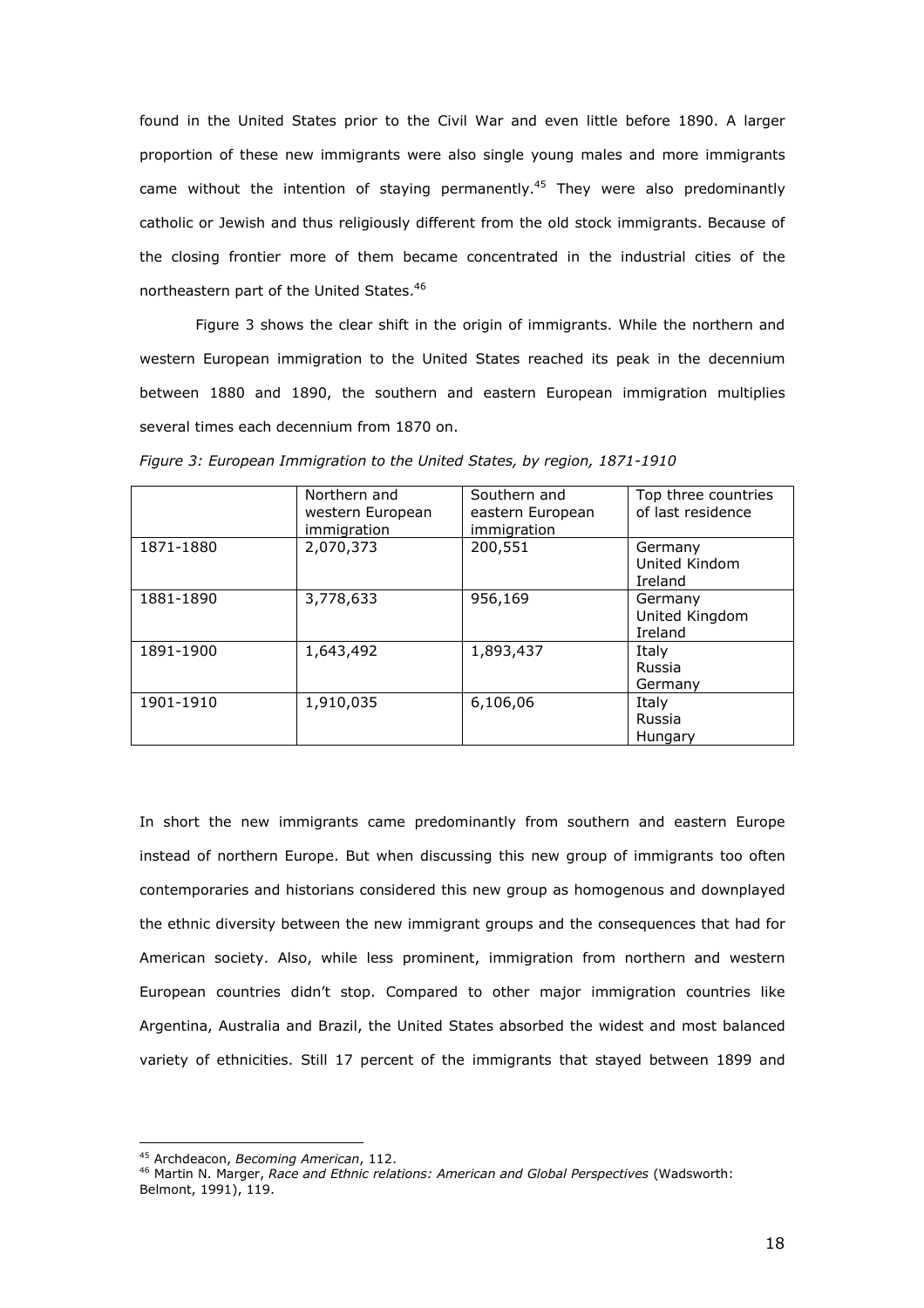1924 were Italian, Jews accounted for 14 percent and Poles and non-Polish Slavic countries each 9 percent.<sup>47</sup>

There are a couple of reasons for this shift in immigration origin. The most important one was that countries in Asia and in southern and eastern Europe experienced the demographic boom that western and northern European countries had experienced during the middle of the nineteenth century. This led to a human surplus that these countries balanced with high emigration rates. $48$  The second reason was that due to industrialization employment opportunities in the United Kingdom and Germany rose at the end of the nineteenth century and thus the pressure to leave was lower.<sup>49</sup> The third reason was that technological improvements made it easier and cheaper to travel to the United States. Railways in Germany made ports accessible for central and eastern Europe. Steamships could reach deep in the Mediterranean sea and the ships that crossed the ocean were more numerous, faster, and bigger which made travel cheaper.<sup>50</sup>

Although the frontier was closed and therefore land was no longer the motivation to come to the United States, the industrialization brought even more job opportunities, especially for those unskilled.<sup>51</sup> Driven by overpopulation and the prospects of economic gain combined with better transportation made people travel all over the world. From China and Japan to southern and eastern Europe, but also from bordering countries Mexico and Canada people came to the United States. Within the United States there was also migration going on, the most important was the movement of the afro-Americans from south to north.<sup>52</sup>

 The new immigration made the American population more diverse and complex. There used to be simple divisions in the non-Indian population. In the North the native whites welcomed new whites from western and northern Europe and in the South there were several million enslaved Africans. At the beginning of the twentieth century there were native stock, new arrivals from old immigration countries, Asians, Mexicans, free blacks and various new immigrants from new parts of Europe. This scared the native stock immigrants. They saw this development as the mongrelization of the American identity. $53$ 

<sup>47</sup> Archdeacon, *Becoming American*, 116.

<sup>48</sup> Ibid.

<sup>49</sup> Marger, *Race and Ethnic relations*, 120.

<sup>50</sup> Archdeacon, *Becoming American*, 117-120.

<sup>51</sup> Marger, *Race and Ethnic relations*, 120.

<sup>52</sup> Archdeacon, *Becoming American*, 117-120.

<sup>53</sup> Archdeacon, *Becoming American*, 142.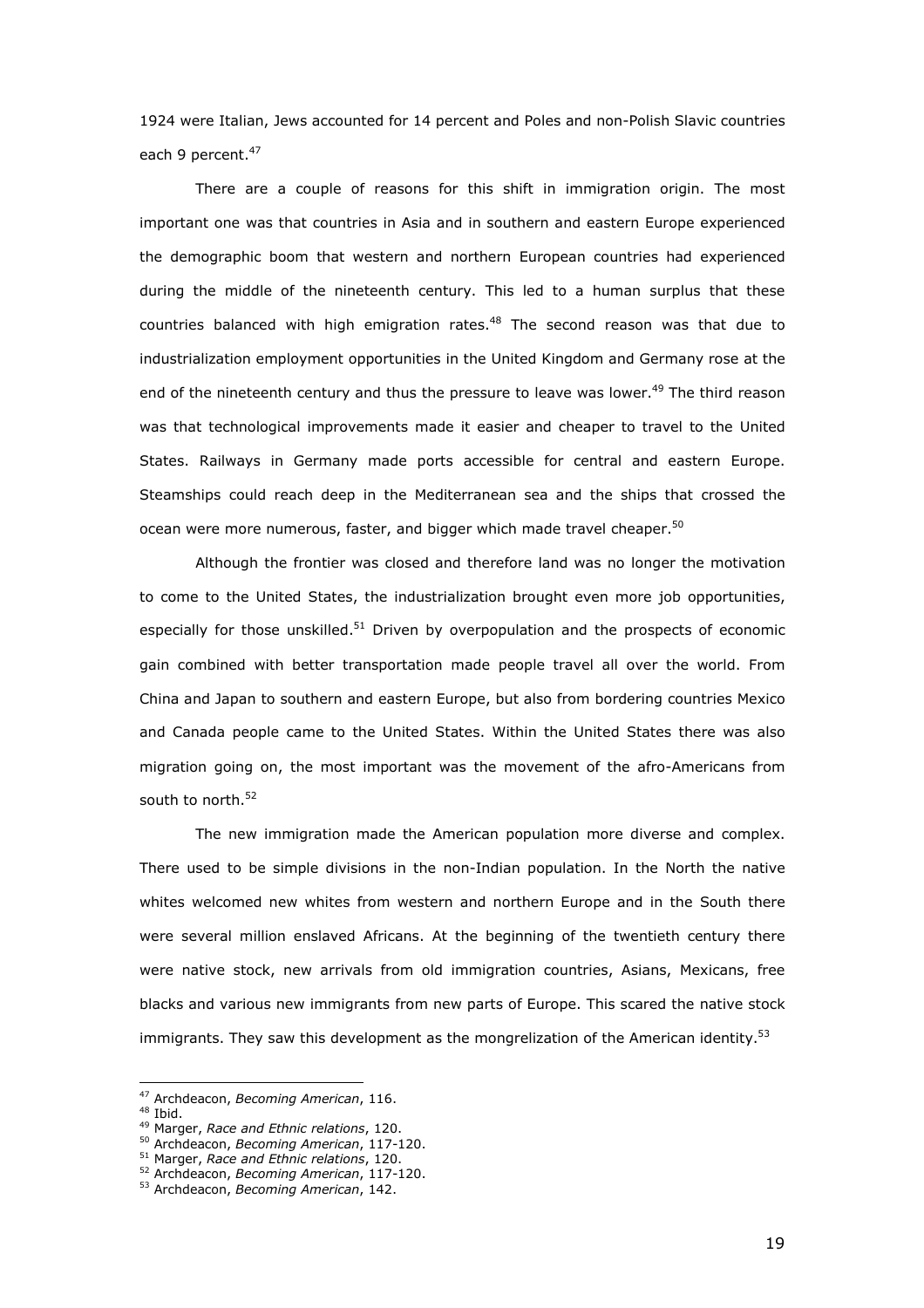#### **Road to restriction**

The first steps on the road to immigration restrictions were measures directed against Chinese immigration. The Chinese first immigrated in significant numbers during the gold rush of 1849 in California. Their numbers further increased when the Pacific Railroad Company directly imported thousands Chinese for the completion of the transcontinental railroad.<sup>54</sup> Between 1850 and 1882 almost three hundred thousand Chinese emigrated to the United States. Their arrival immediately led to opposition and the Chinese were soon accused of working for low wages, spreading disease, and being heathens.<sup>55</sup> In the same month as the golden spike was placed in the transcontinental railroad, Henry George, an economic theorist, first published an article expressing the fear of an Chinese invasion, what later came to be called the Yellow Peril.<sup>56</sup>

In 1879 the Senate passed the Passenger Bill, an effort to limit the number of Chinese immigrants to fifteen per ship. The House of Representatives also passed the bill with 155 votes out of 293. The bill was vetoed by President Hayes, but it showed broad congressional support for Chinese immigration restrictions.<sup>57</sup> President Hayes vetoed the measure as a violation of the Sino-American treaty of 1968 that authorized free movement of people between China and the United States. In the hope to break the political impasse without making international turmoil in 1880 Hayes sent diplomats to Peking to renegotiate the treaty of 1868. The Chinese government caved after some struggle to the wish of the United States to have the ability to temporarily stop Chinese immigration when their interests required them to. The United States soon took advantage of this revision and suspended the entry of Chinese for ten years in  $1882$ .<sup>58</sup> The act was renewed in 1892, 1902 and became definite in 1904. It came to be known as the Chinese Exclusion Act by which the Chinese became the first group of immigrants to be excluded from the United States.<sup>59</sup> The Chinese exclusion was a law in the tradition of American prejudices against non-whites and an early example of the xenophobia that led to ethnically based restrictions to white immigration.<sup>60</sup>

<sup>54</sup> Andrew Gyory, *Closing the Gates: Race, Politics, and the Chinese Exclusion Act* (Chapel Hill: University of North Carolina Press, 1998), 6.

<sup>55</sup> Goldberg, *Discontented America,* 141.

<sup>56</sup> Daniels, *Guarding the Golden Door,* 12-13.

<sup>57</sup> Gyory, *Closing the Gates*, 4-5.

<sup>58</sup> Archdeacon, *Becoming American*, 148-149.

<sup>59</sup> Daniels, *Guarding the Golden Door,* 18-26.

<sup>60</sup> Archdeacon, *Becoming American*, 149.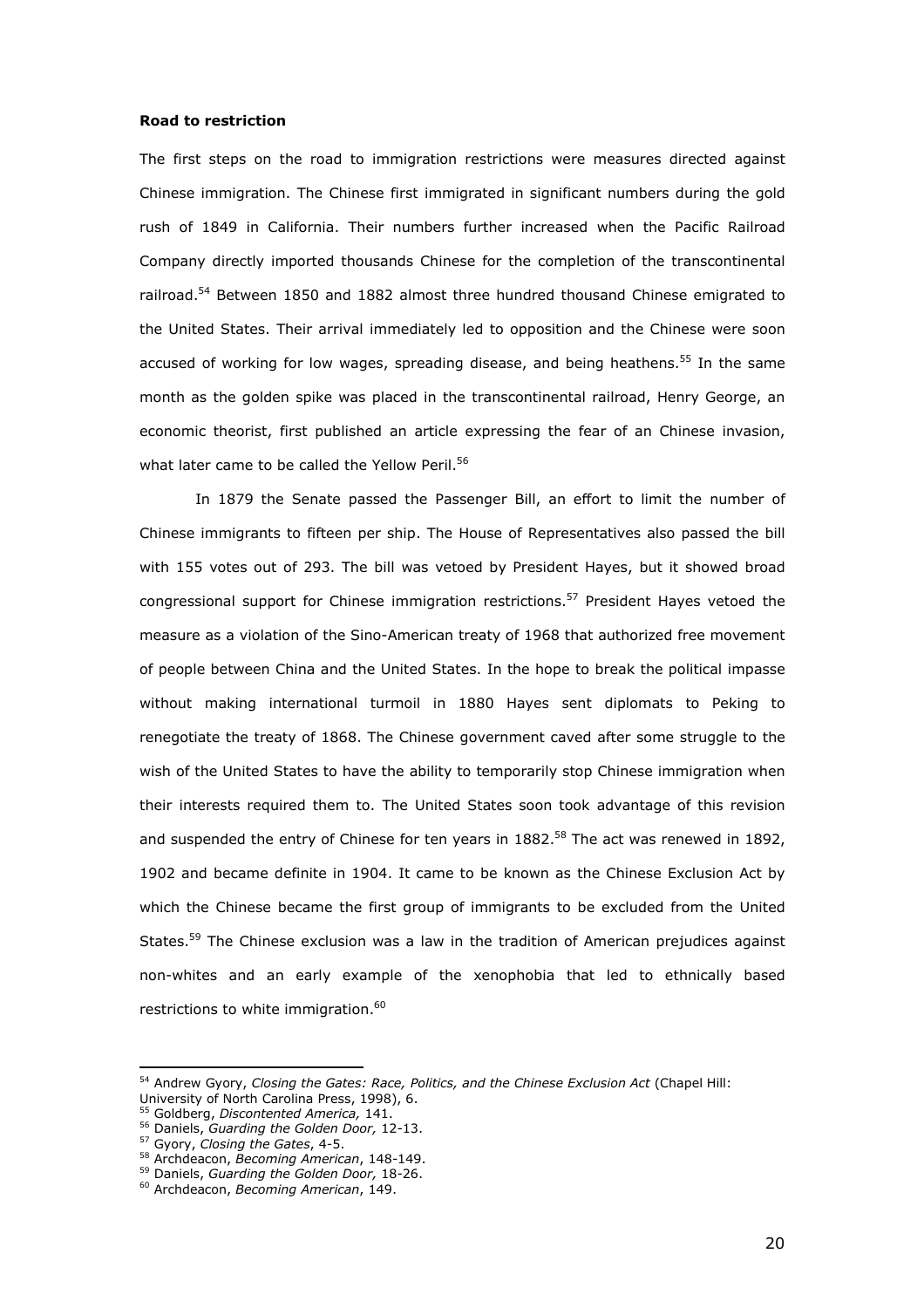After the exclusion of the Chinese there followed a period with small restrictionist measures against undesired immigrants. Already in 1875 the Page Act had banned prostitutes from entering the United States, a measure that at the time was directed at the Chinese. Also it forbade bringing anyone without their approval, it made contract labor forbidden and it banned criminals from entering the United States, except those who committed political crimes or those who received a pardon in return for leaving their country. After the Page Act more laws on who were not allowed to immigrate to the United States were adopted. Along with the Chinese exclusion in 1882 congress instated a head tax of 50 cents per immigrant to cover the costs of immigration. This head tax would be raised in 1895, 1903, and 1904 and would finally amount to eight dollars in 1917. In 1885 the Alien Contract Act made it illegal to prepay an immigrant's voyage in return for labor services.<sup>61</sup>

The immigration act of 1891 extended the list of undesirable groups with people "likely to become public charges", polygamists and those with various contagious diseases and disabilities. The act also banned all advertisement encouraging immigration, except by offices of the states. The list of undesirables was further expanded in 1903 with the exclusion of professional beggars, epileptics, the insane and anarchists. This act also prolonged the period of deportability to two years after admission. From 1907 on unaccompanied immigrants under 16 years, induced immigrants and the disabled were excluded. Also there was a financial barrier instated of twenty-five dollar per individual or fifty per family. In 1917 a literacy test, requiring all immigrants to read forty words in any language, became the last immigration restriction prior to the quota laws of 1921 and 1924.<sup>62</sup>

 Although symbolically for the changing attitude towards immigration, all these laws combined excluded only about one percent of the potential immigrants. It must be stressed that immigration itself was still encouraged and seen as a positive influx to the United States by most. The attitude on Ellis Island was according to one immigration inspector that it was better to risk the admission of an undesirable immigrant than to slow

<sup>61</sup> Ashley S. Timmer and Jeffrey G. Williamson, "Immigration Policy Prior to the 1930s: Labor Markets, Policy Interactions and Globalization Backlash," *Population and Development Review* Vol. 24, No. 4 (1998), xxviii-xxx.

 $62$  Timmer and Williamson, "Immigration Policy Prior to the 1930s", xxviii-xxx.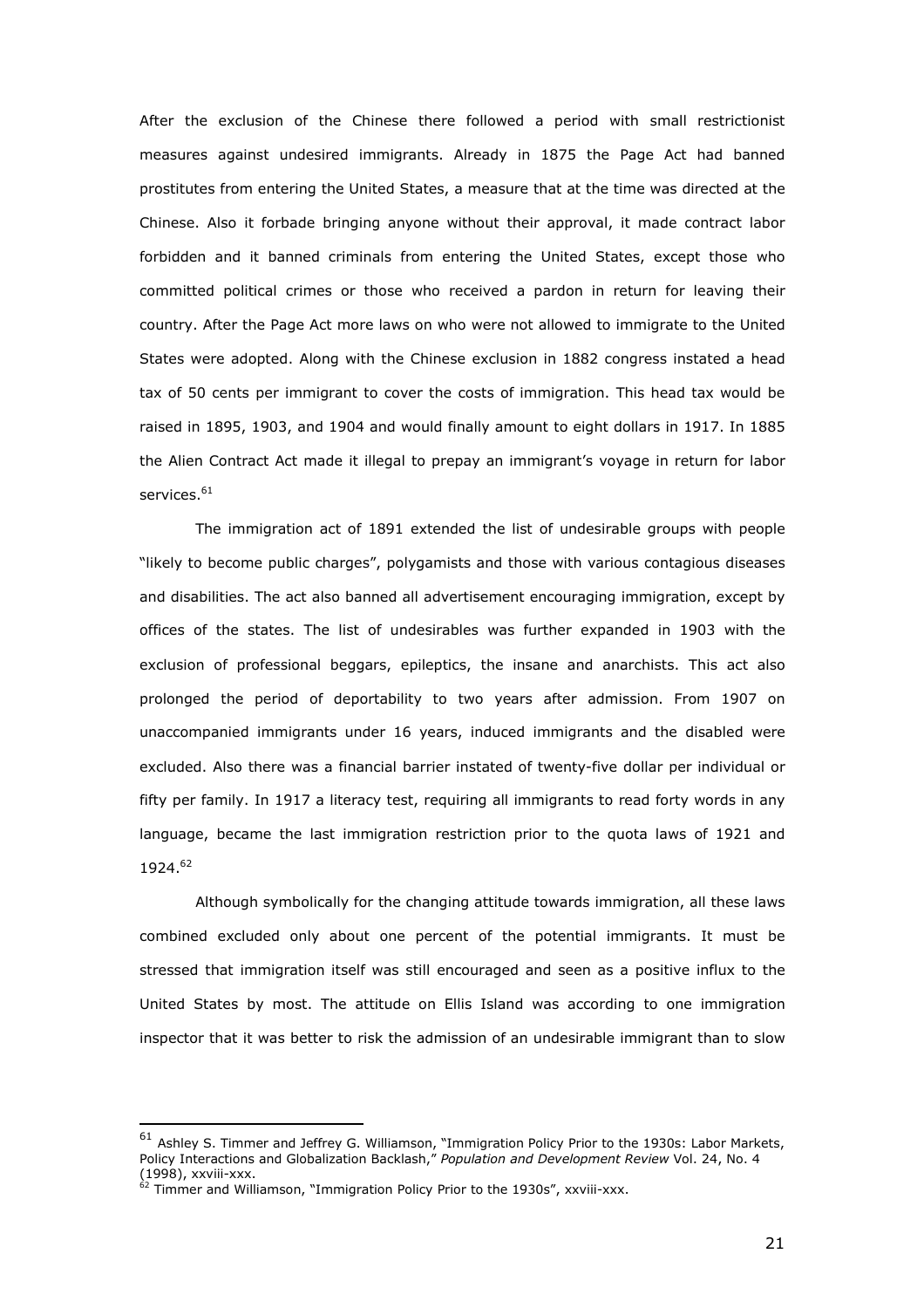the whole process of admission down. $63$  But still voices in favor of immigration restriction grew stronger near the end of the nineteenth century.

The post Civil War era was a period with a weakened confidence on whether America was able to keep absorbing immigrants. The end of the industrialization in the late nineteenth century saw an unprecedented gap between the rich and the poor. The industrial growth also stretched out the limits of national prosperity and depression. The question who had to pay for a depression, the rich or the poor, led to tensions. Labor unrests were quickly interpreted as an importation of the new European radicalism. This was when the identification of left-wing radicalism with immigration started.<sup>64</sup>

 During the same period the introduction of the ideas of Charles Darwin made an impact on the opinion of the new immigration. Many Americans became convinced that the theory of Darwin not only applied in biology, but also in the study of society. Satisfying a need to explain the growing disparity of wealth Social Darwinism rapidly became successful in universities and among the educated. Social Darwinism could be used to defend harsh competition and the bad social conditions of the poor and as an argument against governmental interference. The most important aspect of Social Darwinism was that it gave some sort of scientific ground for the idea that some people in the United States, including the new immigrants, were inferior. $65$ 

 Despite its wide spread appeal, Social Darwinism was also challenged. It left little room for the human mind and modern warfare casted doubt on whether the fittest always were the ones to survive.<sup>66</sup> Therefore it lost popularity at the end of the nineteenth century at the benefit of the more scientific eugenics movement. Where Social Darwinism was based on a philosophic laissez-faire idea, instead, the eugenics movement, a more explicitly scientific descendant of the theory of Darwin, advocated social engineering. Led by Charles B. Davenport the eugenicists argued that in order to ease social misery reproduction of the fit should be encouraged and that of the unfit discouraged. This of course would have no effect if unfit people could still freely enter the United States.<sup>67</sup>

<sup>63</sup> Wayne A. Cornelius, ed., *Controlling Immigration: A Global Perspective* (Stanford: Stanford University Press, 2004).

<sup>64</sup> Archdeacon, *Becoming American*, 151-152.

<sup>65</sup> Archdeacon, *Becoming American*, 160.

 $66$  Ibid.

<sup>67</sup> June Dwyer, "Disease, Deformity, and Defiance: Writing the Language of Immigration Law and the Eugenics Movement on the Immigrant Body," *MELUS* Vol. 28, No.1 (2003), 107.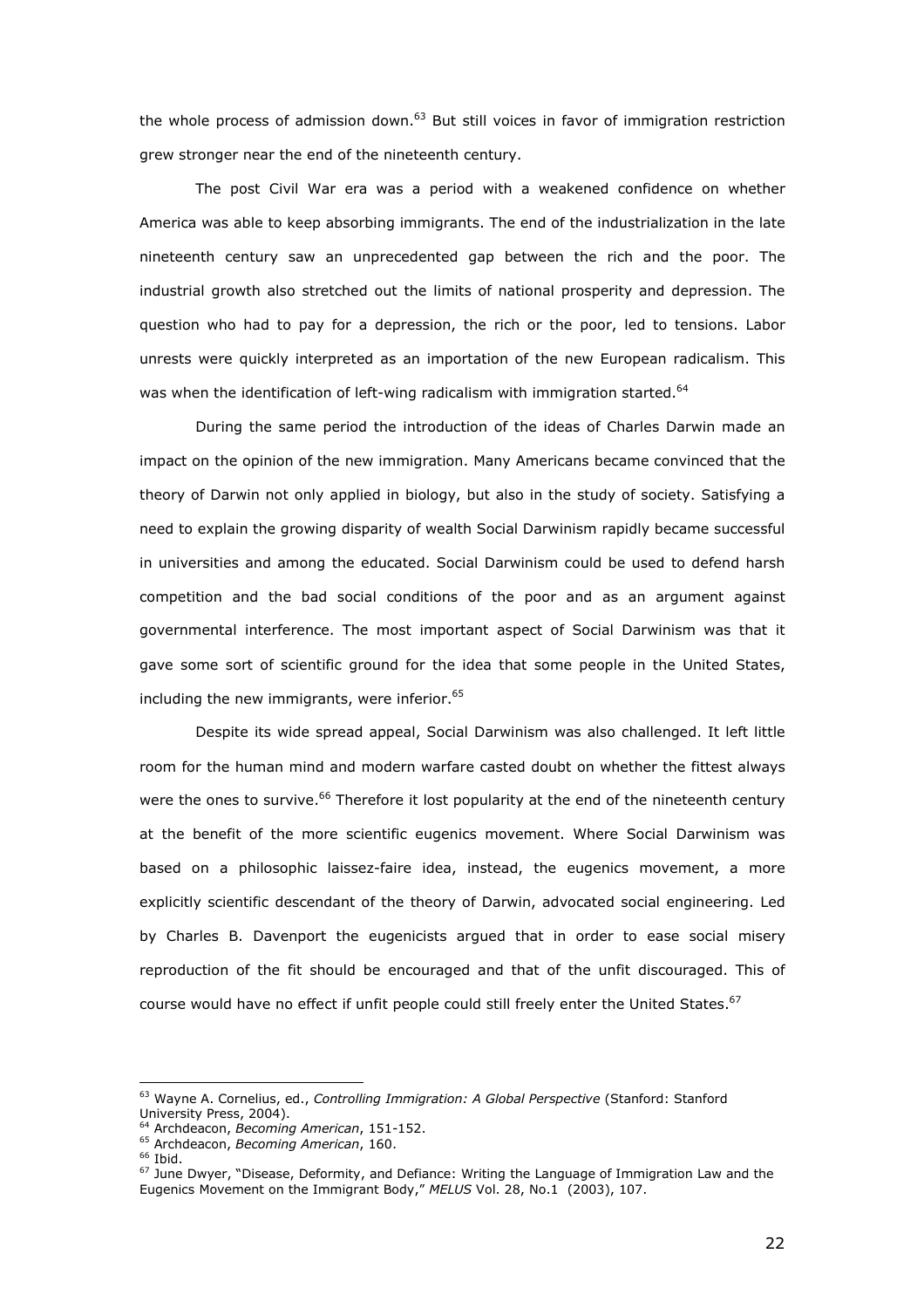Despite the fact that eugenics was much in vogue during the first and second decade of the twentieth century, it lacked the ability to clearly identify unfit groups. American restrictionists had to turn to anthropology, also a new science, to make clear judgments on individual nationalities. Imported from Europe, it gave Americans the tools to make more precise divisions among Caucasians leading to a popular hierarchy of Nordics and Teutons over Alpines and Alpines over Mediterraneans and Jews.<sup>68</sup>

 Together, the pseudoscientific movements like Social Darwinism, eugenics and anthropology led to a scientific racism that gave Americans a strong theoretical basis for their concern about the new immigration. They created important arguments to temper immigration and control the ethnic composition of it. The first main argument was that immigrants from inferior origin would reduce the share of superior whites; because of their low standard of living immigrants could also produce more children. The second argument against the new immigrants was the fear that interbreeding between high and low races would lead to the termination of the superior race.<sup>69</sup>

 Influenced by (positivist) science a group of Harvard alumni and professors founded the Immigration Restriction League (IRL) in 1894. The IRL was the most effective group propagating immigration restriction based on new scientific arguments, although prior to World War I it kept its tone relatively sophisticated. This success came because a group of academics gave it intellectual arguments and access to an educated and receptive network. The second reason was that the IRL did not use mainly economic arguments against the new immigration; therefore it was able to constantly attracted members instead of only during economic recessions. The third reason was that the IRL offered a clear solution for the immigration crisis; a literacy test.<sup>70</sup>

 A literacy test was the means by which the IRL hoped to reach its goal. It was a seemingly fair instrument for a discriminatory end. Every immigrant would have to be able to read forty words in his or her own language on arrival in the United States. The IRL mistakenly believed that most of the unwanted immigrants were illiterate, therefore would not pass the test and couldn't get in. In 1897 President Grover Cleveland became the first of three Presidents to veto the literacy test after it passed Congress. He argued that the

<sup>68</sup> Archdeacon, *Becoming American*, 161-162.

<sup>69</sup> Archdeacon, *Becoming American*, 162.

<sup>70</sup> Goldberg, *Discontented America,* 142-143.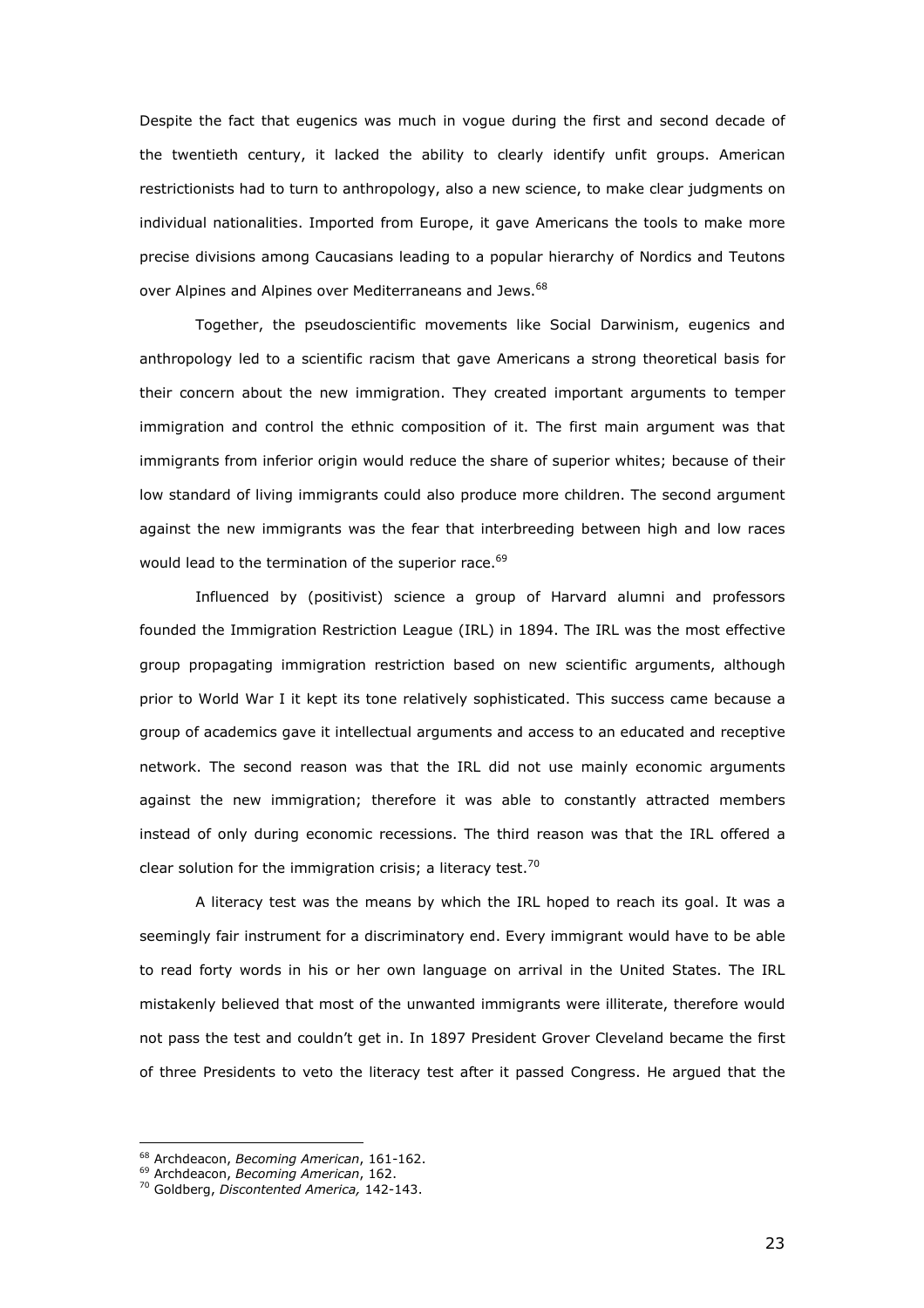test was against the American principles because it tested prior opportunity instead of innate ability or talent. $71$ 

 The IRL and the restrictionist movement grew stronger at the start of the twentieth century. Democratic congressmen from the South became convinced of the problems of unregulated immigration and the arrival of a hundred thousand Japanese caused the alarm for a new Yellow Peril. After the failed attempts of the House of Representatives to install a literacy test in 1905 and 1906, Congress, on initiative of the immigrants' defenders and backed by President Theodore Roosevelt, decided to set up a commission hoping this would resolve the issue once and for all.<sup>72</sup> The immigration commission, named after its chairman Senator William P. Dillingham, was composed of three Senators, three Representatives, three outside experts and a large staff. In 1911 it published its findings in a massive report of forty-two volumes containing information on the impact of immigration on US society. It concluded that the new immigrants didn't assimilate as fast as the old, were more grouped in the big cities, were less skilled, were uncommitted to stay, were motivated more by economical progress than political ideals, were inclined towards violent behavior, were driving old stock Americans out of some lines of work, were undermining unions and lowered the standard of living. Despite its bias to favor old immigration above the new its advice was to instate no other restrictionist legislation than the literacy test.<sup>73</sup>

 The report was criticized from the start. According to critics the commission had no basis for the distinction between old and new immigrants. It was based on prejudice. Secondly the commission's comparison between new and old immigrants was lopsided, or they at least failed to acknowledge the fact that the new immigrants had had less time to assimilate. Some members of the commission, like Jeremiah Jenks, had made up their mind beforehand and ignored statistical evidence in the rush to get the report done.<sup>74</sup>

Some scholars, like Robert F. Zeidel, have tried to restore the damaged image of the Dillingham commission. He argues that the commissions' report was hijacked by the restrictionists. In general the commission was positive about immigrants and restrictions were advised because of economic reasons instead of racial or cultural beliefs. Whether the report was heavily predisposed or with good intensions, it definitely was used by the

<sup>71</sup> Goldberg, *Discontented America,* 143.

<sup>72</sup> Timothy J. Hatton and Jeffrey G. Williamson, *The Age of Mass Migration: Causes and Economic Impact* (Oxford: Oxford University Press, 1998), 124.

<sup>73</sup> Goldberg, *Discontented America,* 144.

<sup>74</sup> Hatton and Williamson, *The Age of Mass Migration: Causes and Economic Impact*, 125.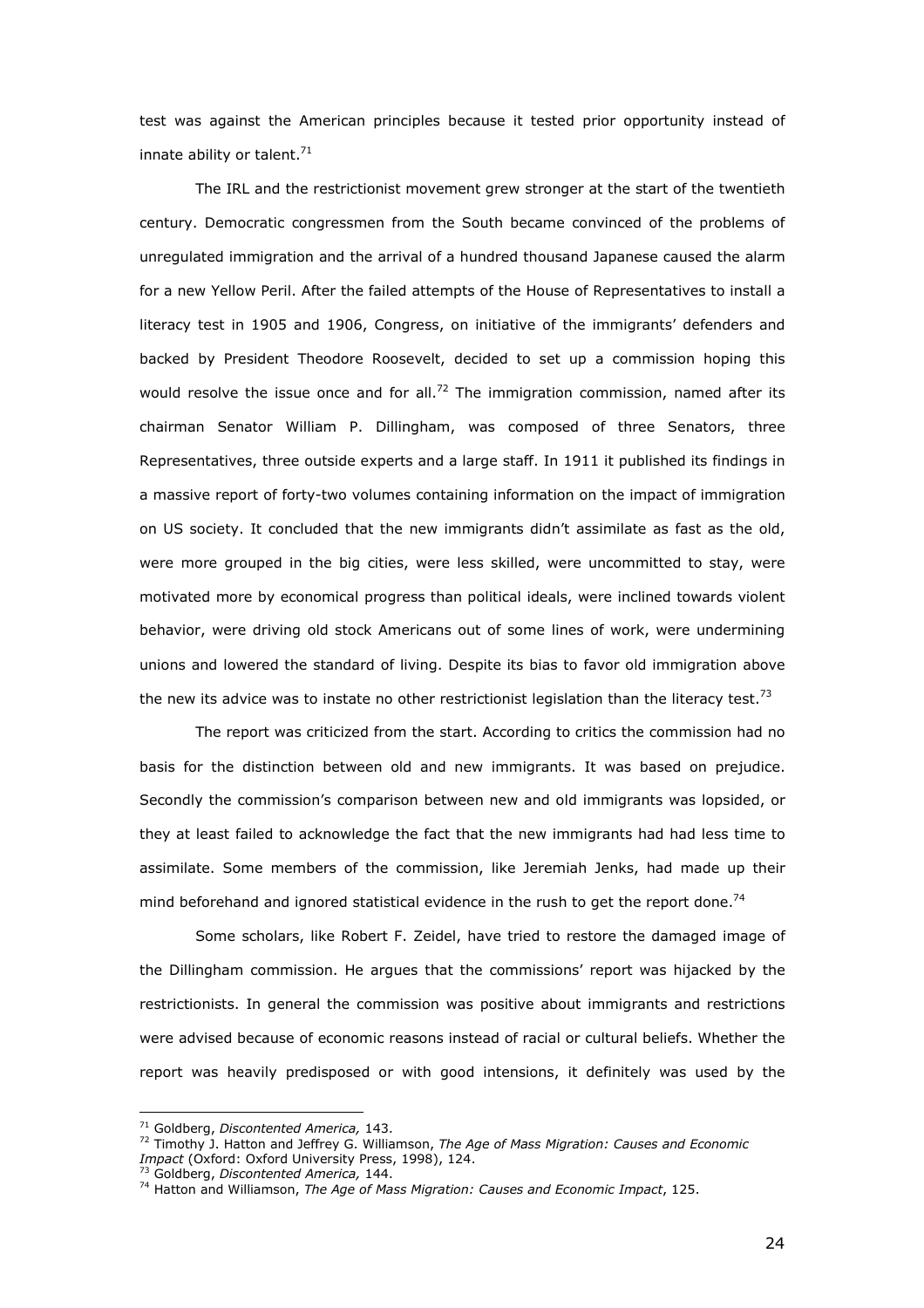restrictionists as a tool in the argumentation against immigration and interpreted as a prorestriction study.

Despite the growing strength of the restrictionist movement and the advice of the Dillingham Commission to instate a literacy test, the law was again vetoed in 1912 and 1915, respectively, by Presidents William H. Taft and Woodrow Wilson. They repeated the argument made earlier by Cleveland. However, the restrictionist won the extension of the exclusion of the Japanese. Also, the growing American desire to set racially based limits on immigration was not unique, in other receiving nations of the world, Canada and Argentina for instance, the same pattern was visible. This strengthened the believe among restrictionists that momentum was on their side.<sup>75</sup>

The outbreak of World War I and its aftermath catalyzed developments leading to immigration restriction. Even before America's entry into the war itself it made Americans more aware of the presence of immigrants in the United States. The question of loyalty became more pressing than ever and a patriotic mood swept the nation. In February 1917, despite a second veto by Wilson, Congress passed the literacy test. It would fail to be a serious constraint on immigration because literacy was way more common in southern and eastern Europe than restrictionists thought; almost all immigrants passed the test. When the US declared war a strong anti-German sentiment spread through the country. Also the Irish support for the Germany - because of their hatred of the English - didn't go unnoticed. Other foreigners were guarded with suspicion. The Russian revolution led to further distrust towards immigrants, now mainly directed at Slavs and Jews, and a new burst of anti-radicalism.<sup>76</sup>

The victory of the Allies only partially relieved the tensions. Not only brought the external peace internal unrest, the peace negotiations in Versailles themselves and Wilson's League of Nations ideal further strengthened '100 percent Americanism' and antiimmigration feelings. The standard notion is that the War further crystallized the nativist feelings that had been building up since the end of the nineteenth century. The war cut ties with Europe, led to a stronger feeling about the American 'nation' and the Russian revolution led to anti-radical feelings. This notion is correct for a large part, but there are a few questions still to be answered. Why did it last two and a half years, until May 1921,

<sup>75</sup> Archdeacon, *Becoming American*, 164.

<sup>76</sup> Goldberg, *Discontented America,* 148-149.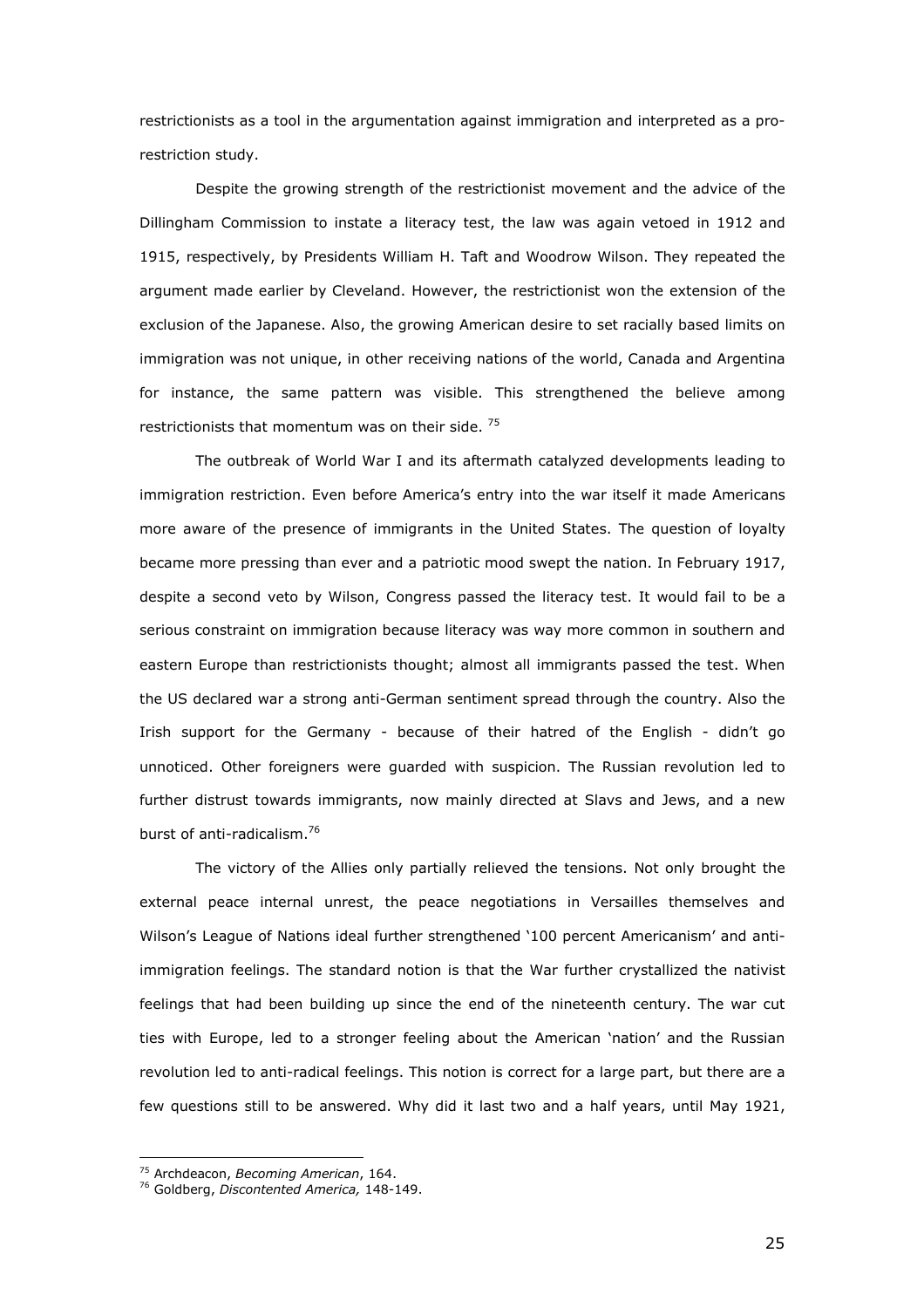before the first restrictions to immigration were made? And why were the Germans not one of the most excluded people from Europe in the quota system, instead of Italy or Serbia who were with the Allied Powers?<sup>77</sup>

Starting with the latter question, during the war the German-Americans turned to advocacy of neutrality because of the anti-German sentiment. After the War the traditionally Democratic Germans turned away from Wilson to the Republican candidate Warren Harding during the presidential election of 1920. Wilson had broken, in the eyes of the Germans, his promise of an equitable peace when he forced Germany to accept all responsibility for the War. The German-Americans, by far the largest non-Anglophone immigrant group in the United States, showed their political power and thereby gained rehabilitation. This rehabilitation was speeded by a fear for world Bolshevism. It was their German heritage that strangely enough brought their re-acceptance; the War was a mistake by an otherwise noble and great race. The Great War and the turbulent years of peace afterwards strengthened anti-immigrant feelings, but did not change American views of the different immigrants groups. The Great War, the Paris Peace Conference and the Russian Revolution provided restrictionist with fresh arguments, but did not change their goal.<sup>78</sup>

 The reason why there was a gap between the end of the war and the Immigration Act of 1921 was first that immigration did not immediately started up again after the war. The first ships were full of American soldiers and some immigrants even went back to Europe because they couldn't during the war, or saw opportunities in newly created European nations. During the 1919 economic boom in the United States there was for this reason even a very short fear of labor shortage in some circles.<sup>79</sup>

The second reason was that it were the turbulent years after the war more than the War itself that made the immigration restrictions inevitable. Social unrests escalated several times in 1919 which in part led to industrialists turning their back on the unrestricted immigration that they used to be in favor of. Some felt the new immigrants were too radical, others thought that there were enough laborers to fulfill the needs or felt

<sup>77</sup> Kristofer Allerfeldt, "Rejecting the United States of the World: The consequences of Woodrow Wilson's new diplomacy on the 1921 Immigration Act," *European Journal of American Culture* Vol. 26, No. 3 (2007), 146, 150-152.

<sup>&</sup>lt;sup>78</sup> Allerfeldt, "Rejecting the United States of the World", 146, 150-152.

<sup>79</sup> Goldberg, *Discontented America,* 151.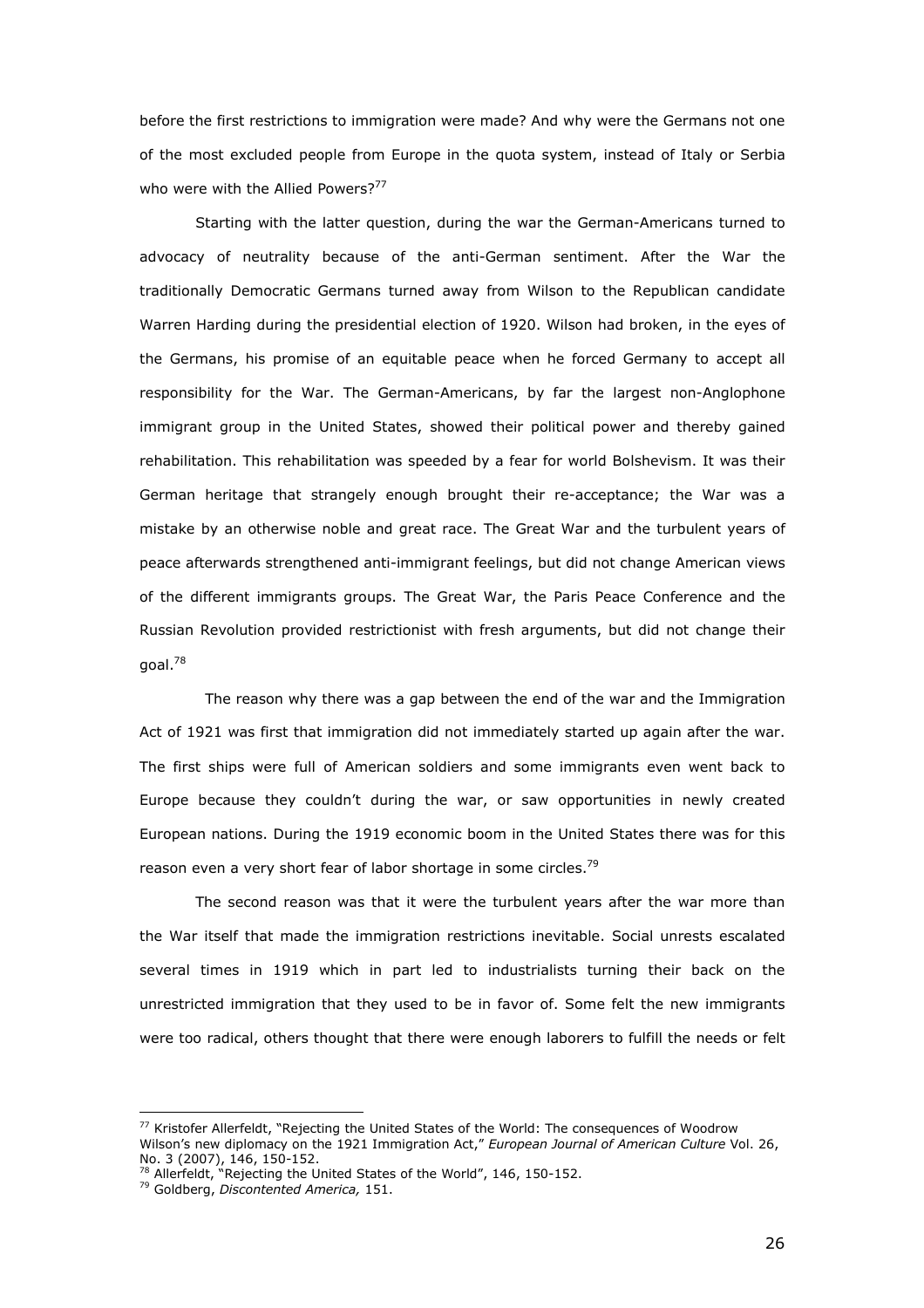that mechanization would eventually make laborers unnecessary. $80$  The best example of these industrialists was Henry Ford who lost faith in his massive attempts to educate the aliens and became a vocal spokesperson of the idea that the new un-American immigrants were trying to conquer the United States. With the industrialists the immigrants had lost one of the most vocal groups for an open door policy. $81$ 

During the summer of 1919 besides racial and industrial tensions, political tensions started to rise. At the heart of these was President Wilson's stubbornness involving the plans for 'his' Treaty and 'his' League of Nations. His political rigidity grew further when criticism increased. This led to political polarization. Wilson claimed that opponents of his ideas were not American enough to put aside their associations with their native countries. This argument strengthened the nativist position by condemning immigrants who spoke on behalf of their native countries or had an alternative opinion. Because of the war the foreign-born were at the center of the political stage and through the Red Scare and the Treaty debate they were there to stay until the Immigration Act of 1921 resolved the matter.<sup>82</sup>

 When immigration finally started to rise again and passed the barrier of 50.000 monthly by the end of 1920 the House adopted the proposal by Albert Johnson, then the most vocal restrictionist in Congress, for an immigration stop of two years. The Senate was a little more willing to those in favor of immigration and proposed a yearly limit of five percent of the number of foreign born per nationality, living in the United States in 1910. As a settlement the quota was set on three percent per nationality with a maximum of 357,803 immigrants from Europe each year. $83$  The newly installed President Warren G. Harding soon signed the Emergency Immigration Act on May 19 1921. It was valid for one year, being a temporary measure, but it was extended in 1922 for two more years.

## **The Johnson-Reed Act**

ł

With this act the United States entered a new phase of its immigration history. The Emergency Quota Act was the first general immigration restriction law that established numerical limits on immigration and incorporated a racial and national hierarchy in which

<sup>80</sup> Archdeacon, *Becoming American*, 168-169.

 $81$  Allerfeldt, "Rejecting the United States of the World", 161.

 $82$  Allerfeldt, "Rejecting the United States of the World", 161-163.

<sup>83</sup> Goldberg, *Discontented America,* 152.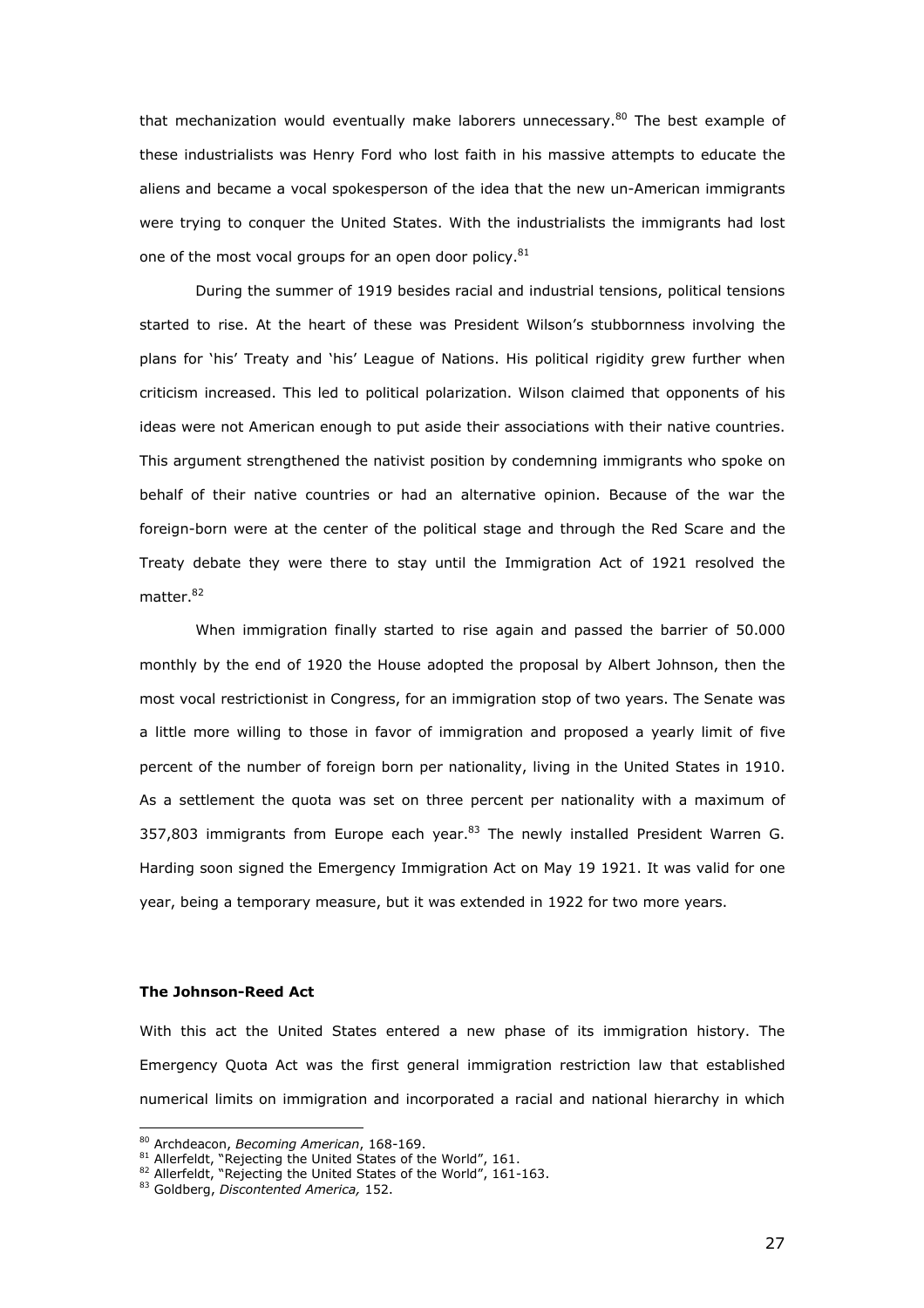some races and nationalities were more welcome than others.<sup>84</sup> The law favored immigration from old stock countries who received approximately 200,000 of the 357,000 slots. For instance United Kingdom and Ireland received a quota allotment of 77,342 and Germany one of 67,607, while Italy only received 42,057 where their pre-war yearly average was around 200,000.<sup>85</sup> It also was for the first time that a hierarchy was made between different European nationalities of whose people were all considered white by  $law<sup>86</sup>$ 

The ease with which the legislation had been passed surprised the defenders of immigration, of whom some thought the bill would be a temporary expedient. $87$  However, the legitimacy of the quota system was no longer in question and the extreme restrictionists, like Albert Johnson, were still unsatisfied with the quota bill of 1921 that was, in their eyes, still too lenient.<sup>88</sup> The Immigration Act of 1921 still allowed 357,000 immigrants per year and allowed too much immigrants from southern and eastern Europe, especially when the northern and western Europeans did not fill the allotments given to them.<sup>89</sup> During the years after 1921 the immigration debate got a harsher tone. Race theories by Madison Grant gained widespread popularity and elevated the Nordics above the "mongrel" races in popular opinion. This was coinciding with the popularity peak of the Ku Klux Klan and a continuing growth of anti-Semitism since the  $1880$ s.<sup>90</sup>

 The IRL and Johnson were working together to change the quota calculations in order to further limit southern and eastern European immigration. In January 1923 they asked Congress to lower the percentage of foreign born from 3 to 2 percent and change the census date from 1910 to 1890, when only very few southern and eastern Europeans lived in the United States. The mild non-racist restrictionists lost their most prominent figure in Senator Dillingham who withdrew from the debate due to his age and died in 1923. Other prominent restrictionists who thought that the 1921 quotas were sufficient, like William H. Husband, stayed neutral in the debate on the new quota system. Therefore the mild restrictionists lacked any serious political representation. $91$ 

<sup>84</sup> Mea N. Ngai, *Impossible Subjects: Illegal Aliens and the Making of Modern America* (Princeton:

Princeton University Press, 2004), 3.

<sup>85</sup> Goldberg, *Discontented America,* 152.

<sup>86</sup> Ngai, *Impossible Subjects,* 7.

<sup>87</sup> Goldberg, *Discontented America,* 153.

<sup>&</sup>lt;sup>88</sup> Ly and Weil, "Quota System," 68.

<sup>89</sup> Archdeacon, *Becoming American*, 171.

<sup>90</sup> Goldberg, *Discontented America,* 153-155.

<sup>&</sup>lt;sup>91</sup> Ly and Weil, "Quota System," 69.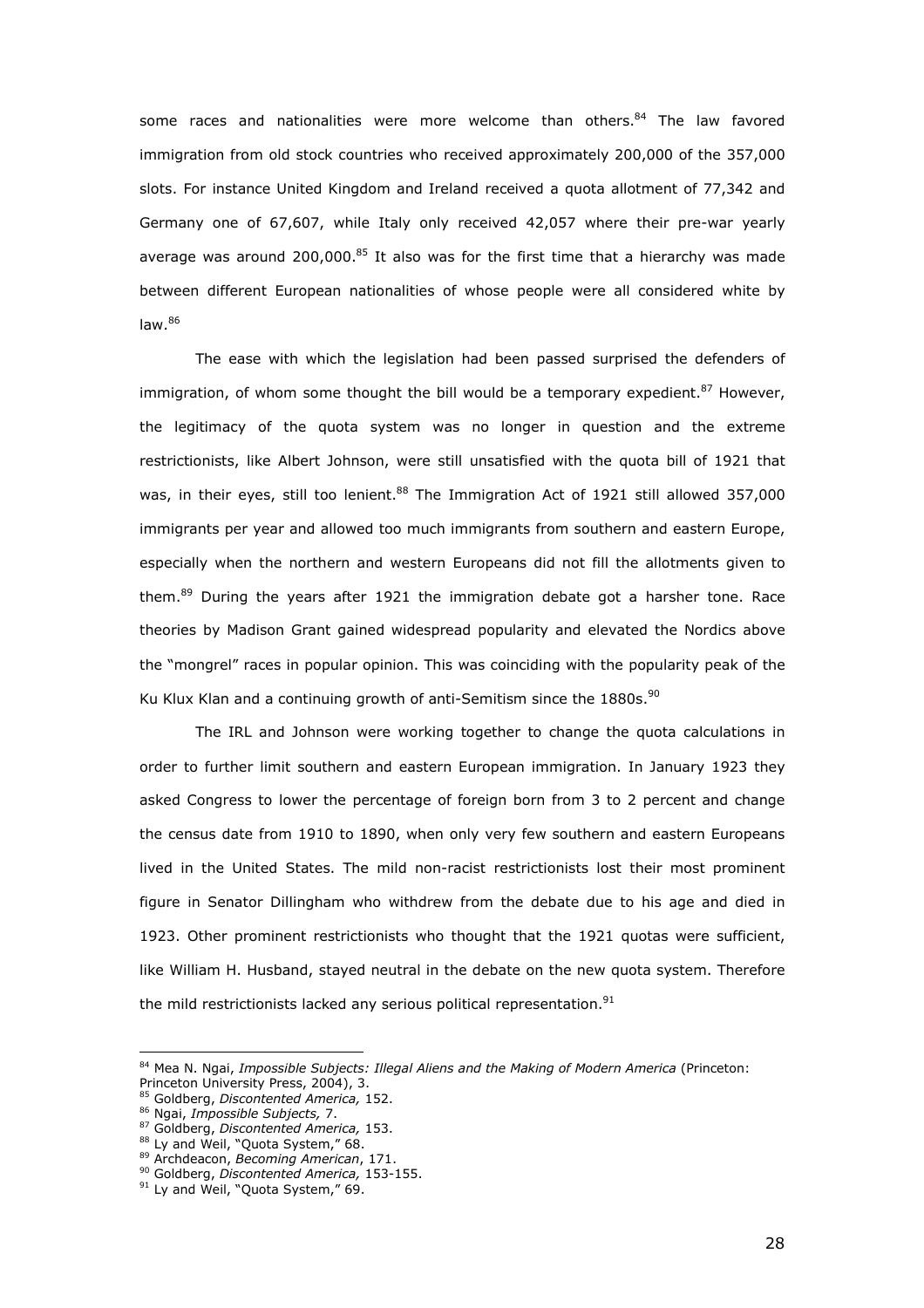The new quota plans of Johnson would reduce immigration from southern and eastern Europe even further without appearing too discriminatory. Making 1910 or 1920 the census year of the number of foreign-born US citizens on which the quotas would be based would favor the most-recent immigrants. According to Johnson and his supporters the census of 1890 would better reflect the origin of the entire US population. With these arguments those in favor of the new quota system could mask the fact that the sole goal of the new system was to keep bad blood out and let only good blood in.<sup>92</sup>

 When the plans were considered by the House it was clear that passage was inevitable. The debate fully revealed the motivations of the legislation's supporters, whose speeches left no doubt that the only motivation for new quota system was to keep out southern and eastern Europeans. Their speeches so openly showed their hatred, fear and resentment towards those "inassimilable" groups that one might wonder what language they used in private.<sup>93</sup>

When the bill was about to be considered by the Senate, the bill's floor manager, David A. Reed made some adjustments to it. He wanted the same as Johnson, but thought that the bill seemed too openly discriminatory. Therefore he came up with the idea to restrict immigration to 2 percent of the foreign-born population of 1890, but to later change this to a percentage of the national origins of the total white population of 1920 with a total maximum of 150,000 immigrants. Reed had no doubt that northern Europeans would still be highly favored after the latter part could go into effect. This would be in 1927, the year that the survey of the national origin of the American population would be complete and when the second part of the bill therefore could go into effect. The Reed version of the bill soon gained approval and the bill was easily passed by Congress. President Calvin Coolidge had not said much about the subject, but he was known to sympathize with the restrictionists and on May 26 signed the Johnson Reed Act.<sup>94</sup>

The result of the 1924 Johnson-Reed Act was an immigration policy that even more favored immigration from northern Europe and practically stopped that from southern and eastern Europe. Figure 4 shows the annual immigration quotas under the 1924 Johnson-Reed act, note that the minimum quota was one hundred.

ł

29

<sup>92</sup> Goldberg, *Discontented America,* 159.

<sup>93</sup> Goldberg, *Discontented America,* 161.

<sup>94</sup> Goldberg, *Discontented America,* 163.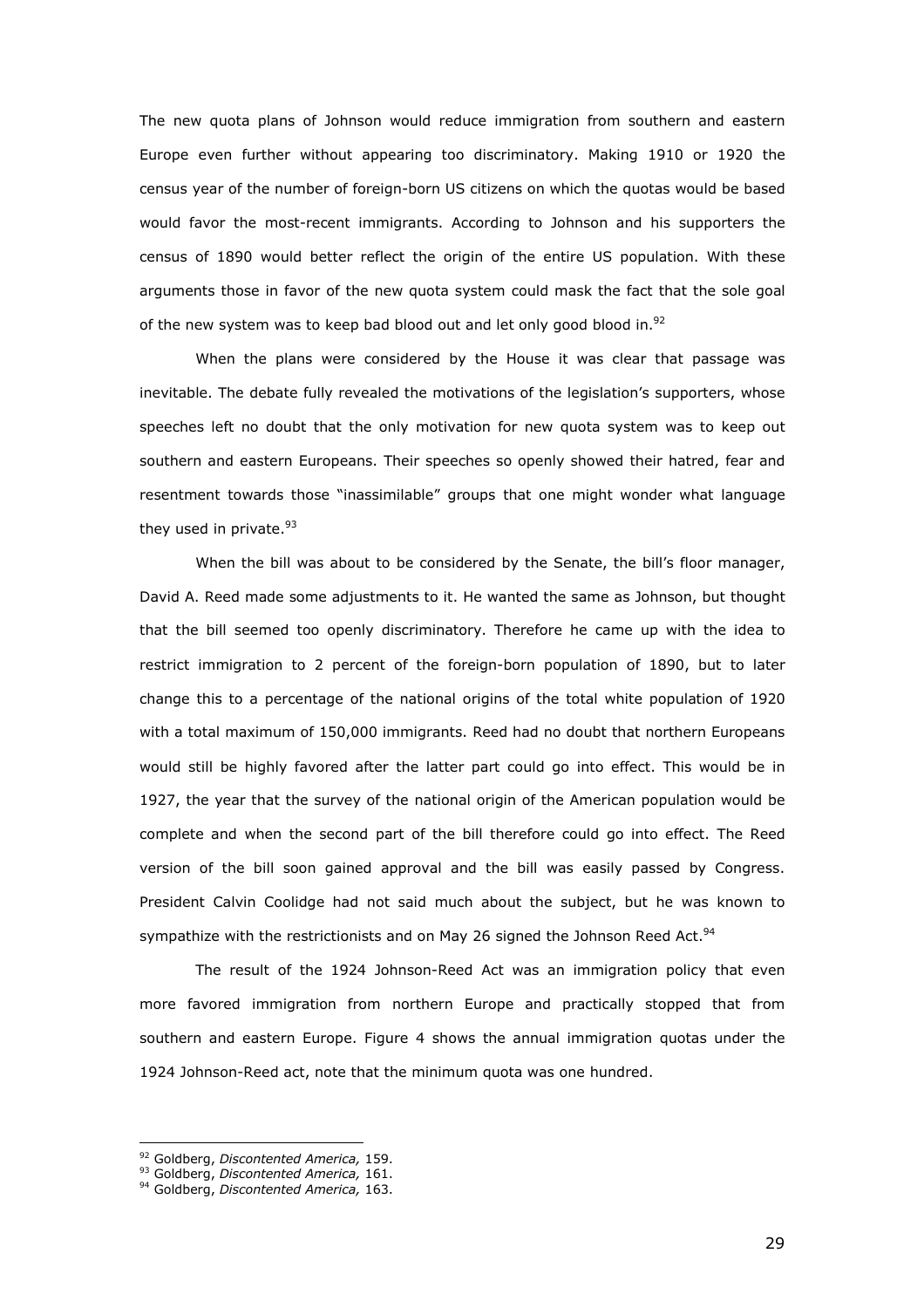| <b>Northern and western</b> | <b>Eastern and southern</b> |                 | <b>Other countries</b> |               |       |
|-----------------------------|-----------------------------|-----------------|------------------------|---------------|-------|
| <b>Europe</b>               |                             | <b>Europe</b>   |                        |               |       |
| <b>Country</b>              | Quota                       | Country         | Quota                  | Country       | Quota |
| Germany                     | 51,227                      | Poland          | 5,982                  | Africa (other | 1,100 |
|                             |                             |                 |                        | than Egypt    |       |
| Great Britain               | 34,007                      | Italy           | 3,845                  | Armenia       | 124   |
| Ireland                     | 28,567                      | Czechoslovakia  | 3,073                  | Australia     | 121   |
| Sweden                      | 9,561                       | Russia          | 2,248                  | Palestine     | 100   |
| Norway                      | 6,453                       | Yugoslavia      | $\overline{671}$       | Syria         | 100   |
| France                      | 3,954                       | Romania         | 603                    | Turkey        | 100   |
| Denmark                     | 2,789                       | Portugal        | 503                    | Egypt         | 100   |
| Switzerland                 | 2,081                       | Hungary         | 473                    | New Zealand   | 100   |
|                             |                             |                 |                        | & Pacific     |       |
|                             |                             |                 |                        | Islands       |       |
| Netherlands                 | 1,648                       | Lithuania       | 344                    | All others    | 1,900 |
| Austria                     | 785                         | Latvia          | 142                    |               |       |
| Belgium                     | 512                         | Spain           | 131                    |               |       |
| Finland                     | 471                         | Estonia         | 124                    |               |       |
| FC of Danzig                | $\overline{228}$            | Albania         | 100                    |               |       |
| Iceland                     | 100                         | <b>Bulgaria</b> | 100                    |               |       |
| Luxembourg                  | 100                         | Greece          | 100                    |               |       |
| <b>Total</b>                | 142,483                     | <b>Total</b>    | 18,439                 | <b>Total</b>  | 3,745 |
| (number)                    |                             | (number)        |                        | (number)      |       |
| Total $(% )$                | 86.5                        | Total $(% )$    | 11.2                   | Total $(% )$  | 2.3   |

*Figure 4: Immigration quota's per country.<sup>95</sup>*

As shown in this figure, 86.5% of the quota allotments did go to favorable countries. Undesired nationalities were heavily cut, for instance, Italy went from roughly 200.000 immigrants per year in the first ten years of the twentieth century to 42,057 after 1921 to 3,845 after 1924. Other countries like Hungary, Yugoslavia, Czechoslovakia and Russia also saw their previous quotas almost decimated, or even more. Turkey's were even reduced from 7,388 to 100 a year.  $96$ 

 With the new law the responsibility of the selection of the immigrants was transferred from Ellis Island to the countries of departure. Consulate authorities in these countries now had to determine if an immigrant could go to the United States. The reason for this measure was for extreme restrictionists to make sure that all eugenically bad

<sup>95</sup> *Statistical Abstract of the United States* (Washington, D.C.: Government Printing Office, 1929), 100.

<sup>96</sup> Goldberg, *Discontented America,* 160.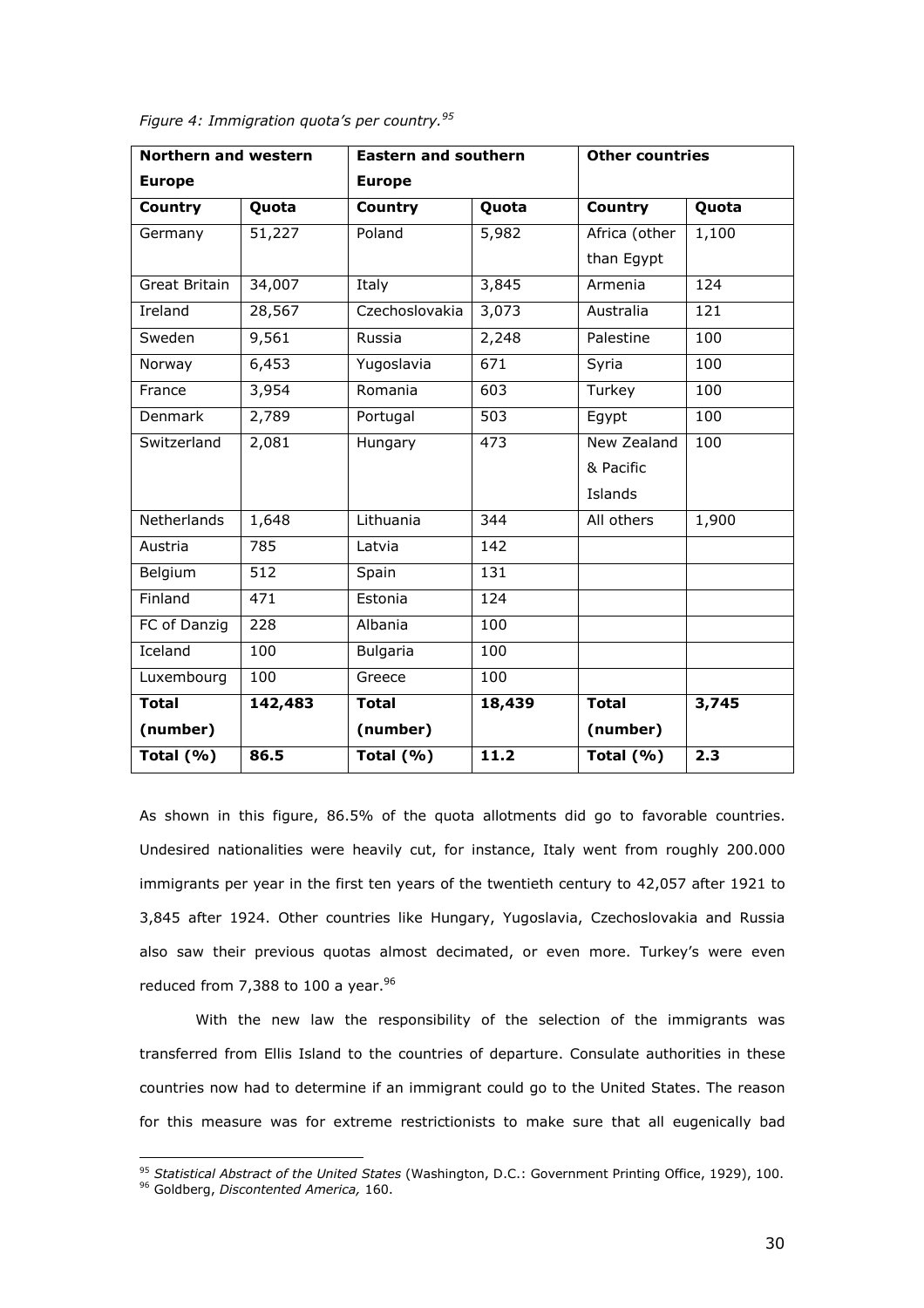candidates were excluded from the United States before they arrived. For others it was a means to avoid disappointment upon arrival in the United States and to avoid fruitless journeys across the ocean, or races between boats to arrive first each month when a new part of the quota was opened.<sup>97</sup>

 Of all countries who were disappointed, Japan had an extra reason to be angry. Despite State Department warnings that it would destroy Japanese-American relations, the Japanese were excluded because of the provision that excluded all that were ineligible to become citizens. If the Japanese had been incorporated in the quota system they would have received an allotment of 240 immigrants per year, but this was still a too high price to pay for some West Coast restrictionists. They rather end the good relations with an upcoming world power, than to allow 240 Japanese immigrants a year and save the Japanese the humiliation the Chinese had received earlier. The Japanese government used to cooperate with the United States to limit Japanese immigration, the Japanese government did not want to see its citizens leave either, but they demanded to be treated with respect. Japan was highly offended to be treated as an inferior nation. <sup>98</sup>

# **Conclusion**

The Emergency Quota Act of 1921 closed the chapter of relatively free immigration from Europe to the United States, the Johnson-Reed act of 1924 made the restrictions more stringent and permanent, thereby entering the American immigration policy into a new phase that would last till the 1960s. The system was consciously built to prohibit unwanted immigration from southern and eastern Europe, especially directed at Italians and Jews.

 The old-stock Americans feared that the new immigrants - who were coming predominantly from different parts of Europe than their ancestors had come – would change America. The new immigration at the turn of the century made the American population more religiously, economically and ethnically divers. Old-stock Americans saw this as the mongrelization of the American identity and started to question the open door policy. Starting with the exclusion of the Chinese small legislative acts banning all kind of ill and unwanted immigrants and taxing the others made it clear that the United States were slowly changing its attitude towards immigration.

<sup>&</sup>lt;sup>97</sup> Ly and Weil, "Quota System," 71.

<sup>98</sup> Goldberg, *Discontented America,* 160.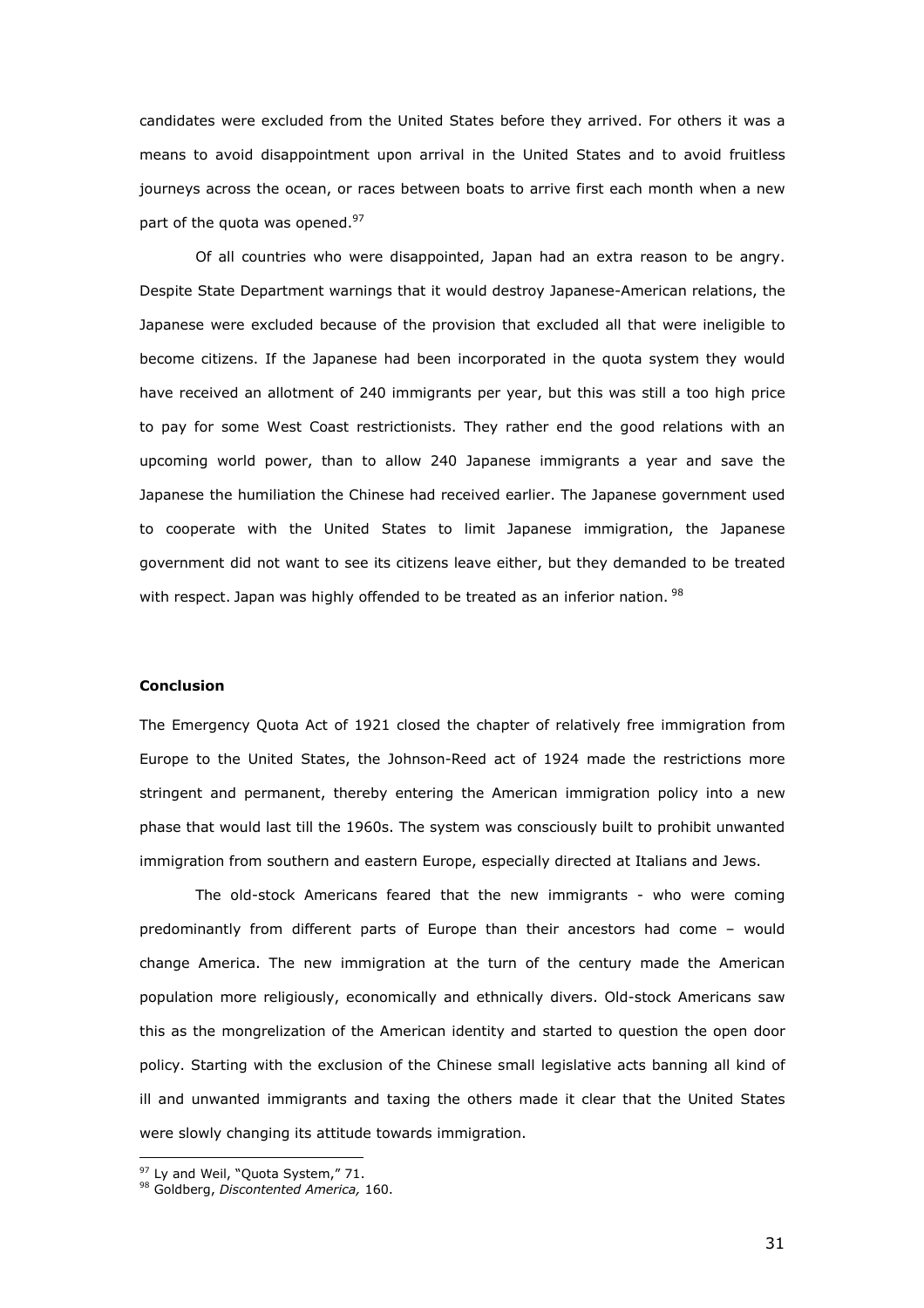The end of the industrialization brought doubt whether America was able to keep absorbing immigrants and new Darwin inspired sciences gave a theoretical basis for the concern of old-stock Americans that the new immigrants were inferior. These 'scientific' ideas led to the founding of the IRL, the strongest group propagating immigration restriction. Their means for restriction, a literacy test, was vetoed several times even after the Dillingham Commission gave restrictionists new ammunition and advocated the literacy test as the solution to the immigration problem. When the test finally was installed in 1917 it turned out to be useless.

 World War I and its aftermath catalyzed developments leading to immigration restriction. A patriotic mood swept the country and any identification with Europe was suspicious. The Russian Revolution fed anti-radical sentiments and led to a Red Scare which pushed the industrialists – long time proponents of unrestricted immigration - to the restrictionist camp. Wilson's League of Nations ideal further strengthened '100 percent Americanism'. Social unrests escalated several times in 1919 and when immigration started to rise again immigration restriction appeared to be inevitable.

 In 1921 President Warren G. Harding signed the Emergency Quota Act and thereby limiting immigration to three percent of the foreign-born population per nationality with a total maximum of 357,000 immigrants a year. It was the first numerical restriction law and it incorporated a racial and national hierarchy, favoring northern and western Europe. Encouraged, instead of satisfied, the extremer restrictionists started lobbying for a stricter permanent version of the temporary quota system, which was in their eyes still lenient towards immigrants from unwanted nationalities. With the passage of the 1921 act the quota system became legitimate. The moderate restrictionists in Congress lacked a vocal spokesperson, and a stricter version of the quota system could soon be developed.

 The result was the Johnson-Reed Act of 1924 which lowered the three percent quota to two percent and changed the census date from 1910 to 1890 in order to, almost, stop immigration from southern and eastern Europe without actual exclusion. In the case of the Asians even a small quota was too much; they were totally excluded, much to their dismay. In the years that followed some 165,000 immigrants could enter the United States annually, 85.5 percent of them from northern and western Europe and only 11.2 percent from southern and eastern Europe. The immigration acts of 1921 and 1924 meant a swift

32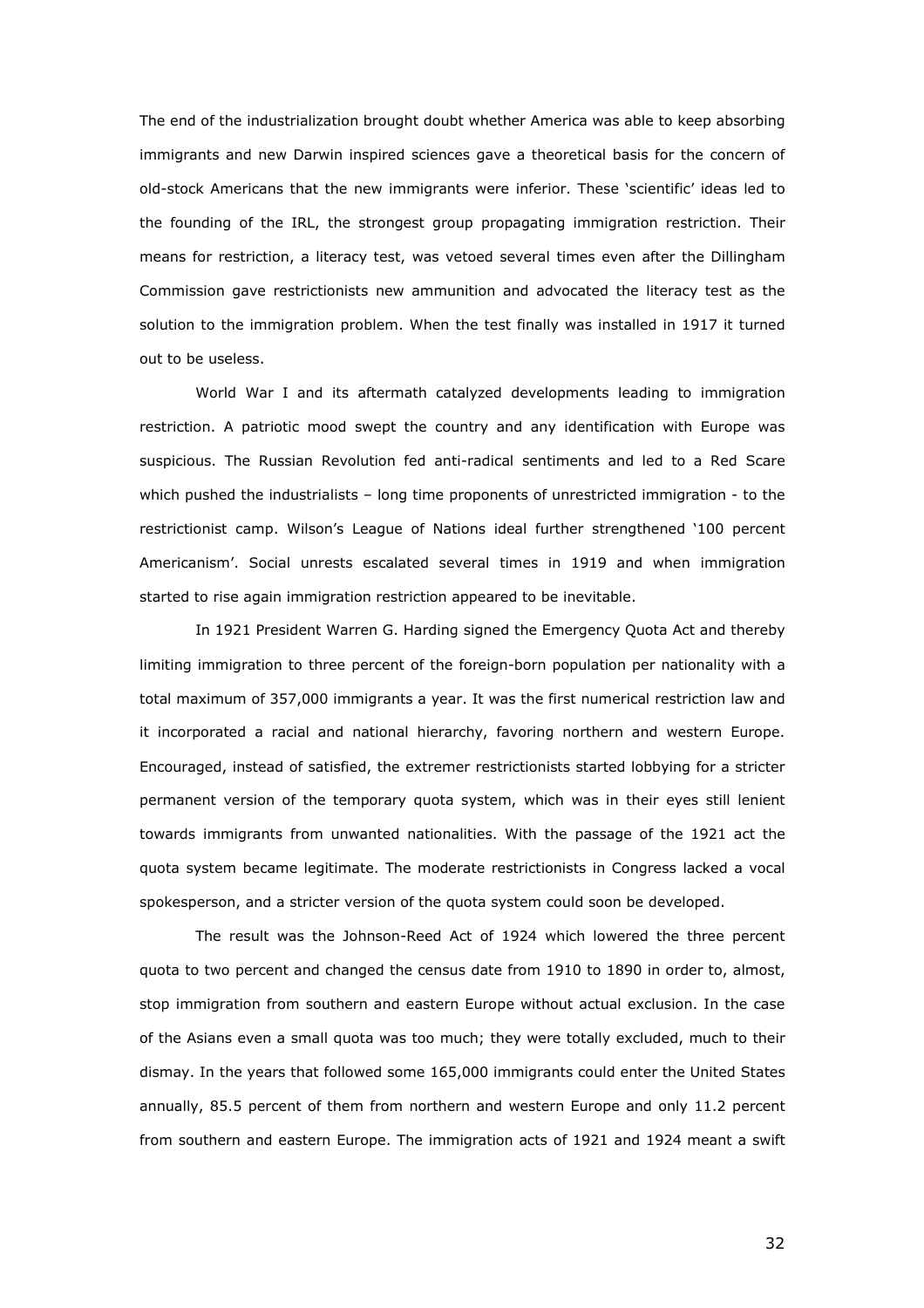turn which started a whole new phase in immigration policy which would last until the 1960s.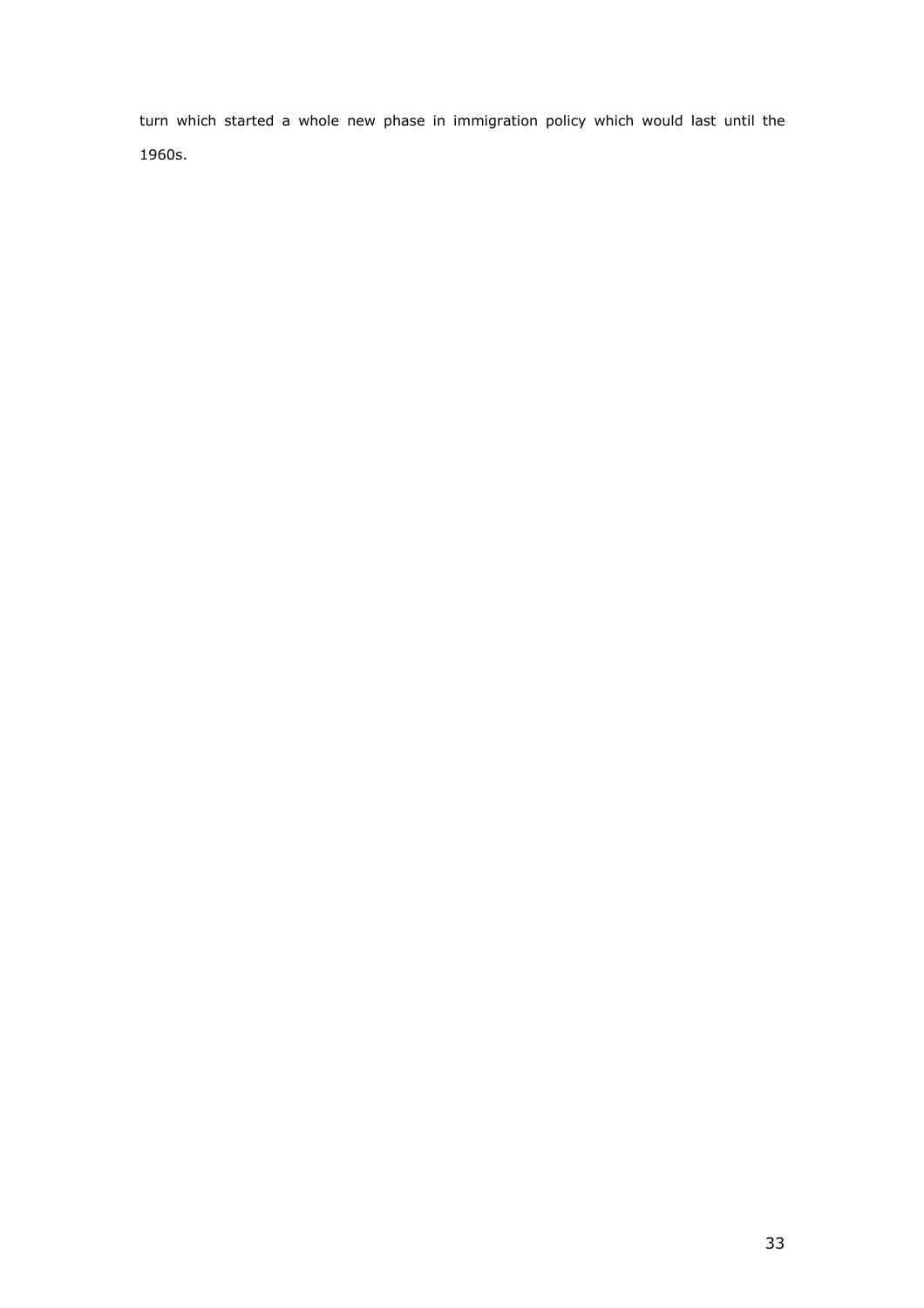### **Chapter 2 – Dutch emigration to the United States**

One of the many European nationalities that emigrated to the United States were the Dutch. Between 1820 and 1920 approximately 273,000 Dutch citizens to the United States with a peak between 1900 and 1920 when one third of the 273,000 made the voyage. Dutch overseas immigration during the nineteenth century was not as intense compared to elsewhere in Europe.<sup>99</sup> Compared to Ireland, Italy, Great-Britain, Sweden and Norway, relatively the greatest suppliers of immigrants to the United States in the century before 1920, the Netherlands played a marginal role in the immigration wave as a whole. $100$ Immigration fever, that struck some countries like Italy or Ireland where sometimes up to fifty percent of the countryside would emigrate, never really occurred in the Netherlands. Although the Netherlands ranked only seventeenth among the foreign-born groups in the US and ranked tenth in overseas emigration compared to other European nations, the United States was by far the most popular emigration destiny for the Dutch. Ninety percent of the Dutch overseas emigrants went to the United States.  $^{101}$ 

The reasons for the Dutch to emigrate varied, but were mostly rational and were seldom driven by a struggle to survive. After the first Dutch immigrants pioneered in the 1820s, driven by economic opportunities, they were followed by a larger group in the 1840s. These immigrants were mostly driven by a potato crop failure and the desire for religious freedom. Firstly, Dutch legal action directed at pietistic Calvinists, who, in 1834 had seceded from the national church, caused the "Groote Trek" led by some secessionist clergymen. The second Dutch group searching for more religious freedom were the Catholics, who received an harsher treatment by the Protestant majority after the Belgian independence made them a much smaller minority in the Netherlands. Besides these motivations, land shortage, high taxes, overpopulation, and excessive governmental regulations were also among the reasons for the migration.<sup>102</sup>

After the passage of the liberal constitution of 1848 religious liberty diminished the desire to leave for the religious minorities of the Netherlands. A period followed when overpopulation became a pressure on the food supply, which was leading to emigration to

<sup>99</sup> Robert P. Swieringa, *Faith and Family: Dutch Immigration and Settlement in the United States, 1820-1920* (Holmes & Meier: New York, 2000), 11.

<sup>&</sup>lt;sup>100</sup> Harry van Dalen and Kene Henkens, *Weg uit Nederland: Emigratie aan het begin van de 21<sup>e</sup> eeuw* (KNAW Press: Amsterdam, 2008), 7.

<sup>101</sup> Swieringa, *Faith and Family,* 14.

<sup>&</sup>lt;sup>102</sup> Swieringa, Faith and Family, 6-18.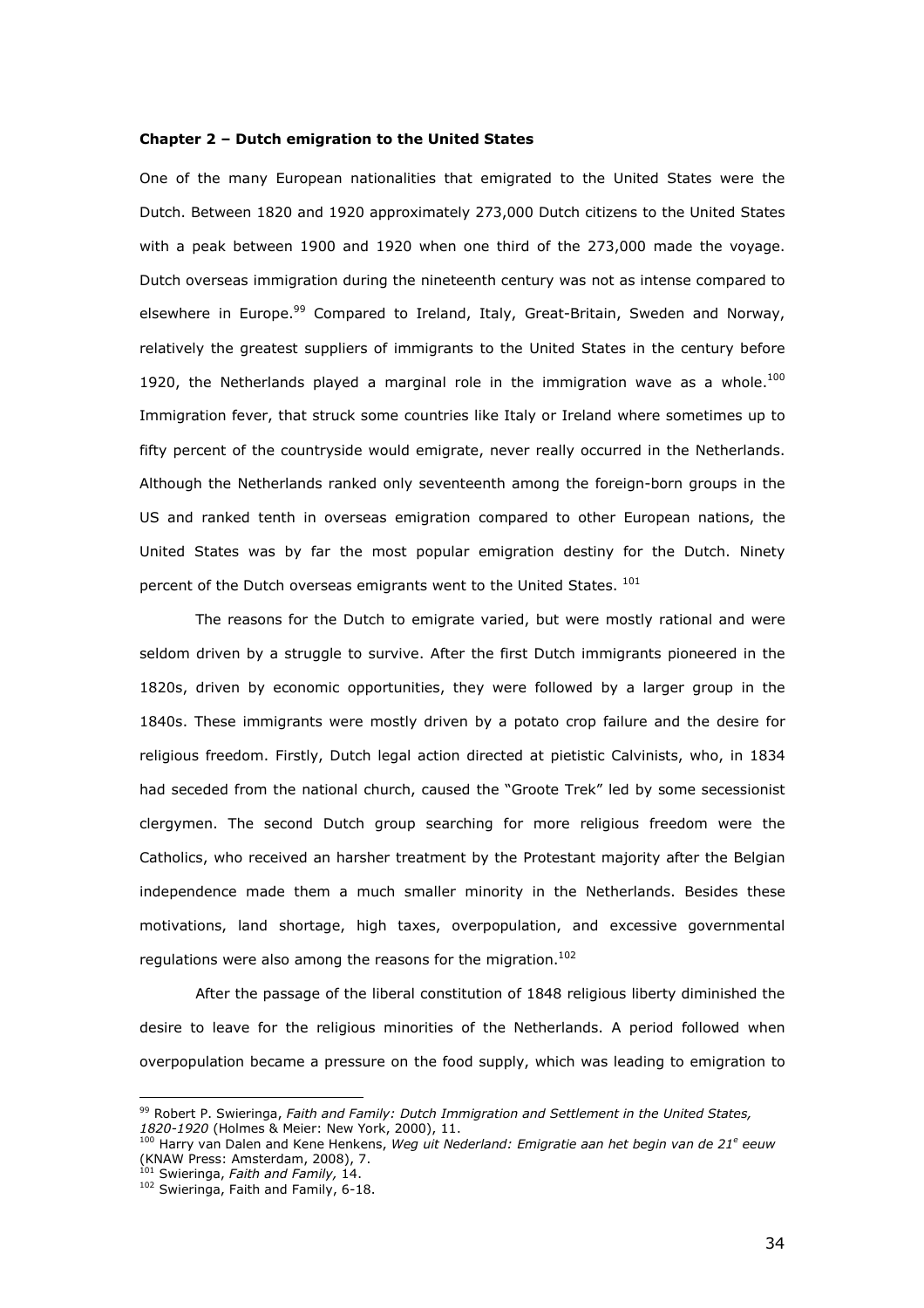the United States. The closing of the American frontier in 1890 coincided with the rise of modern industrialization in the Netherlands. This meant a change in the emigration pattern of the Dutch. The traditional emigration by rural families gave way to the emigration of single laborers. Also, whereas ninety percent of the Dutch overseas immigrants went to the United States in the nineteenth century only a little over a half of them did between 1900 and 1920. With the change from farmers to day laborers and hand craftsmen, the Netherlands caught up with the rest of the northern European countries, who earlier had made the shift from family to industrial migrants.<sup>103</sup> Figure 5 shows the number of Dutch who emigrated to the United States between 1901 and 1920 and their percentage of the total overseas Dutch emigration.<sup>104</sup>

| Period  | Number of emigrants to the | Percentage of total overseas |
|---------|----------------------------|------------------------------|
|         | US                         | emigration                   |
| 1901-04 | 9,925                      | 63%                          |
| 1905-09 | 19,094                     | 69%                          |
| 1910-14 | 22,251                     | 59%                          |
| 1915-18 | 4,275                      | 60%                          |
| 1919-20 | 6,210                      | 35%                          |
| total   | 61,755                     | 56%                          |

*Figure 5: Dutch emigration to the United States in numbers.<sup>105</sup>*

Although Dutch immigration numbers started to rise after 1900, and the two following decades had the highest numbers of Dutch emigration to the United States, the Dutch were not considered a part of the troublesome new immigration. The Dutch immigrants were welcomed from the very beginning of the emigration wave of the nineteenth century. They were the Englishman of the European mainland according to the Dillingham report, that was very positive about the Dutch immigrants and regarded them a valuable asset to the United States.<sup>106</sup> The difference with the new immigration was that the Dutch obviously came from the "correct" area of Europe. Also there had been steady Dutch immigration to the United States from 1846 onwards, the rise in their numbers after 1900 was also not an

<sup>103</sup> Swieringa, *Faith and Family*, 30, 69.

<sup>104</sup> Swieringa, *Faith and Family*, 51.

 $105$  Ibid.

<sup>106</sup> Hans Krabbendam, *Vrijheid in het verschiet: Nederlandse emigratie naar Amerika 1840-1940* (Uitgeverij Verloren: Hilversum, 2006), 17.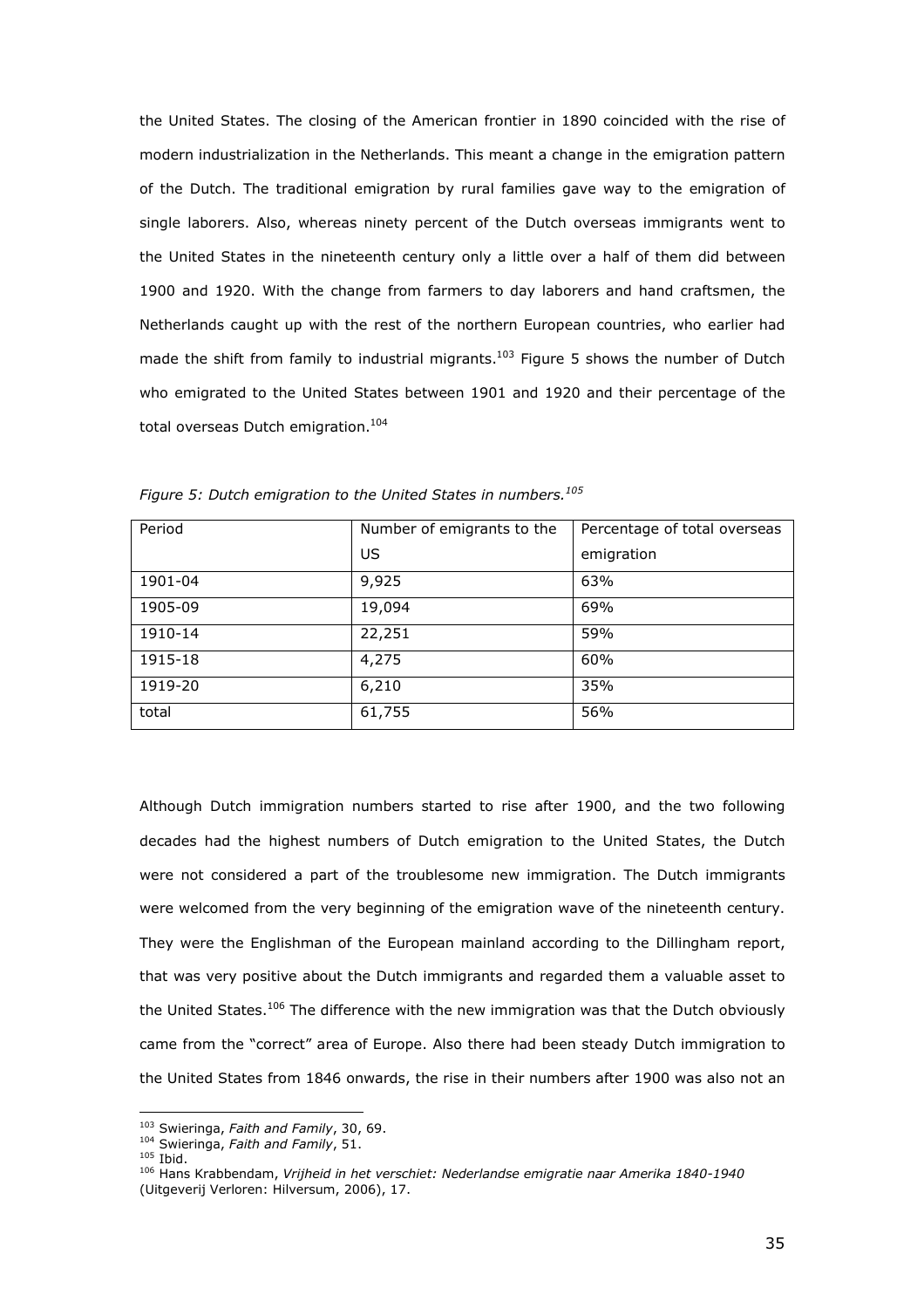explosive one. Before 1890 fewer than five percent of them re-migrated to the Netherlands and it stayed relatively low after 1890, when re-migration became commonplace among immigrants from Italy and the Balkan.<sup>107</sup> Although the Dutch in some ways were part of the immigration wave of the early twentieth century, they were not perceived as a part of it.

Although the quota laws of 1921 and 1924 were not implemented with the intention to restrict Dutch immigration to the United States, they did. The Dutch immigrants were considered part of the superior Nordic race and part of the old-stock immigrants. Also, since their annual numbers were too low to be a substantial part of the immigration of the early twentieth century, restriction was not necessary. However, the Johnson-Reed Act of 1924 did restrict Dutch immigration to 1648 immigrants per year, whereas the annual average between 1910 and 1920 had been around 3,300 immigrants. The pre-war average was even 4,100 immigrants per year.

Despite the fact that Dutch immigration played a marginal role in the United States, for the Dutch the United States were the most important overseas emigration destiny. Those who emigrated to the United States mostly stayed in touch with the ones they left behind by sending letters. Between 1871 and 1919 Dutch immigrants in the United States sent twenty-two million letters back home. In 1919 alone 1.6 million were sent.<sup>108</sup> In a time without television, internet or telephone these letters must have been of an enormous influence on the Dutch view of America. Also they must have made the United States predominantly known as an emigration destiny in the minds of the Dutch in the early twentieth century. The question is if and how the quota laws of 1921 and 1924 affected this Dutch America view.

<sup>107</sup> Swieringa, *Faith and Family*, 4-5.

<sup>108</sup> Krabbendam, *Vrijheid in het Verschiet*, 233.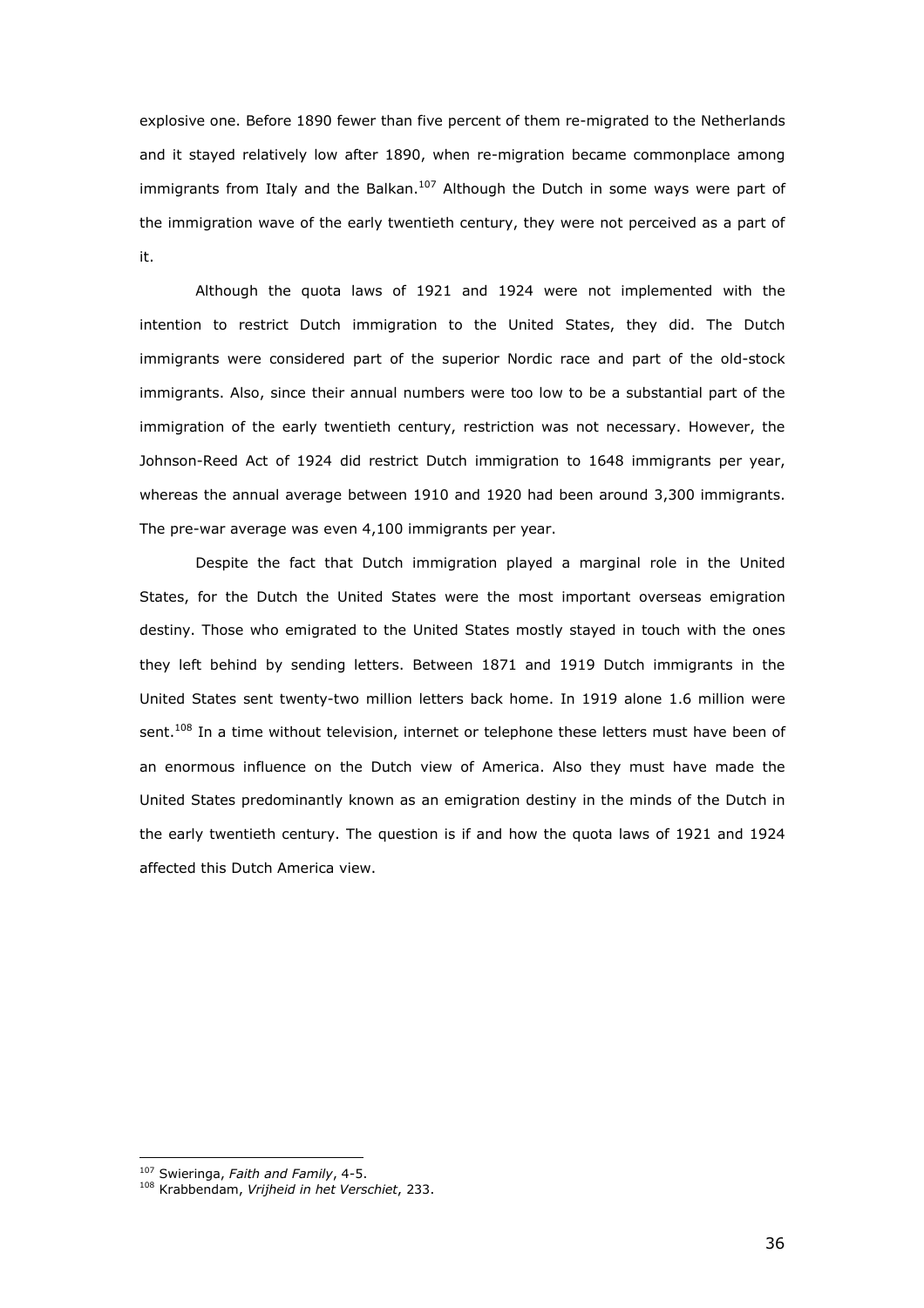#### **Chapter 3 – Reactions of the pillarized newspaper press in the Netherlands**

As mentioned in the introduction of this thesis, the Netherlands was a pillarized society in the 1920s. Deep social and religious divisions drew sharp lines between four pillars; the catholic, the protestant, the socialist and the liberal. Besides their own affiliated political parties, schools and clubs, each pillar had one or several affiliated newspapers. As explained in the introduction, in order to analyze Dutch reactions in the newspapers during the 1920s one has to take the pillarized aspect of Dutch society at the time into account.

 The liberals were the first to have their own newspapers. Since 1830 the *Algemeen Handelsblad* was being published and in 1844 the *Nieuwe Rotterdamsche Courant* first saw light. The Catholics' first daily newspaper was *De Tijd*, which was founded in 1848, followed by *Het Centrum* in 1884 and *De Maasbode* in 1885. The first protestant newspaper was *De Nederlander,* published between 1850 and 1855. This was followed up by the more influential *De Standaard* from 1872 on. The socialist pillar got their first newspaper with the start of *Het Volk* in 1900, which in 1920 started *Voorwaarts*, a new affiliated paper based in Rotterdam that soon exceeded *Het Volk* in subscriptions. How many newspapers per issue were printed is hard to determine. Only sporadic distribution numbers of newspapers are available prior to 1939, the ones that are available are shown in figure 6.109

| Newspaper/year       | 1917/1918 | 1924/1925 | 1929/1930 | 1937   |
|----------------------|-----------|-----------|-----------|--------|
| <b>Algemeen</b>      | 36,000    | 39,000    | 44,000    | 50,000 |
| <b>Handelsblad</b>   |           |           |           |        |
| <b>Nieuw</b>         | 43,000    |           | 40,000    | 35,000 |
| <b>Rotterdamsche</b> |           |           |           |        |
| Courant              |           |           |           |        |
| <b>Het Vaderland</b> |           |           |           |        |
| De Standaard         | 11,500    |           |           | 24,000 |
| <b>Het Volk</b>      | 35,000    | 44,878    |           | 51,950 |
| <b>Voorwaarts</b>    |           | 23,900    |           | 54,140 |
| <b>De Maasbode</b>   |           |           | 32,000    | 48,000 |
| De Tijd              |           | 6,700     | 6,000     | 6,000  |

*Figure 6: Circulation figures of the newspapers used in this research.<sup>110</sup>*

<sup>109</sup> Van der Plasse, *Kroniek van de Nederlandse Dagblad- en Opiniepers*, 35.

<sup>110</sup> Van der Plasse, *Kroniek van de Nederlandse Dagblad- en Opiniepers,* 192-193.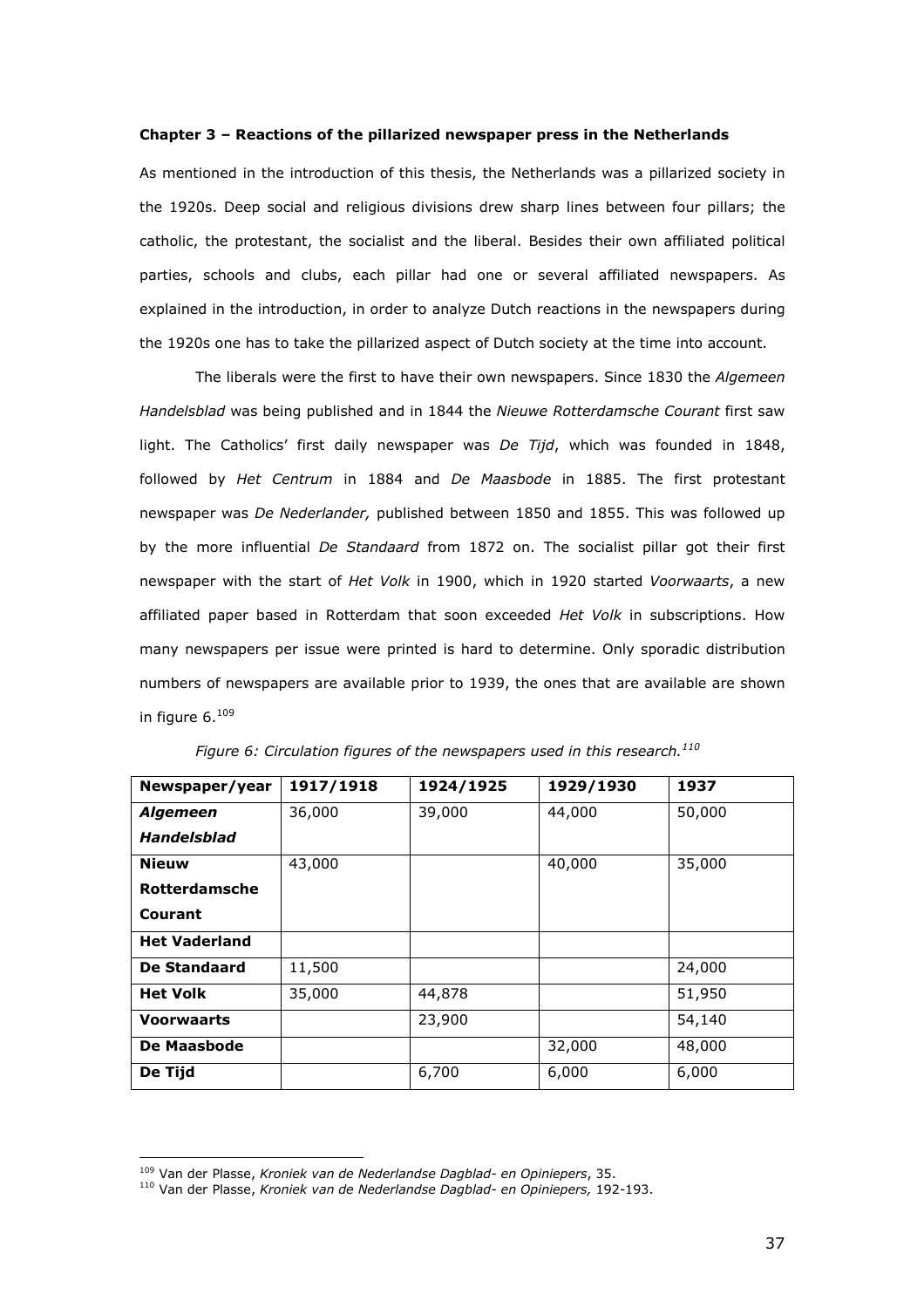After a close read of the collected articles the following subchapters will try to answer what the newspapers of the different pillars thought of the restrictions. Were they worried for the Dutch emigration to the United States? Did they understand and explain that the quota laws were a means to keep out inferior races from southern and eastern Europe? Did they - explicitly or not - consider the Dutch a part of the wanted or superior race? What was their opinion of the American desire to only allow superior northern Europeans? How did they place the Japanese exclusion in the whole process? What was their opinion on the American policy makers and politicians?

#### **Protestant newspaper** *De Standaard*

When analyzing the articles on the immigration restrictions between February 1921 and June 1921 and between April 1924 and June 1924, it is striking that *De Standaard* does not see the immigration restrictions as an important issue. The peace negotiations and the aftermath of World War I in 1921 are reported on every day and seem to be far more important to *De Standaard* than the immigration restrictions. In 1924, too, events in France, Great-Britain and Germany are still dominating the foreign pages.

 When it comes to the Dutch quota given by the United States *De Standaard* is not very critical. It actually only mentions the changes in 1921 and 1924 three times. Once in a list of the various allotments given to European countries in 1921, once in the same sort report in 1924 and once in an article about the critique on the quotas that was expressed by the chairman of the "Emigratie-Centrale Holland", sir Walrave Boissevain, a liberal member of Dutch parliament during and after the First World War and a well-known man with many other positions.<sup>111</sup> In this article most space is given to the reaction to this critique by the American Secretary of Labor, James J. Davis, who says that the Dutch will still be able to immigrate and that their will be special exceptions for schooled laborers.<sup>112</sup> Furthermore there is one article in which is reported that sir Walrave Boissevain and sir Von Baumhauer, secretary of the Dutch-American chamber of commerce, stressed the desirability of the Dutch laborers and offered full cooperation in maintaining this high standard of the immigrants by selection. They also suggest to the Americans to replace

<sup>111</sup> "Beperking van Immigratie," *De Standaard,* February 23, 1921; "Varia," *De Standaard,* May 8,

<sup>1924;</sup> Walrave Boissevain, *Mijn leven, 1876-1944* (C. A. J. van Dishoeck: Bussum, 1950).

<sup>112</sup> "Nederlandsche emigratie naar de V.S., *De Standaard,* April 19, 1924.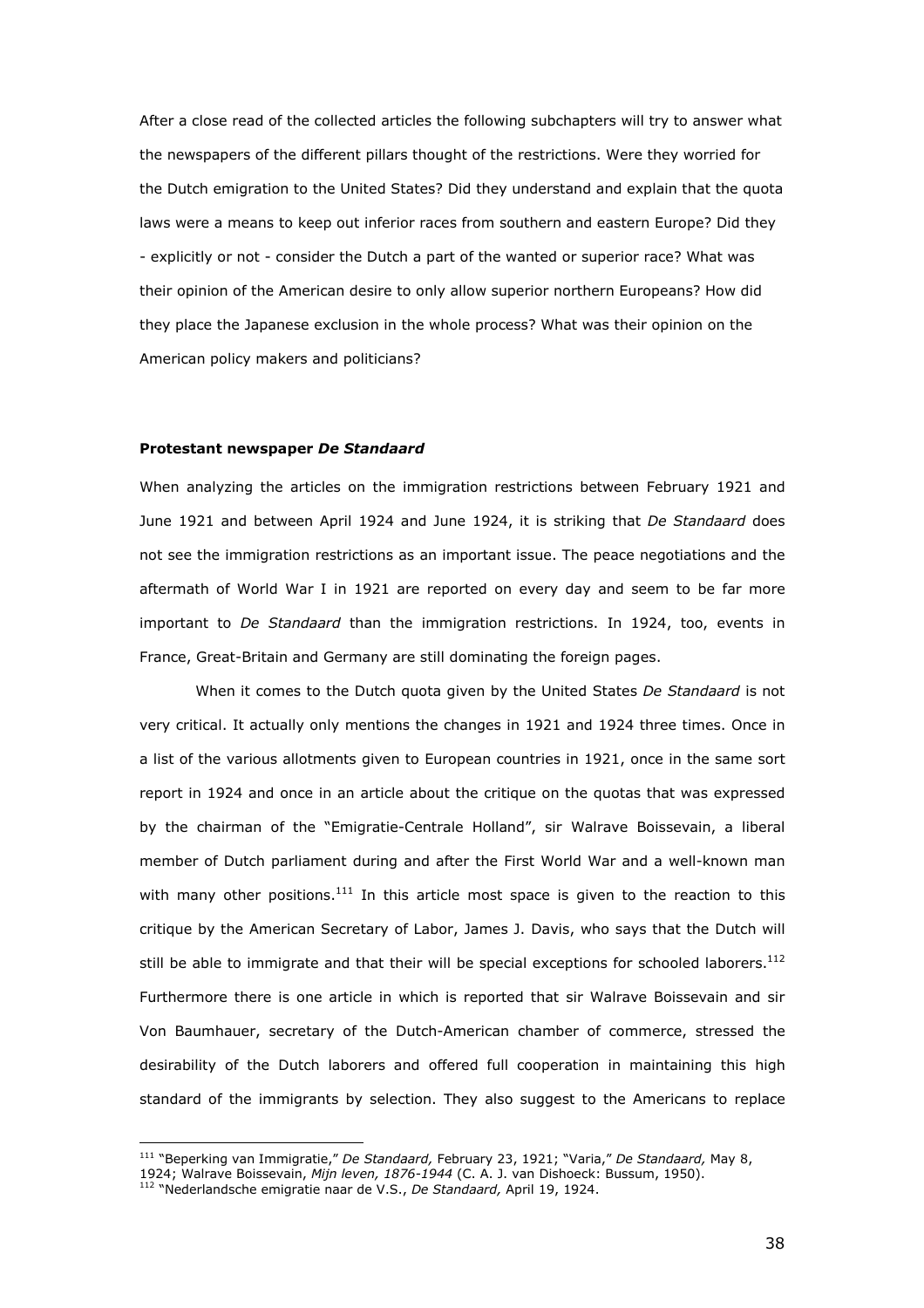1890 with 1860 as the census date. This way the quotas would be rearranged – in favor of the Dutch, but this is not explicitly mentioned – but still based on the same principle. According to *De Standaard* Secretary Davis was very interested in this idea, but it was never mentioned in the paper again. $^{113}$ 

There is little critique on the quota plans as a whole either. Only in one article the question is asked how the US is going to further develop their industry and populate the land without the influx of a million immigrants per year.<sup>114</sup> That the quota system was a means to keep out unwanted nationalities from southern and eastern Europe and favor the immigration from northern and western Europe is hardly expressed by *De Standaard.* One article in their paper of April 25, 1924 explained that countries like Great-Britain, Germany and France lose only a small portion of the allotments according to the second quota system and countries like Poland, Russia, Czechoslovakia, Sweden and Norway lose a bigger percentage. Italy is especially mentioned as the country with strongest decrease in their quota. This is especially hard for the Italians because they used to deliver so much more immigrants prior to the quotas, according to *De Standaard.<sup>115</sup>* However in none of the articles *De Standaard* notes the difference in allotments between western and southeastern Europe, or that immigrants from the latter were unwanted in the United States or that the system was set up in pursuit of this goal, for instance to stop Italian immigration. By reporting on the suggestion by Walrave Boissevain and Baumhauer to change the census date the editors of *De Standaard* showed that they do have an idea of how the system works, but that is all. In none of the articles *De Standaard* reports on the motives for the immigration restriction.

The most important issue for *De Standaard,* when it comes to the immigration restrictions, is the Japanese exclusion. About half of the reports on the restriction laws have to do with the fact that the Japanese are not incorporated in the quota system and excluded from immigration to the United States. Most of these articles were published in 1924. In the first article that mentions the tensions between the United States and Japan over the Japanese exclusion *De Standaard* paid most attention to the explanation by the Americans that the measure was necessary because of economical reasons and not racial

<sup>113</sup> "Nederland en het landverhuizersvraagstuk in de Ver. Staten.," *De Standaard,* 22 April, 1924.

<sup>114</sup> "Beperking van Immigratie," *De Standaard,* February 23, 1921.

<sup>115</sup> "De gebeurtenissen van den dag," *De Standaard,* April 25, 1924.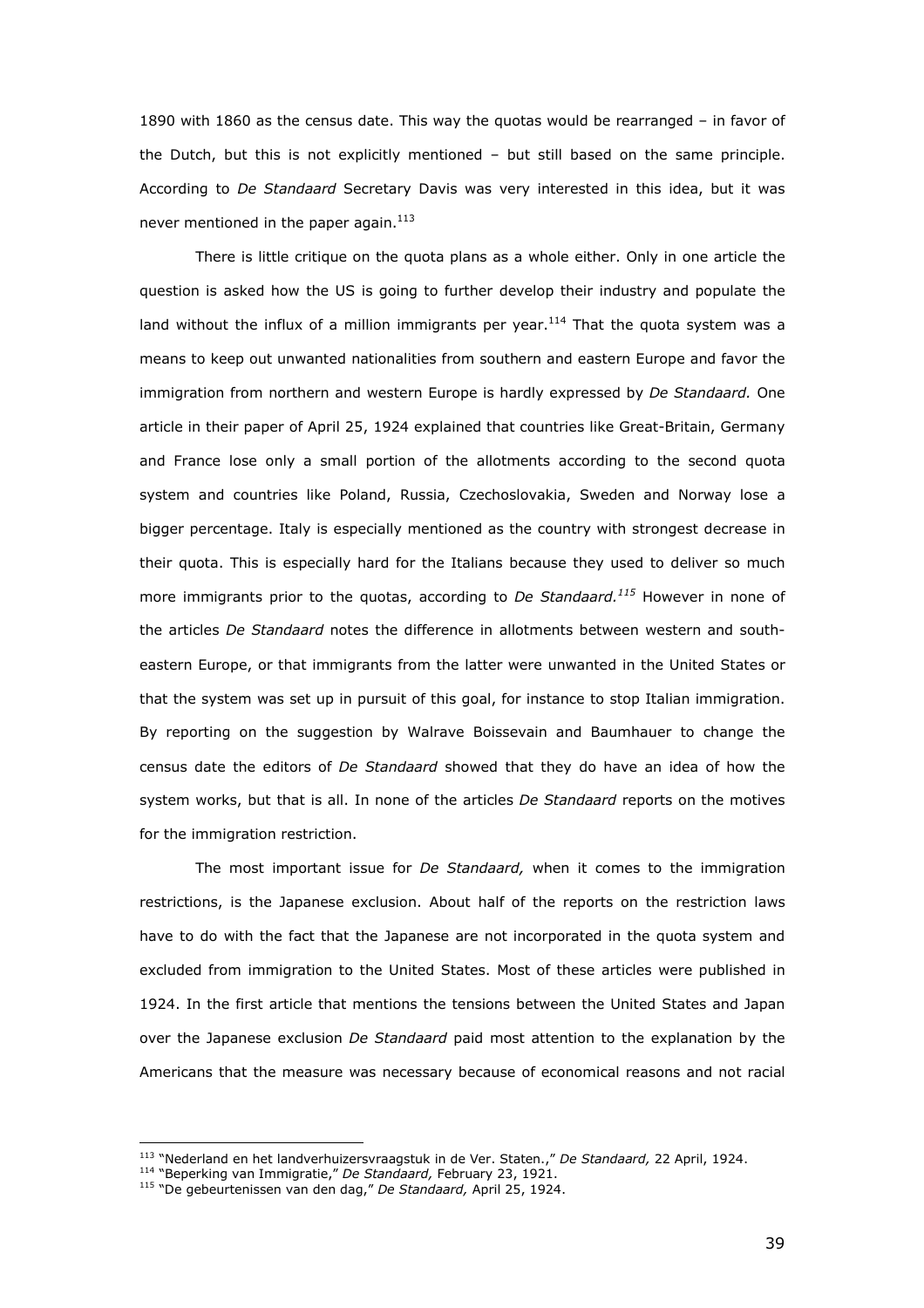ones. In the article's conclusion *De Standaard* ascribed the tensions to the idea that both countries suspect the other of wanting a war. $116$ 

In 1924 in the extensive coverage of the tensions between Japan and the United States most attention is given to the Japanese side of the conflict. On the United States side of the conflict most attention goes out to the side that does not agree with the Japanese exclusion. On April 16, 1924 *De Standaard* reported for instance that the magazines, it is unclear which ones, in New York were disapproving the Japanese exclusion. It also mentioned several times in the next two months that President Coolidge was not in favor of this part of the Johnson-Reed act, but felt that vetoing it would have had no effect. One article acknowledged the fact that the disapproval of the laws by the press, the President, the clergy and other organizations is worthless as long as the American people did not vote for a different Congress in the next election.<sup>117</sup> The Japanese reactions to the measures were the topic of many articles. Student protests, suicides out of protest, the attempt to boycott on American products and the raid on a ballroom filled with Americans in Tokyo are some of the incidents *De Standaard* reported on.<sup>118</sup> In the issue of April 25 an editor wrote that from the 1924 quota plans speaks an "enmity against Asians that sooner or later will be revenged" and in the issue of June 10, 1924 the exclusion is casually considered a possible motive for war. $^{119}$ 

The special attention that the Japanese exclusion received in *De Standaard* is less strange considering the fact that the Netherlands were de facto a neighboring state of Japan because of the Dutch colony the Dutch East Indies, present-day Indonesia. At the end of the nineteenth century Japan rapidly modernised and became a force to be reckoned with. The victory over China in 1895 strengthened the position of Japan among the Asians and the victory over Russia in 1905 made Japan a new international power. Becoming the paragon of Asian nationalism, Japan and the Netherlands - after two and a half centuries of good relations - became opponents.<sup>120</sup> Although the United States, Great-Britain, Japan and France in 1921 agreed to respect the Dutch South Asian colonies and the Japanese expansion interest seemed to be directed more at Manchuria in the north,

<sup>116</sup> "De immigratiewetten in Amerika," *De Standaard,* April 7, 1924.

<sup>117</sup> "De gebeurtenissen van den dag," *De Standaard,* June 3, 1924.

<sup>118</sup> "De nieuwe immigratiewet," *De Standaard,* April 22, 1924; "De gebeurtenissen van den dag," *De Standaard,* June 3, 1924; "Varia," *De Standaard,* June 7, 1924; "Varia," *De Standaard,* June 10, 1924. <sup>119</sup> "Gebeurtenissen van den dag," *De Standaard,* April 25, 1924; "Varia," *De Standaard,* June 10, 1924.

<sup>120</sup> Leo Blussé, Willem remmelink and Ivo Smiths, edited., *Bridging the Divide: 400 years the Netherlands – Japan* (Hotei Publishing: Leiden, 2000), 4.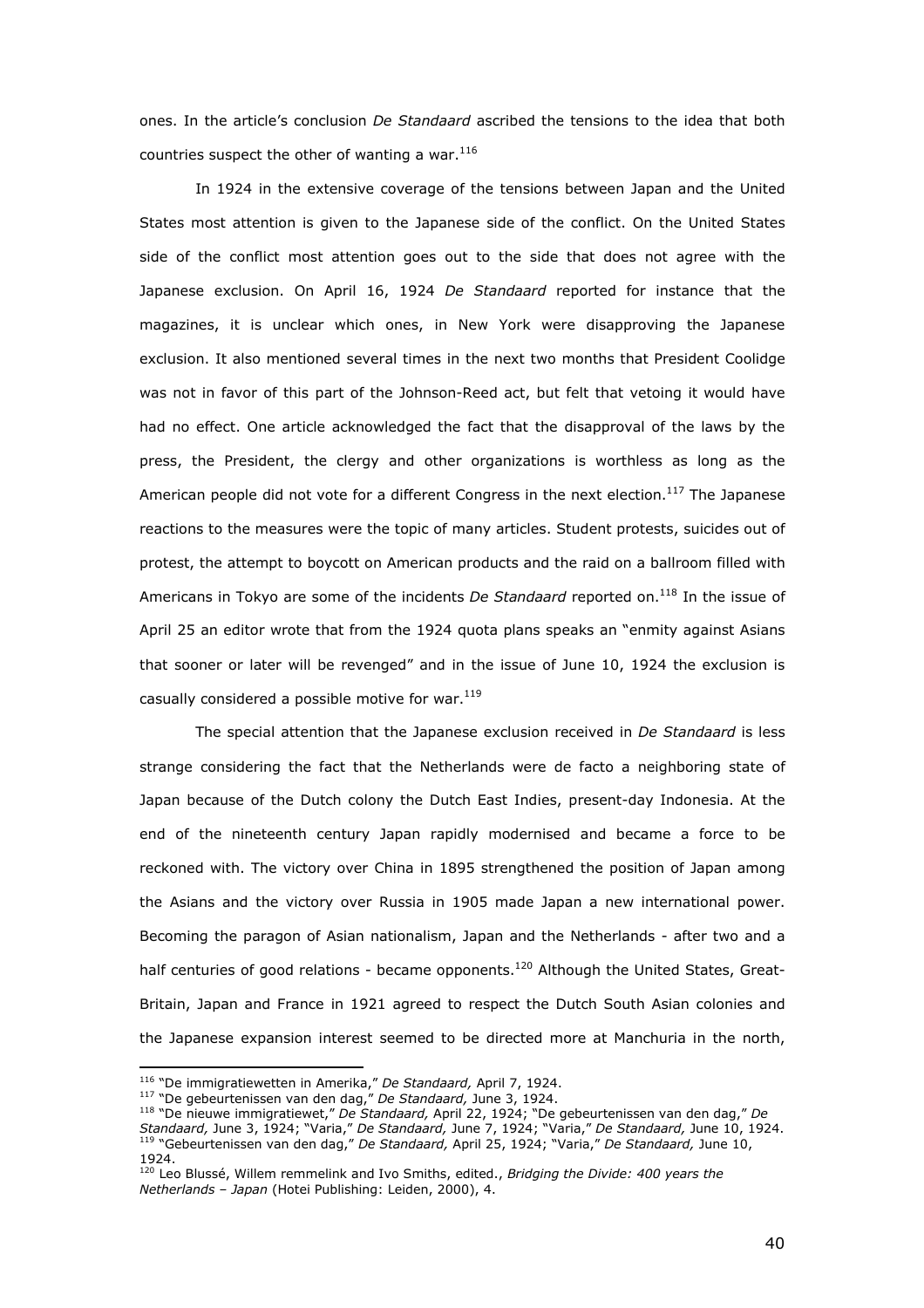there still was tension. This tension was not completely unfounded, because the Japanese would eventually attack Pearl Harbor in order to expand unimpeded into Maritime Southeast Asia, so they gained access to oil, rubber and bauxite. A conflict between Japan and the United States and a war in the pacific would directly affect the Dutch East Indies. $121$ 

When it comes to the opinion on American policymakers *De Standaard* reported quite positive on President Harding and Minister of labor Davis and certainly on President Coolidge.<sup>122</sup> Both Presidents are seen as a possible stabilizers in European conflicts and *De Standaard* frequently mentioned that Coolidge was not in favor of the Japanese exclusion. It is striking that the supporters of the immigration restrictions and the Japanese exclusion are not mentioned at all. *De Standaard* mentioned Secretary Davis – who was in favor of restricting southern and eastern European immigration because of eugenic reasons – but only in his role of Secretary of labor, not as a supporter of the restrictions.<sup>123</sup> The positive image of American policymakers is not surprising given the context of the years after the war, the peace was still fragile and the United States could possibly solve that problem.<sup>124</sup>

To conclude, *De Standaard* describes the immigration restrictions in neutral terms, matter-of-factly even, and nowhere even tries to explain the motives behind the restrictions. It did not have attention for the consequences of the immigration restrictions either. The only thing that is interesting for *De Standaard* is the Japanese exclusion and the tensions between the two nations because of the exclusion from the quota system. Even in this conflict, in which *De Standaard* understands the Japanese point of view, it still reports positively on the American side of the conflict as well, emphasizing the part of the American population and politicians that are unhappy with the Japanese exclusion and ignoring those in favor of it. In the light of the earlier described tensions between Japan and the Netherlands over the Dutch East Indies it seems strange that while *De Standaard*  reported positively on the American side of the conflict it also still had attention for the Japanese side. This can be explained however by the fact that expressing the fear of an Japanese attack might have been a taboo, as it certainly was in the years leading up to the actual attack. Also it were not the Japanese themselves – with whom the Netherlands had

<sup>121</sup> Pieter J. Drooglever, *De kolonisatie en dekolonisatie: Nederland, Nederlands-Indië en Indonesië*  (Instituut voor Nederlandse Geschiedenis: Den Haag, 2006), 75.

<sup>122</sup> "Varia," *De Standaard,* March 5, 1921; "Nederlandsche emigratie naar de V.S., *De Standaard,* April 19, 1924; "De gebeurtenissen van den dag," *De Standaard,* April 23, 1924.

<sup>123</sup> Hans P. Vought, *The Bully and the Melting Pot,* (Mercer University Press: Macon, 2004), 176.

<sup>124</sup> "Nederland en het landverhuizersvraagstuk in de Ver. Staten.," *De Standaard,* 22 April, 1924.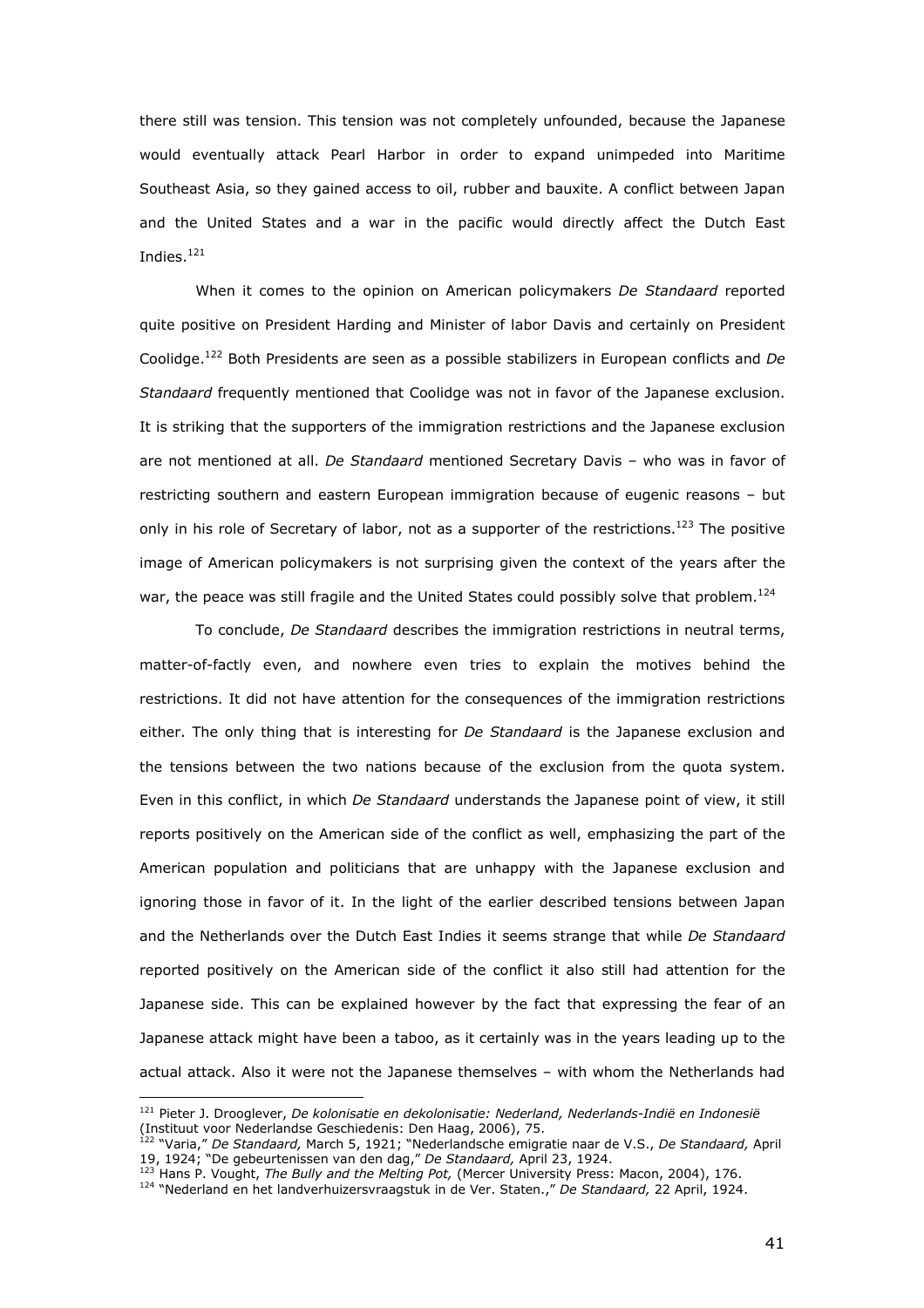a long history of friendship – that were regarded as problematic, but only their imperial aspirations. For instance in 1899 the Japanese in the Dutch East Indies were granted a legal status equal to Europeans, distinguishing them from the other Asians.<sup>125</sup> This measure was quite the opposite of the Japanese exclusion by the Americans. Considering that, it is understandable that in the reports on the Japanese exclusion there was attention and a notion for the Japanese dissatisfaction with the measure.

## **Liberal newspapers** *Nieuw Rotterdamse Courant* **and** *Algemeen Handelsblad*

The most striking aspect of the coverage of the immigration restrictions in the large liberal daily newspapers is high level of knowledge on the subject and the length and quality of its articles on it. In contrast to the other newspapers, *NRC* and *AH* were fully aware of the motivations for immigration restriction, the goal behind the laws and the consequences they will have on immigration to the United States from various countries.

 When it comes to the Dutch immigration to the United States - and the limitation on that immigration after 1921 and 1924 – the *NRC* and the *AH* were relatively short in their response compared to the attention that they gave to the laws as a whole. The consequences for Dutch immigration to the United States and all the rules that accompany the laws are completely explained in both newspapers.<sup>126</sup> The article in *AH,* however, is very objective and contains no trace of an opinion or protest. The only article that does is from *NRC* on 29 May 1924. This article's main purpose is also to inform the reader of the new Dutch quota and the new immigration rules, but it does contain subtle hints that the quota is considered low. It states that 'only' two percent is allowed and that the new Dutch quota now consists of 'only' 1637 immigrants per year, leading to 'just' 163 per month.<sup>127</sup> Although the coverage is comprehensive when it comes to informing the readers on the new rules and their consequences, there is not much critique.

 The reports on the immigration laws as a whole are much more interesting. The first and foremost thing that is apparent is how well-informed the journalists of *AH* and especially *NRC* were. In several articles the restriction plans and their possible

<sup>125</sup> Leo Blussé, *Bridging the Divide*, 201.

<sup>126</sup> "De nieuwe immigratie-wet," *Algemeen Handelsblad,* May 19, 1294.

<sup>127</sup> "De Amerikaansche immigratie beperkingswet," *Nieuw Rotterdamsche Courant,* May 29, 1924.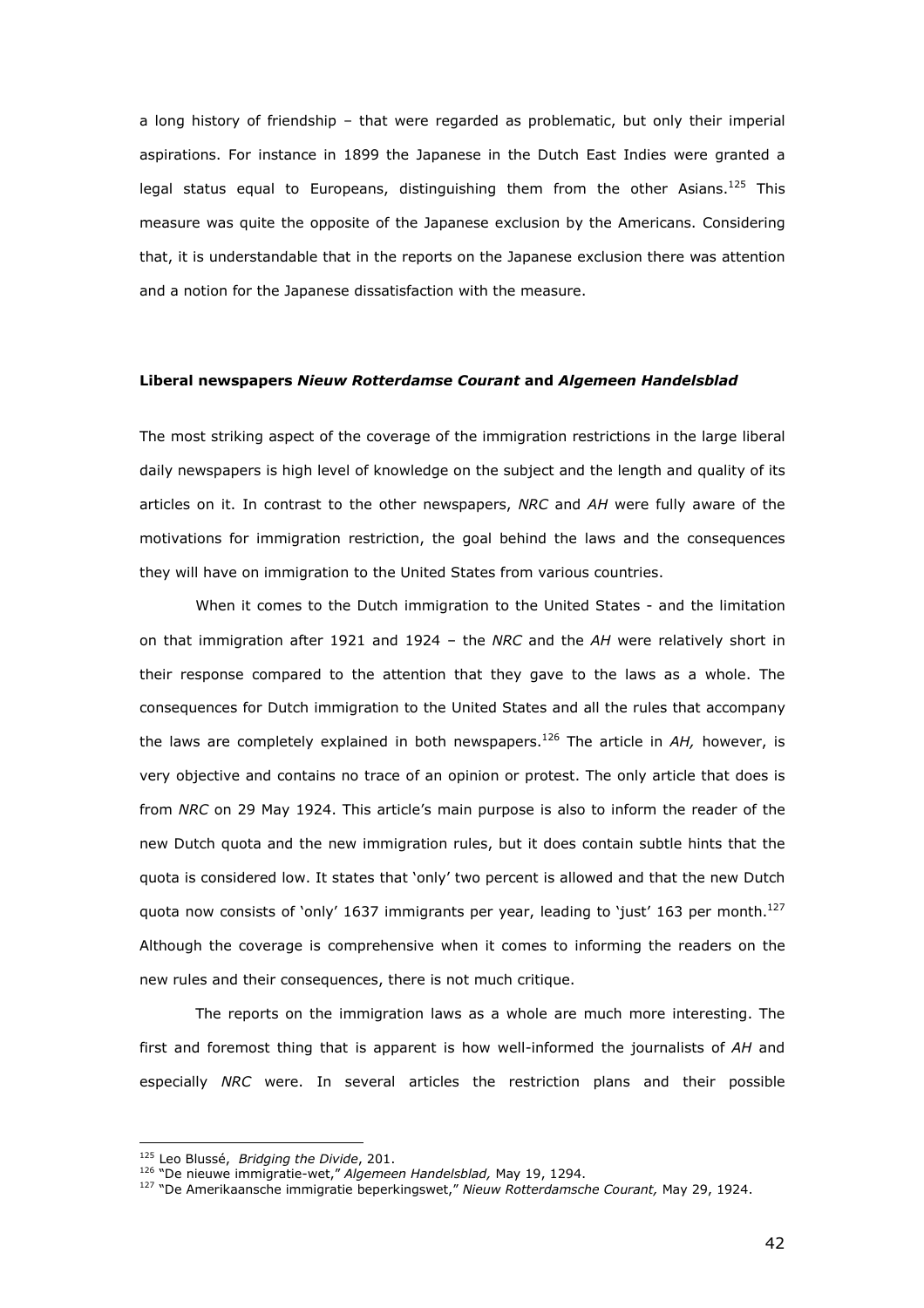consequences for various immigration from various countries are thoroughly explained.<sup>128</sup> A large quantity of attention goes out to the motives behind the quota laws. In *NRC* for instance a two-day article was published about an article in the *New York Times* by Secretary Davis in which Davis pleaded for restriction. The most part of the article is a direct translation of the article by Davis in which he explains that immigration has become a problem since immigrants are coming from different parts of Europe than they used to. A flood of new immigration has to be stopped because the new immigrants do not assimilate and will wreck American ideals, labor, habits, art and what have you. The Dutch author of the article in *NRC* corrects a few assumptions made by Davis and points out that the new immigrants have had less time to assimilate. The author also wonders how someone who immigrated to the United States himself can be so virulent about immigration. In the end the author explains that the point of the article is not whether Davis is wrong or right, but to indicate the importance of the immigration subject and the view of many – intellectual – Americans on it.<sup>129</sup>

 Another article in *NRC* deals with the Darwinian anthropology and eugenic beliefs behind the motives for the immigration restriction. In this article large translated parts of an article by Senator Reed in the *New York Times* are incorporated along with two parts of an article in the *New York World*. In the first quotations senator Reed explains that the new immigrants are of a lower quality and that allowing lower quality immigrants was the reason for the fall of Rome. The author of the article in *NRC* then explains the consequences of the new quota laws and points to the closure of Ellis Islands as a positive aspect. The article continues with the American obsession with the – allegedly superior - Nordic race and heritage. It quotes some parts of an article in the *New York World* in which is claimed that the first 'real' human being came from California 500,000 years ago and that Jezus was a direct offspring of Adam and looked Nordic, not Jewish. $^{130}$ 

 The *NRC* author discredits the quoted parts by mocking them, but adds the warning that the House of Representatives and the Senate now gave people the right to say they are of a superior race. To illustrate this point, part of an open letter to the *New York Times* by the director of the Museum of Natural History, professor Henry Fairfield

<sup>128</sup> "Vereenigde Staten," *Nieuw Rotterdamsche Courant,* November 21, 1923; "De nieuwe immigratiewet," *Algemeen Handelsblad,* May 19, 1294; "De Amerikaansche immigratie beperkingswet," *Nieuw Rotterdamsche Courant,* May 29, 1924.

<sup>129</sup> "Minister Davis en de immigratie I," *Nieuw Rotterdamsche Courant,* March 5, 1924; "Minister Davis en de immigratie II," *Nieuw Rotterdamsche Courant,* March 6, 1924.

<sup>130</sup> "Immigratie en preferentie," *Nieuw Rotterdamsche Courant,* May 17, 1924.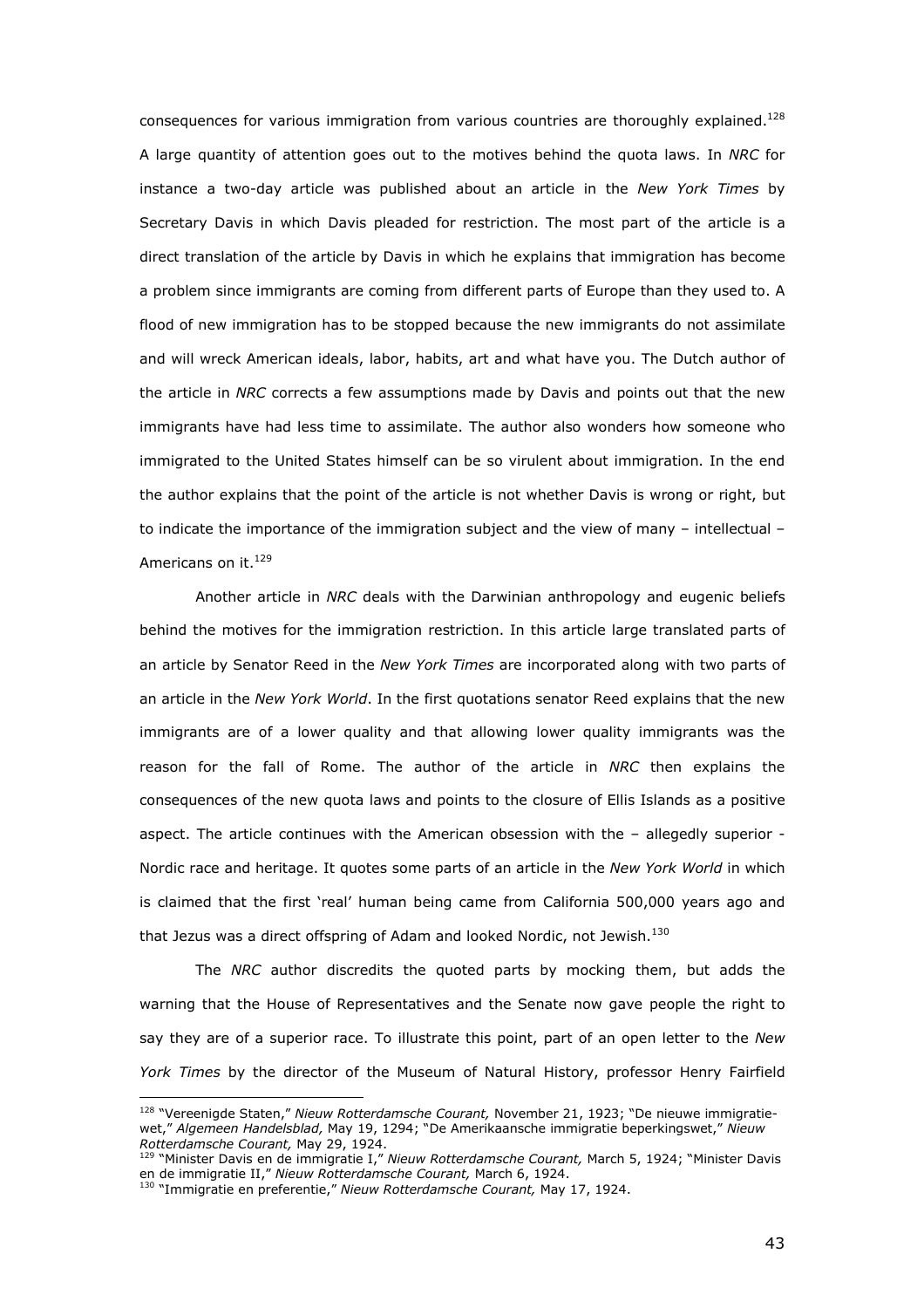Osborn, is quoted. In this letter Osborn claims that to protect the best race from inferior ones is the same as healthcare. Osborn then continues to claim various famous people – Da Vinci, Gallileo, Columbus, Napoleon, Garibaldi and Copernicus for instance - from southern Europe to be Nordic. The fact that these kind of thoughts are now legitimate because of the new legislation seem to disturb the author of *NRC*. 131

 The Japanese exclusion was considered relatively less controversial by *NRC* and *AH.* The *NRC* reported on it quite neutrally, it explained the 'gentlemen's agreement' and why the exclusion was painful for the Japanese. It is said that California is not favorable to Japanese laborers, but the reason for that unfavorable opinion is not explained.<sup>132</sup> In *AH*  the same approach is noticeable. The conflict is covered, but it is not considered controversial or important. In an article on April 22, 1924 for instance, *AH* emphasized the efforts of the Americans and the Japanese to maintain a good relationship. It explained that Coolidge is not in favor of the exclusion, but will not veto the laws either. The Japanese reacted calm with acquiescence, although they did find it humiliating, according to *AH*. Nevertheless, the article ends with the statement that the Japanese will never forget the moral and financial support they received from the United States during their big crisis.<sup>133</sup>

 When it comes to the opinion of *NRC* and *AH* on the American policymakers and opinion makers the most striking aspect is that especially *NRC* had a large amount of attention for those in favor of the laws and their reasons. *NRC* analyzed the pro-restriction article by Davis in the *New York Times* in a lengthy article. The goal of the author is to explain the arguments for the restriction, not whether Davis is right. According to the author this is important because of the importance of the subject and the fact that many Americans think like Davis. Although it was not the initial goal of the article, the author does question some suppositions in Davis' arguments and wonders how someone who immigrated to the US himself on the age of nine can be so strictly against immigrants and have such an unfavorable opinion of them.<sup>134</sup>

 In the article "immigratie en preferentie" in *NRC* several restrictionists are discussed. The main focus is the preference of the mentioned restrictionists for the Nordic

<sup>131</sup> "Immigratie en preferentie," *Nieuw Rotterdamsche Courant,* May 17, 1924.

<sup>132</sup> "Amerika, Japan en het "Pan-Pacific" vraagstuk," *Nieuw Rotterdamsche Courant*, March 4, 1924. <sup>133</sup> "De nieuwe immigratiewet," *Algemeen Handelsblad,* April 4, 1924.

<sup>134</sup> "Minister Davis en de immigratie II," *Nieuw Rotterdamsche Courant,* March 6, 1924; "Minister Davis en de immigratie I," *Nieuw Rotterdamsche Courant,* March 5, 1924.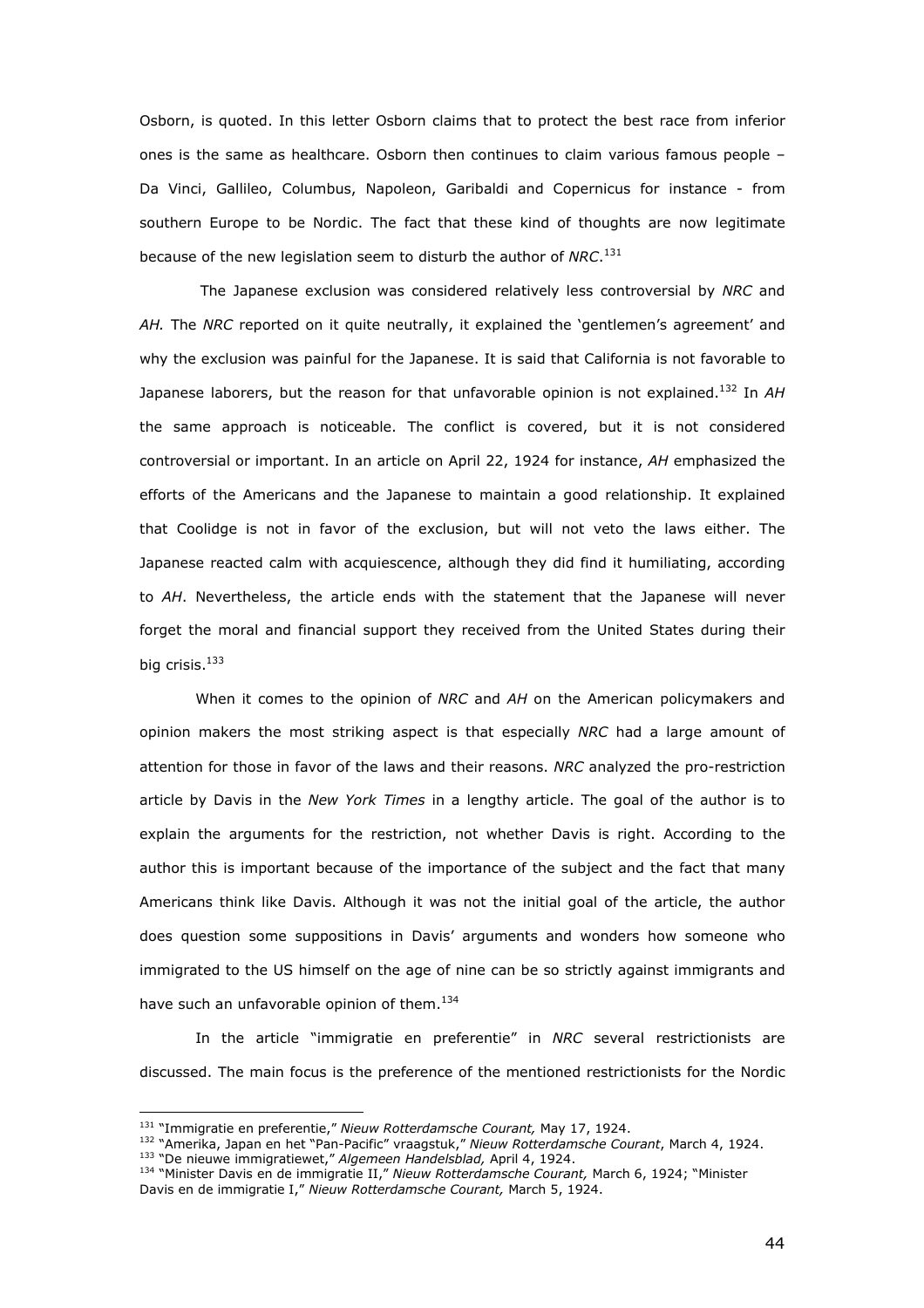race and why this race is superior. Large parts of articles written by restrictionists like Senator Reed and professor Henry Fairfield Osborn are quoted and made fun of. For instance the author states ironically that the extreme self satisfaction that runs through the article in *New York World* – which claimed that the first human beings came from California – is not hard to appreciate. The jokes are however accompanied with the more serious remark that the quota laws of 1924 are making claims of Nordic superiority accepted in the US. It was the main objective to inform the readership on the arguments that were being used in the US by those in favor of immigration restrictions, however some remarks clearly indicated that *NRC* did not agree with those notions. It found them to be silly and warning at the same time. $^{135}$ 

In contrast with *NRC*, *AH* had the tendency to react somewhat bourgeois to the immigration restrictions. For instance, a substantial part of the attention to the quota laws of 1924 goes out to the question whether the second class passengers now also have to arrive via Ellis Island, before being allowed to the  $US.<sup>136</sup>$  In the end the measure was cancelled. The second class passengers would be inspected on the boat, as was reported in *AH*. 137

To conclude, in contrast with the newspapers of other pillars the liberal newspapers *AH* and *NRC* did publish long informative quality articles on the immigration issue. In these articles - again in contrast with the other newspapers – most attention went to the restrictionists and their motives, of which *AH* and *NRC* were very aware. Although its purpose was mainly to inform the readers on the immigration issue, a position was carefully, but clearly, taken.

## **Liberal newspaper** *Het Vaderland*

ł

The third and smallest liberal paper, *Het Vaderland* reacted completely different to the quota system and the immigration restrictions than the other two liberal newspapers. The three newspapers have in common that all three provided the reader with detailed information on the quota laws, the rules and their consequences. However *Het Vaderland* 

<sup>135</sup> "Immigratie en preferentie," *Nieuw Rotterdamsche Courant,* May 17, 1924.

<sup>136</sup> "Tweedeklas-passagier in New York," *Algemeen Handelsblad,* March 4, 1924.

<sup>137</sup> "Het onderzoek der tweede klas-passagiers," *Algemeen Handelsblad,* March 5, 1924.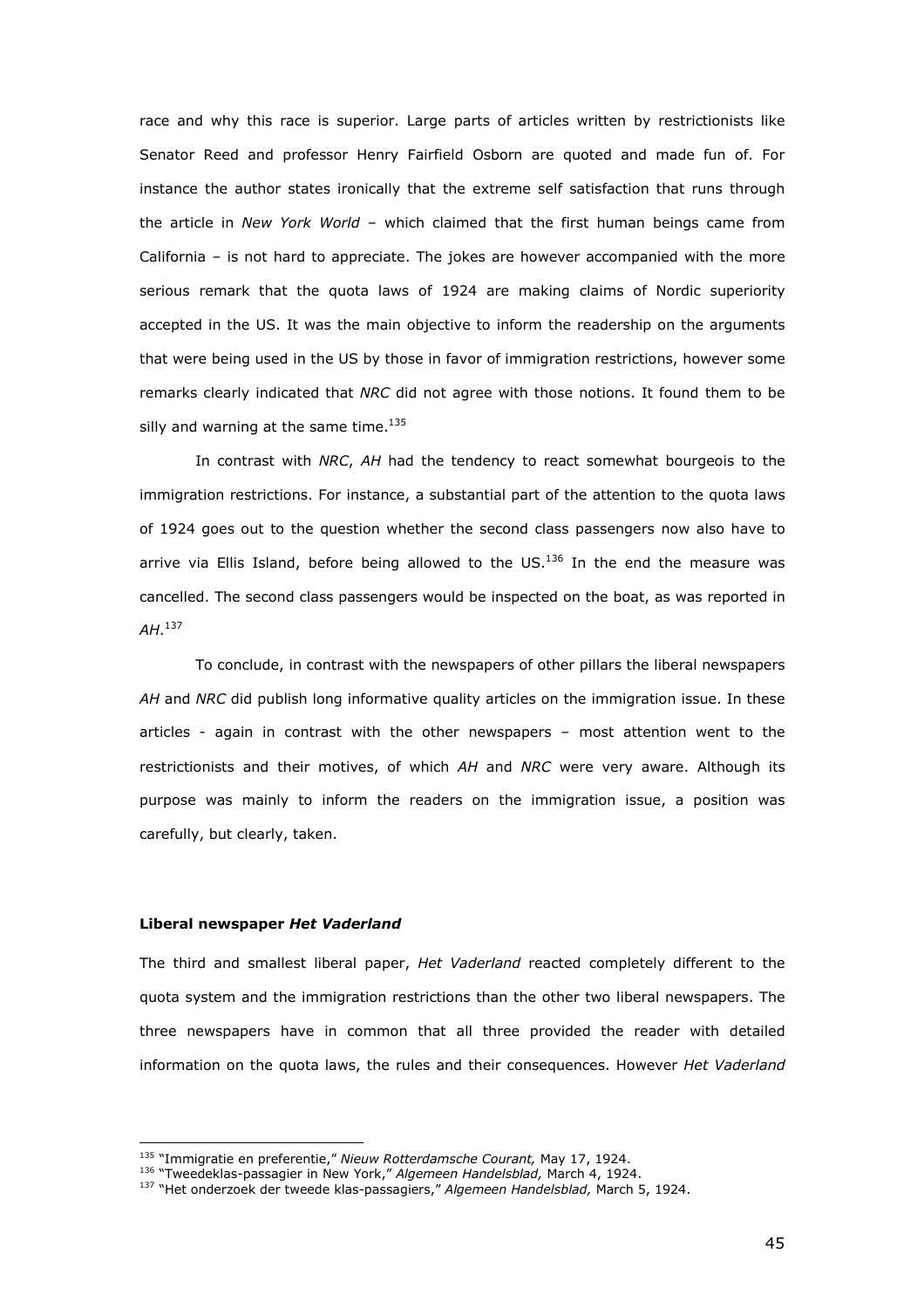seemed to agree with the American restrictionists who wanted to protect America from undesirable races.<sup>138</sup>

 The Dutch quota is the subject of only one article. In this article the Dutch quota is considered low, but nothing more. The most part of the article consists of a detailed description of the rules and has the purpose to inform the reader on what is about to change.<sup>139</sup> This article is almost identical on content as the ones in *NRC* and *AH* around the same date.<sup>140</sup> The difference between *AH* and *NRC* on the one hand and *Het Vaderland* on the other is their coverage of the restriction laws as a whole and the motivations behind the laws.

When it comes to the coverage of the motivations behind the immigration restrictions and the fact that the laws are designed with the purpose to exclude some allegedly inferior races from the US, *Het Vaderland* seemed to agree with the view of the restrictionists. The article "Het immigrantenvraagstuk en de landbouw in Amerika" explains that America one the one hand needs more farmers and therefore should welcome immigrants, but that on the other hand those immigrants tend to move to the cities. The article then clarifies that the American farmers are in favor of a system that selects European races that are fit for agriculture. German and Anglo-Saxon races are fit for agriculture and southern European races are less eligible for agricultural work and do not have the tendency to farm. The author does not disagree with this notion and introduces this view on the immigration problem as "interesting".<sup>141</sup>

In an article about the Japanese exclusion called "De Japanse immigratie in Amerika" the author states that the Japanese question is a true racial one. Differences between the various European nations mostly boil down to language differences. The three big races are the White, the Negroes, and the Mongols. The Negroes in the south are legally equal, but can not vote because they are too stupid according to the author and in California the Mongols are spoiling the labor marked with their soberness and tendency to work hard. They do not assimilate because the racial differences are too big. Therefore the only solution is exclusion. The author notes, however, that although the Americans have

<sup>138</sup> "Van immigrant tot Amerikaansch burger I," *Het Vaderland*, August 20, 1924.

<sup>139</sup> "De Amerikaansche immigratie-beperkingswet," *Het Vaderland,* May 30, 1924.

<sup>140</sup> "De nieuwe immigratie-wet," *Algemeen Handelsblad,* May 19, 1924; "De Amerikaansche immigratie beperkingswet," *Nieuw Rotterdamsche Courant,* May 29, 1924.

<sup>141</sup> "Het immigrantenvraagstuk en de landbouw in Amerika," *Het Vaderland,* May 28, 1924.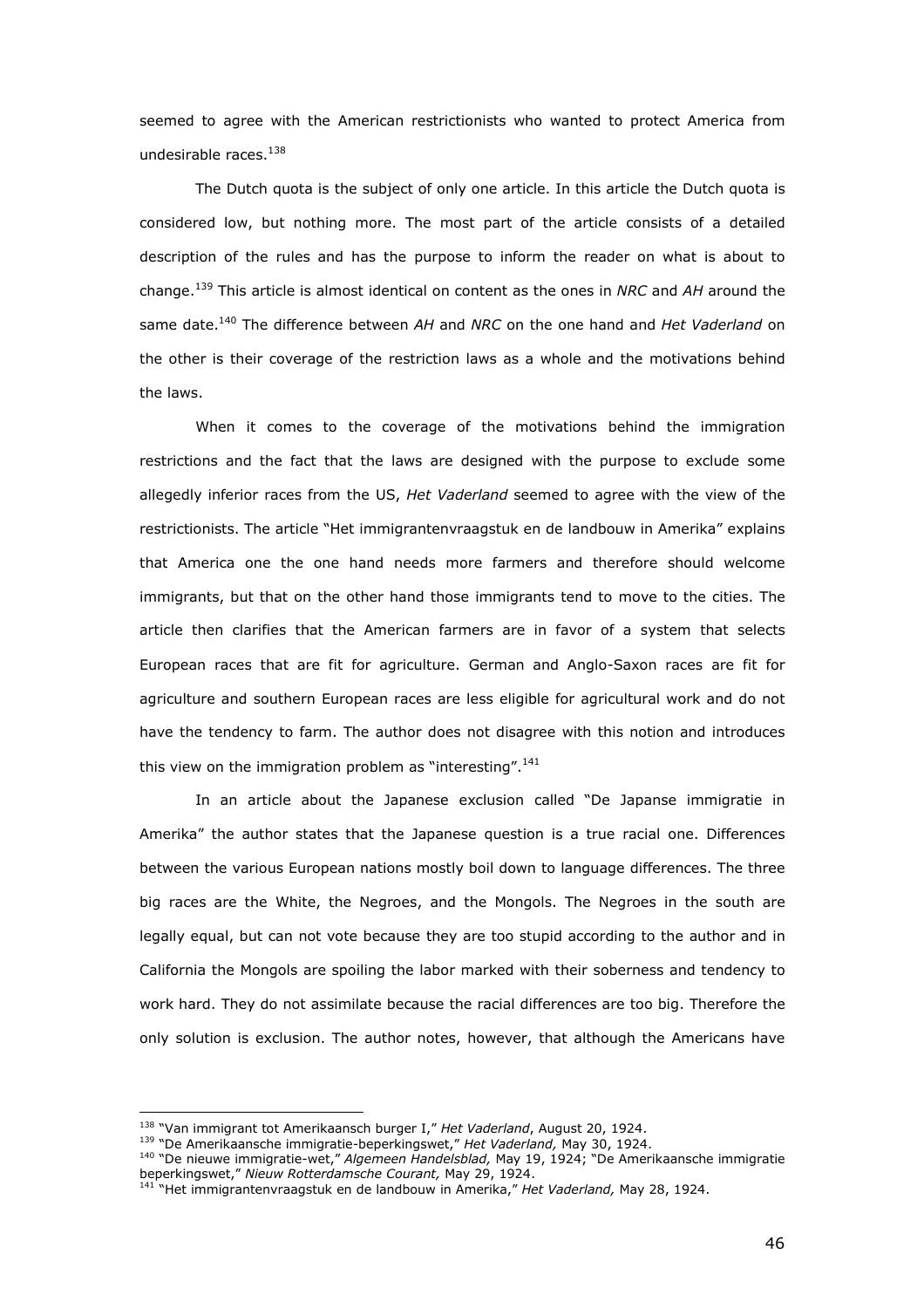the right to exclude whoever they want, it still is hard for the Japanese, who want to be treated equal.<sup>142</sup>

In the long article "Van immigrant tot Amerikaansch burger" - which is divided in to three parts, split over two newspapers - *Het Vaderland* investigated what it called "one of the most important questions in American life", immigration. In this article *Het Vaderland* defends the immigration restrictions and the fact that they were directed at the southern and eastern European immigrants. It begins with a clear statement that for long the United States had an open door policy until they - just in time - came to the conclusion that the immigrants' quality no longer stood in the right proportion to their quantity. Those low-quality immigrants, according to *Het Vaderland* came from southern and eastern Europe, did not benefited the US and were 'perfect parasites'. While Scandinavians, Germans and Hollanders adjust easily and fast and learn to speak the language, it is characteristic of Poles, Greeks, Russian and Balkans not to do any of those things. The new immigrants 'live from doing nothing or worse' and 'Uncle Sam had the full right to refuse whomever he pleases'.<sup>143</sup>

The article continues to explain the new quota laws and their consequences and concludes that the southern and eastern European countries are hit the hardest. Although some Americans unjustly ignore some successful immigrants from southern and eastern Europe, this percentage is to small to make a difference. The author then continues to make clear the scale of the problem. "The new immigration of dark, non-German or Anglo-Saxon immigrants ... has risen to the proportion of an unstoppable flood", immigrants with which 'decent Americans have nothing in common'. According to *Het Vaderland* the melting pot became a myth and America became the garbage dump of Europe. A much-heard critique, the article continues, is that the new quota laws are unfair for southern and eastern European peoples and favoring the western Europeans. However, this is not the case according to *Het Vaderland.* The opponents of the laws are defending the situation that is seriously unfair for the western Europeans.<sup>144</sup>

Besides it being the right decision of the United States to stop the unwanted low quality immigration, *Het Vaderland* praises the new quota plans for the fact that they are also more humane towards the European immigrants who now are selected in their home

<sup>142</sup> "De Japanse immigratie in Amerika," *Het Vaderland,* May 31, 1924.

<sup>143</sup> "Van immigrant tot Amerikaansch burger I," *Het Vaderland*, August 20, 1924.

<sup>144</sup> Ibid.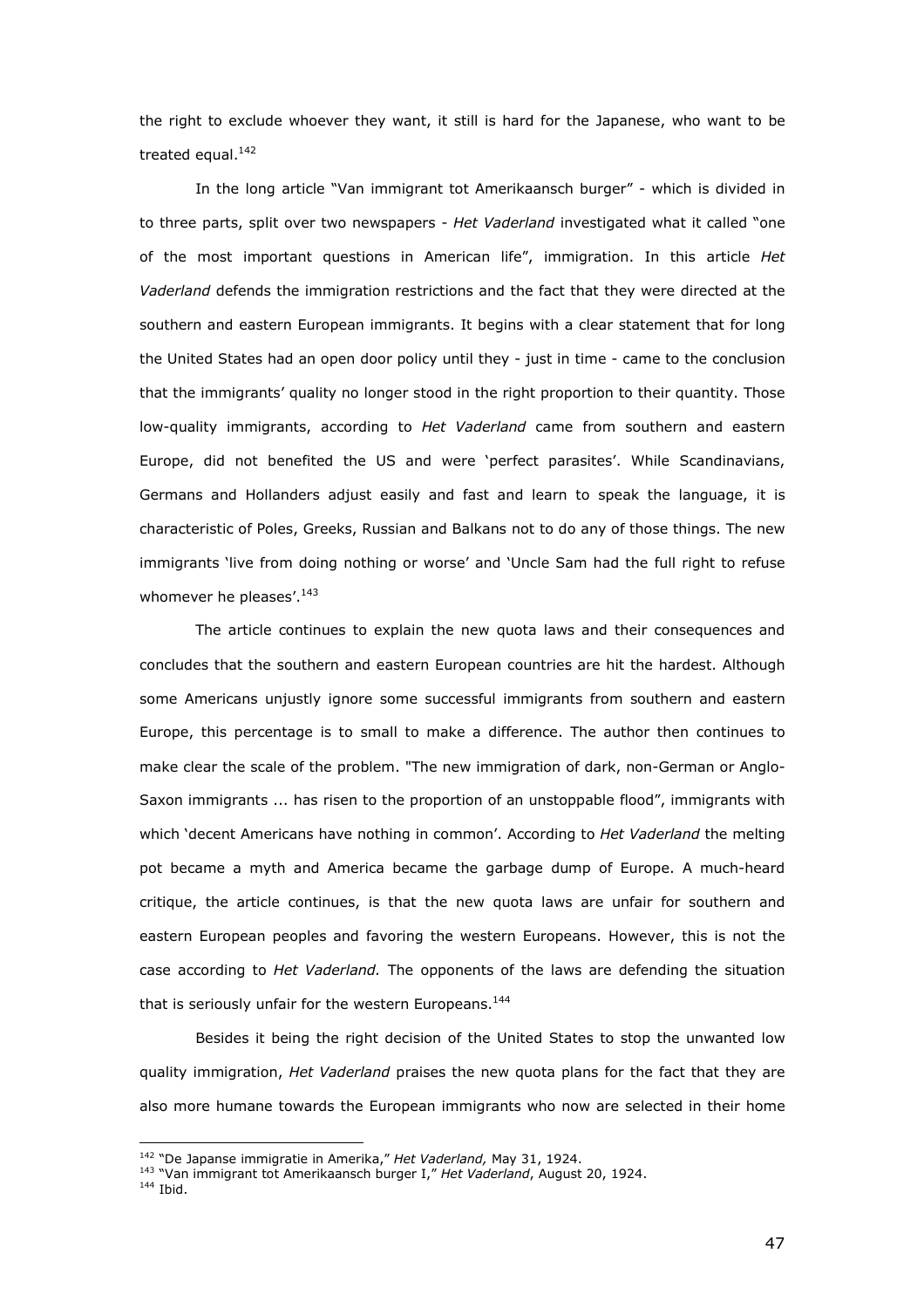country. It prevents fruitless journeys across the ocean and stops the long investigations on Ellis Island which will be a quarantine station again. Part one of the article concludes with the Japanese exclusion. It states that it was the right decision not to listen to the Japanese protest, because then the Japanese are deciding who is immigrating to the United States and then others will follow this example. The conclusion of the first part of the article is that the Johnson-Reed act finally made an end to the false notion that the United States were obliged to accept large amounts of immigrants.<sup>145</sup>

The second and third part of the article, both published in the edition of August 26, 1924, deal with the descent of the American people and how the naturalization process works in the United States. The author of the article argues that the American population is way too divers and that the naturalization process is going horribly wrong. For instance, the military naturalization was based on the idea that someone who proved that he was willing to give his life to protect the country in which he resided has the right to be a full citizen of that country. According to *Het Vaderland* this had "of course" a very dark side to it; it led to almost 30,000 naturalized Japanese and 19,000 naturalized Chinese. The main question is who is eligible to become an American, what does one have to know or do for citizenship? What follows is a long description of the history of the naturalization process and why judges and politicians often speeded up this process for their own gain - for instance prior to elections in order to win votes. However, according to the author of the article, there is no doubt that America is finally headed in the right direction when it comes to the Americanization of its inhabitants and the exclusion of the unwanted when it comes to immigration.<sup>146</sup>

Overall, the coverage of the immigration restrictions in *Het Vaderland* has in common with *AH* and *NRC* that they are all highly informed compared to the newspapers of other pillars. However where *AH* remains mostly neutral in tone and *NRC* questions the motives behind the laws and mocks the supposed superiority of the Nordic race, *Het Vaderland* agreed with the American restrictionists who wanted to stop the immigration of inferior people and believed southern and eastern Europeans to be of inferior races. This is interesting because it is the only newspaper that did so, so clearly. It must be noted that in the 1930s the rise of Nazi-Germany was met with only a lukewarm attitude by *Het* 

<sup>145</sup> "Van immigrant tot Amerikaansch burger I," *Het Vaderland*, August 20, 1924.

<sup>146</sup> "Van immigrant tot Amerikaansch burger II & III," *Het Vaderland,* August 26, 1924.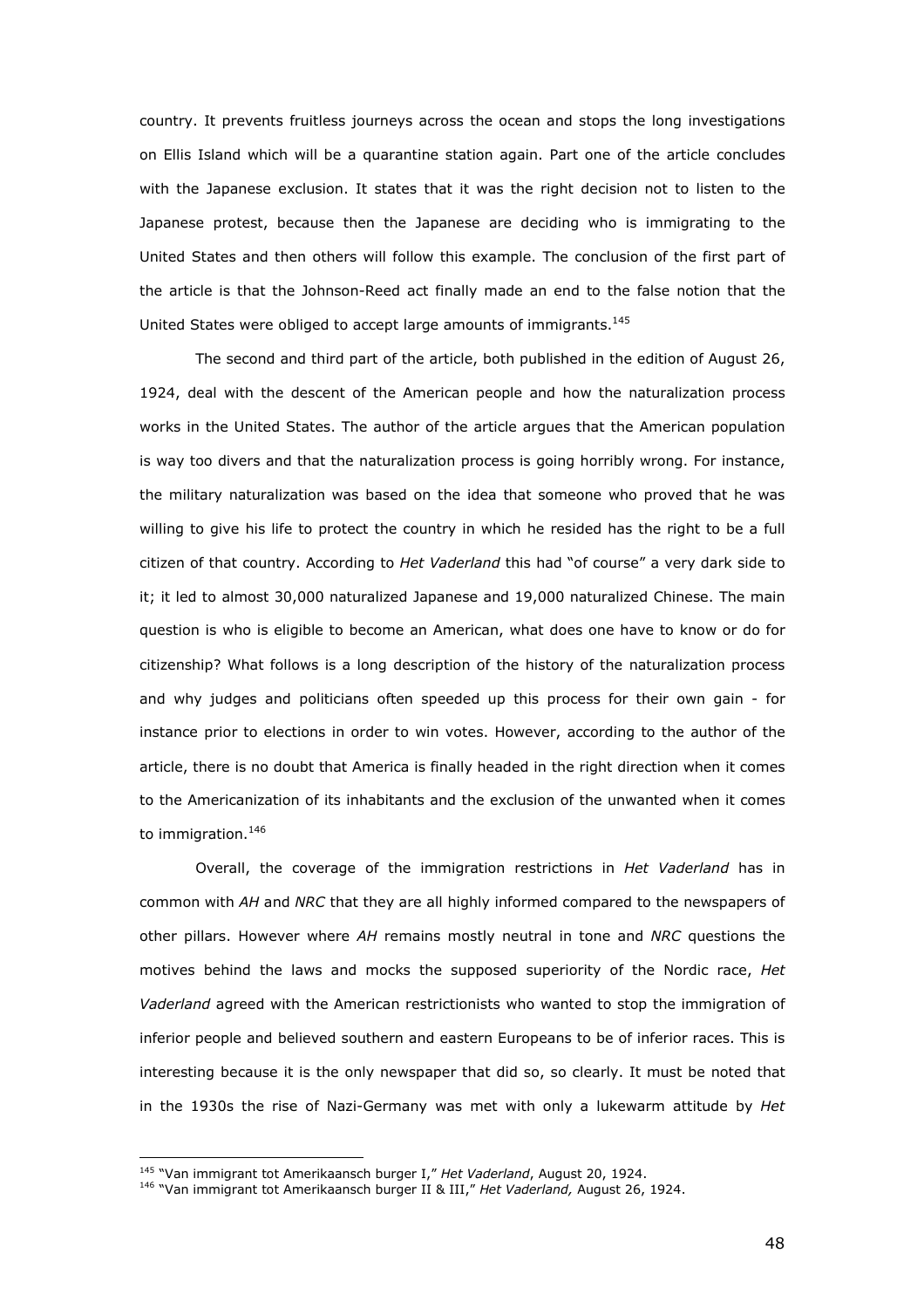*Vaderland*. When the Germans occupied the Netherlands in 1940 the newspaper became even pro-German, for instance one of the pro-German editors was Elisa Willem Kuyper, a grandson of Abraham Kuyper the founder of *De Standaard*. He was so pro-German that after an initial rejection from the Waffen-SS, he started training in his own backyard in order to get accepted. This worked, and he died at the front in contemporary Ukraine.<sup>147</sup>

It is striking that *Het Vaderland* already in 1924 was the newspaper with by far the most sympathy for the American immigration restrictions based on racial preferences. This is especially peculiar because until the German occupation of the Netherlands several famous anti-Nazi journalists and writers were working for *Het Vaderland*. Menno ter Braak, for instance, wrote his famous essays on literature and society in *Het Vaderland* until he committed suicide because of the Dutch capitulation in May  $1940.<sup>148</sup>$  Simon Carmiggelt started his career as a writer and journalist in *Het Vaderland.* He also was worried about the emergence of Nazi-Germany and started boxing for that reason.<sup>149</sup> Max Nord started his career as a poet and journalist in *Het Vaderland* as late as 1938. Together with Menno ter Braak he translated *Gespräche mit Hitler* by Hermann Rauschning. For this translation the two were charged for insulting a befriended head of state. $^{150}$ 

These are all men that proved to be worried about Nazi-Germany or highly critical on the National-Socialistic beliefs, but all worked in the 1930s for a newspaper that was not worried or critical about the events in Germany. It is interesting to see that not only in the 1930s, but already in 1924 *Het Vaderland* had a totally different opinion on matters of race and social cohesion than most other newspapers in the Netherlands. The question remains why those earlier mentioned writers and journalists started to work for a newspaper like *Het Vaderland*.

## **Catholic newspapers** *De Maasbode* **and** *De Tijd*

j.

The catholic newspapers *De Maasbode* and *De Tijd* were not interested in the migration problems in the United States, the Dutch emigration to the United States, or the European

<sup>147</sup> http://nl.wikipedia.org/wiki/Het\_Vaderland; Gerard Groeneveld, *Kriegsberichter, Nederlandse SSoorlogsverslaggevers 1941-1945* (Van Tilt: Nijmegen, 2004).

<sup>148</sup> Léon Hanssen, *Sterven als een polemist: Menno ter Braak 1902-1940; deel 2 1930-1940,*  (Uitgeverij Balans: Amsterdam, 2001).

<sup>&</sup>lt;sup>3</sup> Henk van Gelder, *Carmiggelt: Het levensverhaal*, (Nijgh & Ditmar: Amsterdam, 1999).

<sup>150</sup> G.J. van Bork and P.J. Verkruijsse, edited. *De Nederlandse en Vlaamse auteurs van middeleeuwen tot heden met inbegrip van Friese auteurs* (De Haan: Weesp, 1985).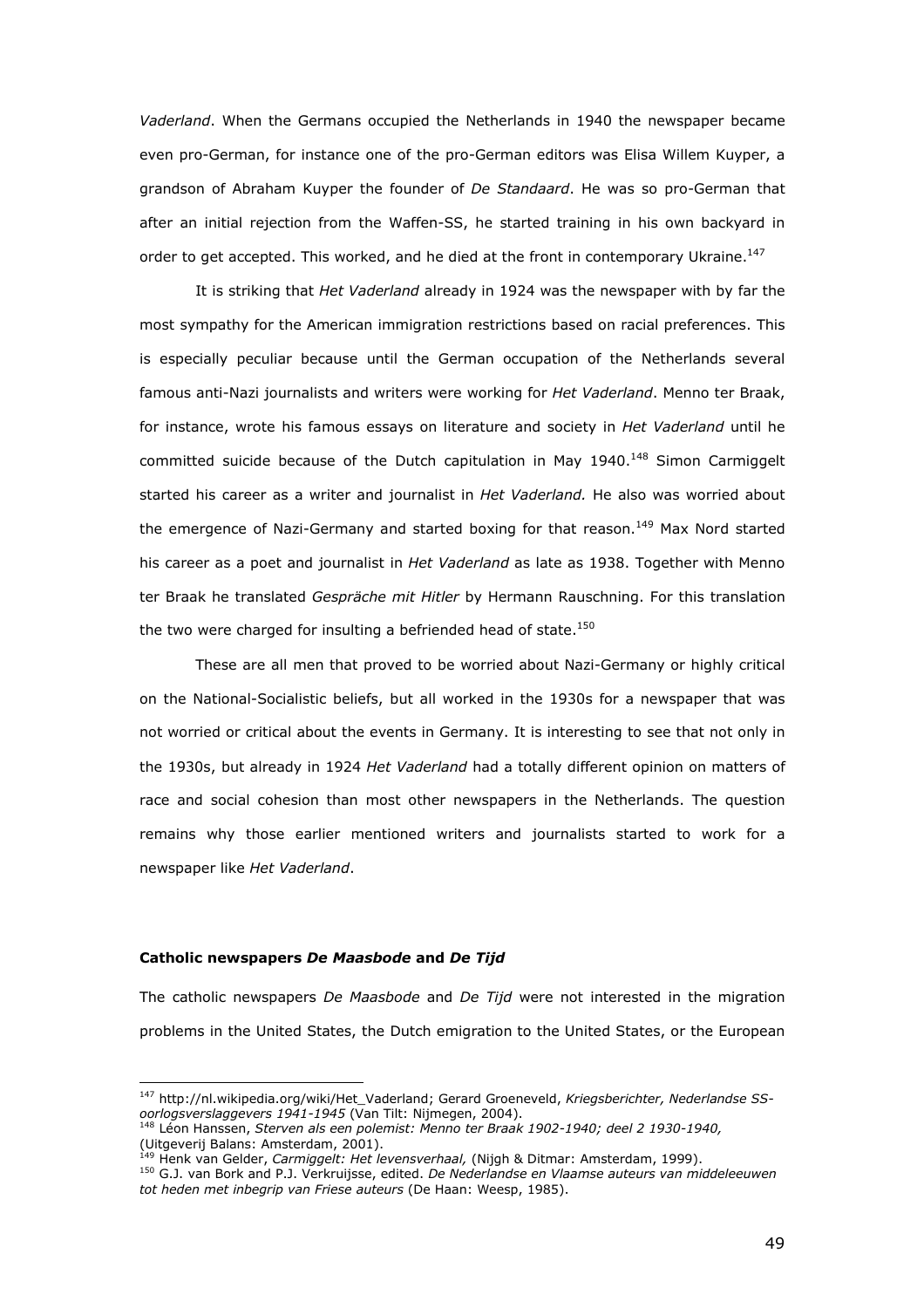emigration to the United States, but they were almost only interested in the Japanese exclusion and the problematic growth and desire to expand of the Japan.

 The fact that the Dutch immigration to the United States was limited was of no concern to both catholic newspapers. The Dutch quota is mentioned only one time in *De Maasbode* and only in a table of the quota of various European nations. The article explains that the lowered quota are bad news for the Dutch, not because of the fact that there will be less Dutch allowed to emigrate to the United States yearly, but because of the fact that the boat companies who transported the emigrants will have less business.<sup>151</sup>

When it comes to the consequences for the rest of Europe and especially for those countries that were targeted by the quota laws, *De Maasbode* and *De Tijd* responded not often and if only concise. Once the new quota plans were shortly explained and, as earlier mentioned, on one occasion the consequences for the quota's of various European nations were summed up and it is briefly explained how the quota system works.<sup>152</sup> Nowhere in the articles on European emigration to the United States there is a trace noticeable of any indignation or disagreement. Although in one article the main proponents of the restriction laws in the United States are named, *De Maasbode* and *De Tijd* never mention the motivations for the implementation of the laws, or even the fact that the United States desired to put a limit on immigration.<sup>153</sup>

The only part of the restriction plans that were seen as important to *De Tijd* and especially seemed to interest *De Maasbode* was the Japanese exclusion. *De Tijd* had a favorable opinion of the Japanese, but also one that was not negative about the role of the United States. It mentioned that the reaction in the American popular journals was negative and called the immigration law "anti-Japanese".<sup>154</sup> Furthermore it wondered where the disgust of the Americans towards the Japanese – who they despise as much as the negroes, according to *De Tijd* - is coming from and warns that excluding the Japanese might be dangerous.<sup>155</sup> Earlier signals that the Japanese exclusion might be called off are welcomed with enthusiasm in *De Tijd*, emphasizing the peaceful character of the Japanese protest.<sup>156</sup> In another article *De Tijd* stated that governments must do wrong things

<sup>151</sup> "De immigratie-wet: De juiste cijfers," *De Maasbode,* April 29, 1924.

<sup>152</sup> "De immigratiewet: inwerkingtreding 1 juli," *De Maasbode,* May 8, 1924; "De immigratie-wet: De juiste cijfers," *De Maasbode,* April 29, 1924.

<sup>153</sup> "De immigratie-wet: De senaat tegen uitstel," *De Maasbode,* May 9, 1924.

<sup>154</sup> "De anti-Japansche immigratie-wet van Amerika," *De Tijd,* April 16, 1924.

<sup>155</sup> "Buitenland: Algemeen overzicht," *De Tijd,* April 19, 1924.

<sup>156</sup> "Buitenland: Algemeen overzicht," *De Tijd,* May 1, 1924.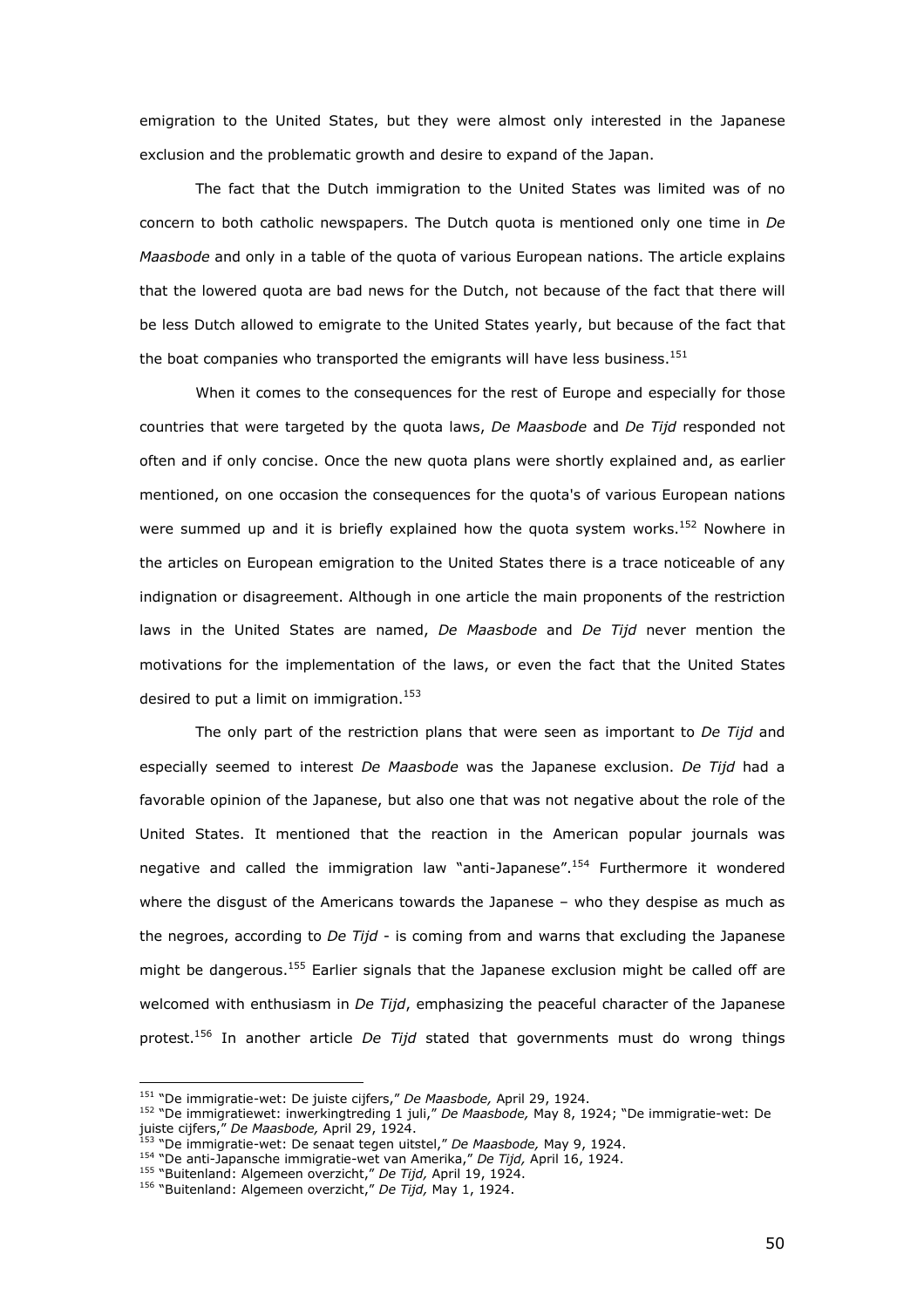sometimes and have to make horrible concessions, as example President Coolidge and the Japanese exclusion is brought up.<sup>157</sup> *De Tijd* clearly had the most sympathy for the Japanese, but never said something negative about the United States. It only mentioned the American press and President Coolidge, opponents of that part of the Johnson-Reed Act. The proponents of the Japanese exclusion were ignored by *De Tijd*. 158

 The opinion of *De Maasbode* on the Japanese-American conflict is somewhat unclear. It did, however, pay a large amount of attention to the Japanese-American problem. It covered the events from day-to-day. An article in the paper of April 17, 1924, suggested that the Japanese exclusion is unnecessary and that the way the Senate handled the issue is a clear example of how to justify action in an international affair by pretending it was done for internal party considerations. The article continues to mention the critique the measure received from the American press. The press thought the quota plans were irresponsible and inconsiderate of the feelings of other countries, according to *De Maasbode.* The plans could also lead to bad international consequences.<sup>159</sup> In following articles *De Maasbode* mentioned critique from the Japanese press, and from in Japan residing Americans.<sup>160</sup>

 In two long articles on May 2 and May 3, 1924 the sympathy for the Japanese seemed to have diminished. The first article states that after the half-hearted threat that there would be consequences if the Japanese exclusion did go through by the Japanese ambassador Hanihara, the US responded with "the only possible" response; adopting the Japanese exclusion. Then the author implied that the Japanese are trying to colonize neighbouring territory, like Australia and the Dutch East Indies, by emigration to those areas.<sup>161</sup> In an article on the following day the possible motives for the dangerous Japanese desire to expand are summed up. Action to prevent or minimize the chances of expansion by other nations is considered totally normal by *De Maasbode*. In the United States most resentment comes from the laborers who are unhappy about the fact that the Japanese are working for low wages, according to *De Maasbode.* The American politicians

<sup>157</sup> "Buitenland: Algemeen overzicht," *De Tijd,* May 17, 1924.

<sup>158</sup> "Buitenland: Algemeen overzicht," *De Tijd,* May 9, 1924; "Onrust in Amerika over de immigratie

wet," *De Tijd,* May 15, 1924; "President Coolidge onderteekent de Amerikaansche immigratiewet," *De Tijd,* May 27, 1924.

<sup>159</sup> "De immigratie-wet," *De Maasbode,* April 17, 1924.

<sup>160</sup> "De immigratie-wet: De houding van Japan," *De Maasbode,* April 20, 1924; "De immigratie-wet: Een tusschen-regeling," *De Maasbode,* April 27, 1924.

<sup>161</sup> "Indrukken uit Washington: De A.S. presidentsverkiezingen. De immigratie-kwestie," *De Maasbode,*  May 2, 1924.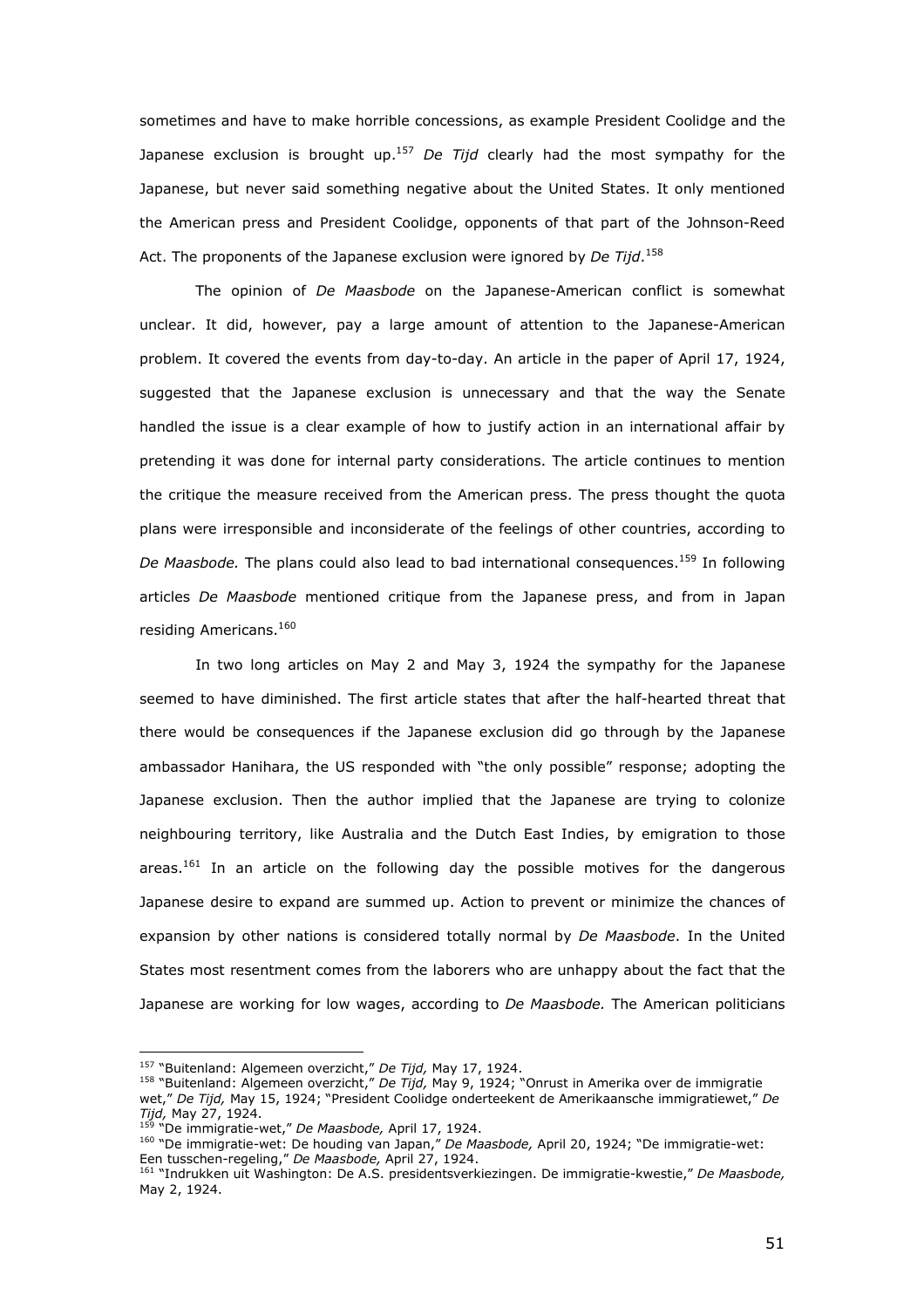are more afraid of the Japanese as an inferior race. The conclusion is that the whole situation is dangerous and must be handled carefully in order to prevent the bloodiest of wars. <sup>162</sup>

Although the subject is clearly one of great importance for *De Maasbode*, its position remains ambiguous. Initially the Japanese exclusion is called unnecessary and *De Maasbode* criticized the way the issue was handled by the Senate. There was also attention for the disapproving reactions in the American and Japanese press and the possible bad consequences the whole affair could have for the international order. Later *De Maasbode*  chose the American side. It warned for Japanese intentions to colonize neighboring areas, such as the Dutch East Indies, by immigration and stated that the prevention of expansion by other countries was normal. Whereas the reports on the Japanese exclusion differed on who was to blame, the constant factor was the message that the tension between the United States and Japan was dangerous. This was probably an interesting topic for *De Maasbode* for the same reason as it was interesting for the protestant newspaper *De Standaard.* 

 It is remarkable that neither *De Tijd* nor *De Maasbode* mentioned the quota laws as a means to prevent the immigration of southern and eastern Europeans into the US. One of the things that are deemed problematic by the American public is the fact that southern Europeans are catholic, instead of protestant. One would suspect some kind of protest in the catholic newspapers. The catholic identity of both newspapers is clear and also manifests itself in the coverage of international affairs. For instance, an article in *De Maasbode* about the American presidential elections explained that Catholics are never elected president, despite how splendid the candidate would be. This is not in line with the concept of "freedom" of the freemasonry, the Ku Klux Klan or the powerful protestant churches, according to *De Maasbode*. "America, that is not fair. That is no "freedom"", it states.<sup>163</sup> This recognition of anti-Catholicism in the American society is never linked to the immigration issue.

 To conclude, the newspapers affiliated with the catholic pillar reacted different than one would suspect. The restriction of immigration to the United States was not a topic of much importance in newspapers *De Tijd* and *De Maasbode.* The only exception is the

<sup>162</sup> "Immigratie… politiek," *De Maasbode,* May 3, 1924.

<sup>163</sup> "Indrukken uit Washington: De A.S. presidentsverkiezingen. De immigratie-kwestie," *De Maasbode,*  May 2, 1924.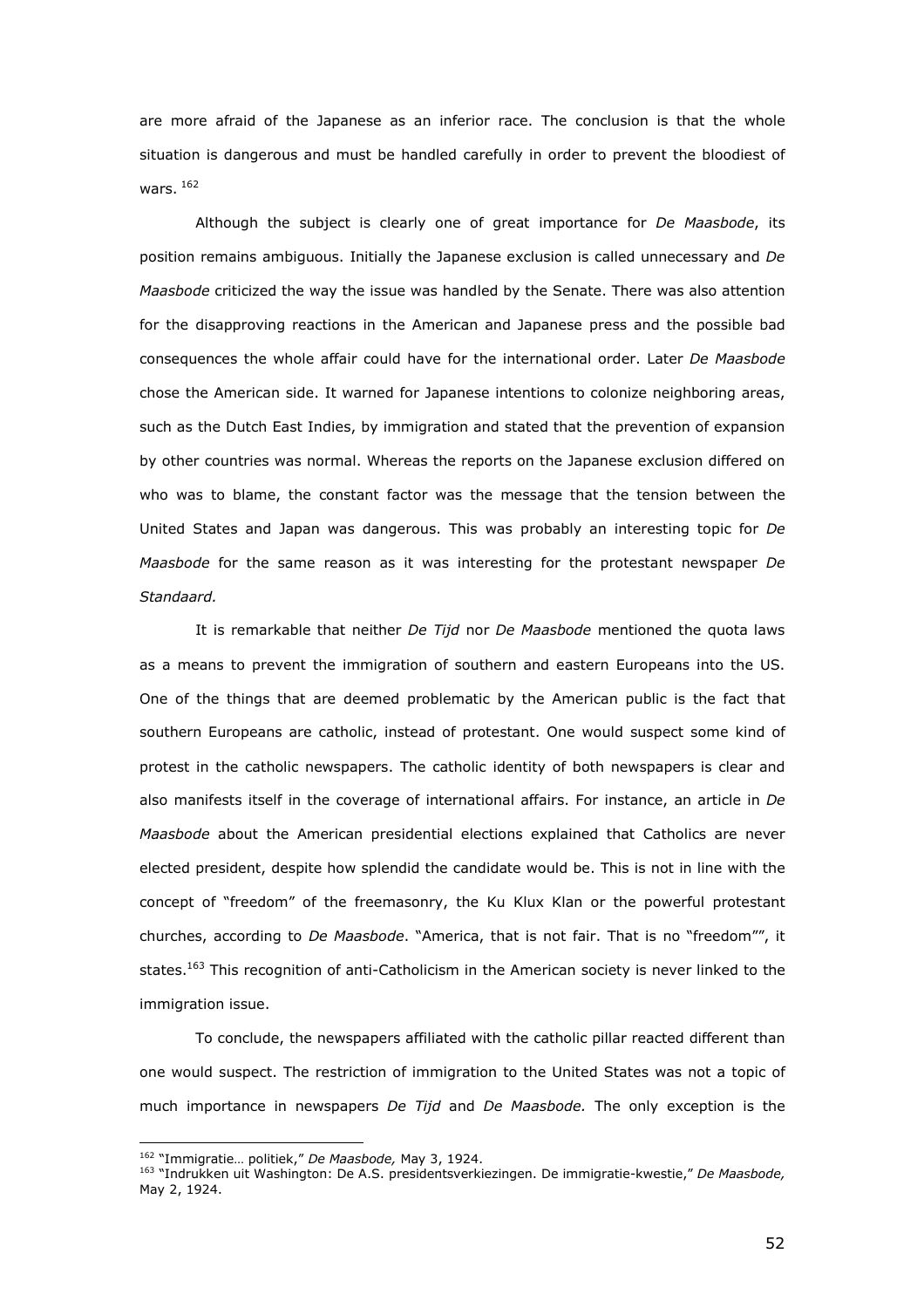response towards the Japanese exclusion on which is reported on an almost daily basis. Whereas the catholic identity of both papers is clear and American anti-Catholicism is criticized when it comes to the presidential election it played no role in the coverage of the quota laws. Besides that the overall lack of interest in the Dutch emigration to the US is stunning.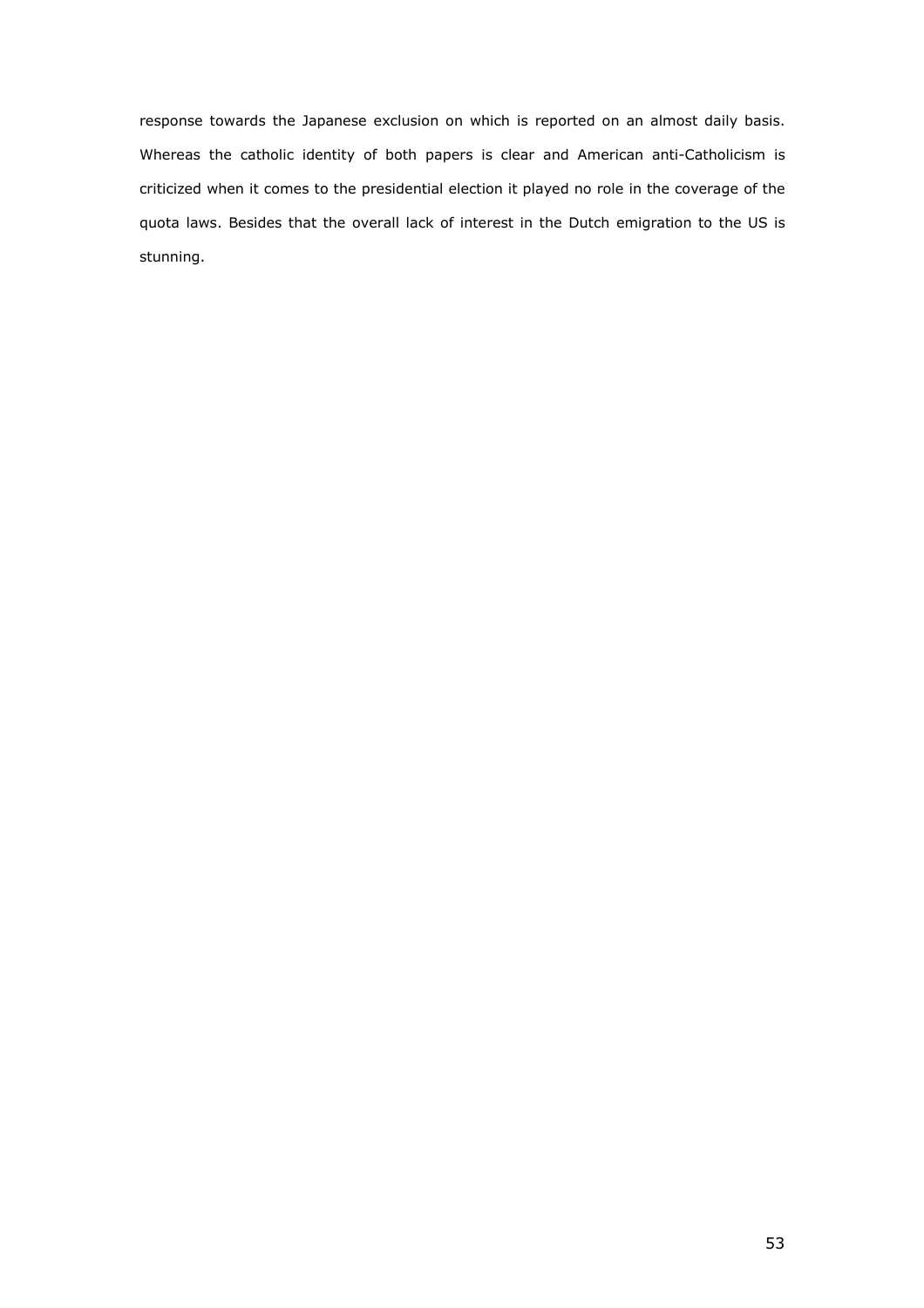### **Conclusion**

The Emergency Immigration Act of 1921 closed the chapter of relatively free immigration from Europe to the United States, thereby steering the United States towards a new immigration policy phase that would last until the 1960s. The motives behind the laws have been an important topic of scholarly debate. The laws have been criticized for their bias towards immigrants from northern and western Europe. Recently scholars showed in their research that immigration had a negative effect for the native unskilled laborer and that the motivations behind the laws consisted were varied. This thesis researched how the Dutch pillarized newspaper press reacted to the laws and the motives behind them. What did they mean for the image the Dutch had of the US? How did the Dutch react to immigration restrictions based on racial preference and what was their opinion on matters of race and social cohesion?

 When analyzing the newspapers of the different Dutch pillars in 1921 and 1924 it is apparent that none of the newspapers has any significant comments on the Dutch quota. Whether this was because the authors of the newspapers thought the quota would be enough for the Dutch needs is unknown. Maybe it was because the Dutch could still go to Canada as many of them later did. But one can only guess. It is clear however that the Dutch quota is not considered unjust and that it did not significantly affect the image the Dutch press had of the United States.

 When it comes to the coverage of the quota laws as a whole, there are large differences between the newspapers of four pillars. The newspapers *De Standaard, De Tijd*  and *De Maasbode* of the protestant and catholic pillar did not write more about the immigration restrictions than that they were adopted. In none of the articles the motivations behind the laws or their goals are discussed. The difference with the liberal newspapers, *AH, NRC* and *Het Vaderland* is significant. The liberal newspapers explained the motives behind the quota laws extensively and tried to give the reader a real insight in the minds of the American restrictioninsts by quoting large parts of their arguments. These articles reveal great knowledge about the restriction movement and American society at the time. Also the goal of quota system and how this goal was achieved was clearly explained in all three newspapers. By the amount of attention given to this part of the

54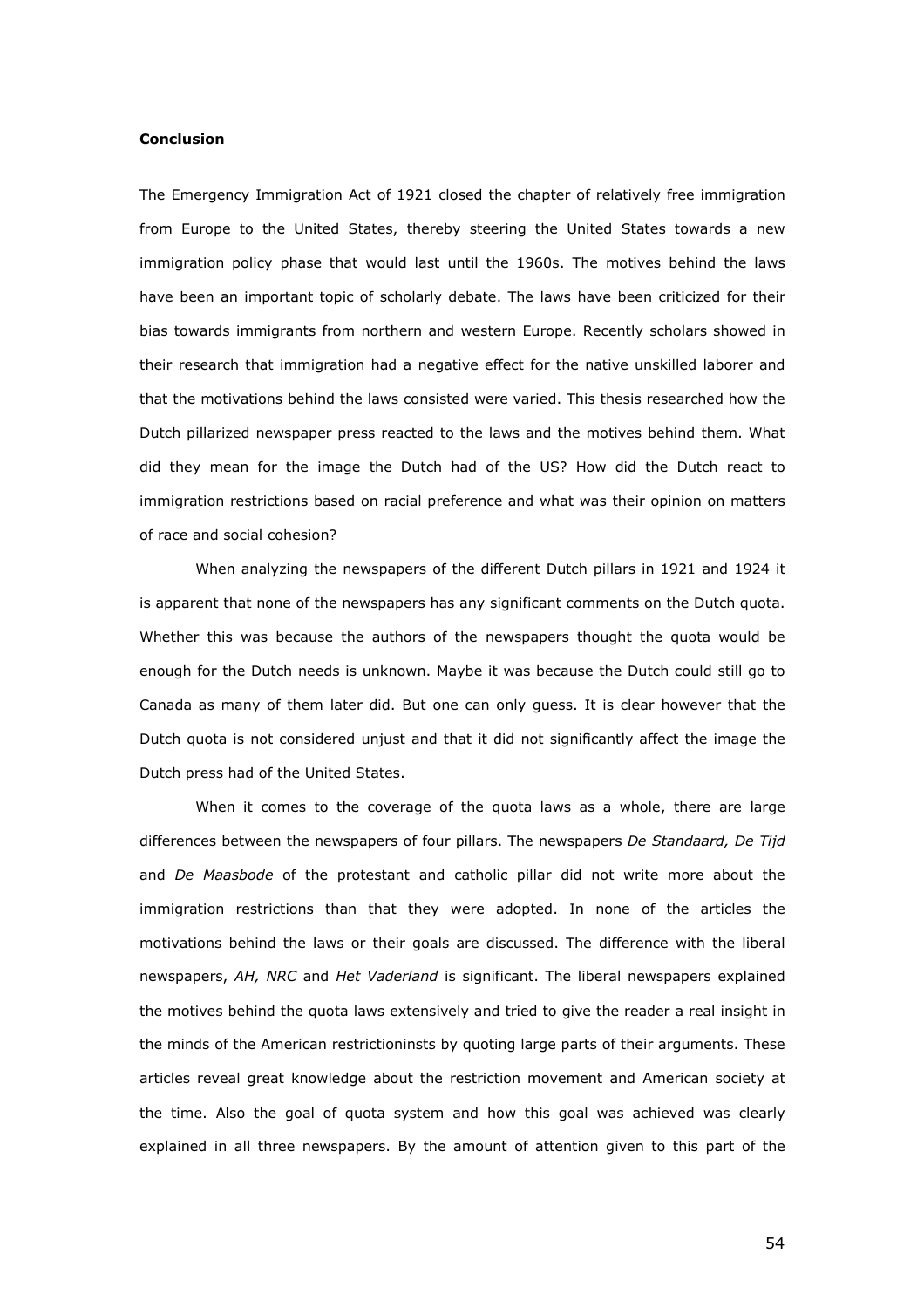quota system all three newspapers gave a clear signal of what they thought was the most important or newsworthy aspect of the laws.

 Between the three liberal newspapers there was however one big difference. Where *AH* remained quite neutral and *NRC* tried to do the same with less success - clearly taking a stand against the idea of Nordic superiority - *Het Vaderland* agreed with the more extreme restrictionists that the immigration of inferior races to the United States had to be stopped. It also agreed with those restrictionists that southern and eastern Europeans were a problem in American society, calling them 'perfect parasites'. Not only was *Het Vaderland* sympathetic to the quota plans, it also defended the racial motives behind them. This places *Het Vaderland* among the more extremist and racial of the proponents of the quota laws in Ly Son Thierry and Patrick Weil's spectrum of proponents. It must be noted that *Het Vaderland* was later known for its pro-Nazi attitude in the 1930s, but also held some fierce anti-Nazi editors. This ambiguity might be interesting for future research.

The most important subject for the catholic and protestant newspapers, when it comes to the immigration restrictions, was the Japanese exclusion. Most articles were written about this topic. Overall there was a clear understanding of the Japanese point of view and the conflict was seen as troublesome for world peace. The special interest in the Japanese exclusion is logical considering the Dutch interests in the region because of their colony the Dutch East Indies. Japan had become a world power and their aspirations frightened the whole pacific and Southeast Asia region, including the Dutch. However, the Dutch had a different attitude towards the Japanese than the Americans did. The status of the Japanese in the Dutch East Indies as honorary whites showed that the Japanese were seen as a respectable people. This was different in the US were they were excluded because of their inassimilable nature. The tension between the Dutch and American approach towards the Japanese is noticeable in the protestant and catholic newspapers. The American motives of the Japanese exclusion were hardly explained and the proponents of the measure never mentioned. Most attention went to the opponents of the Japanese exclusion. This way there was attention for the Japanese indignation and their side of the conflict, whilst the way the United States and its policymakers were presented was still positive. No one was being offended.

 The question remains why the catholic and protestant newspapers did not write about the motivations behind the quota laws, or even about what their effects were. It is

55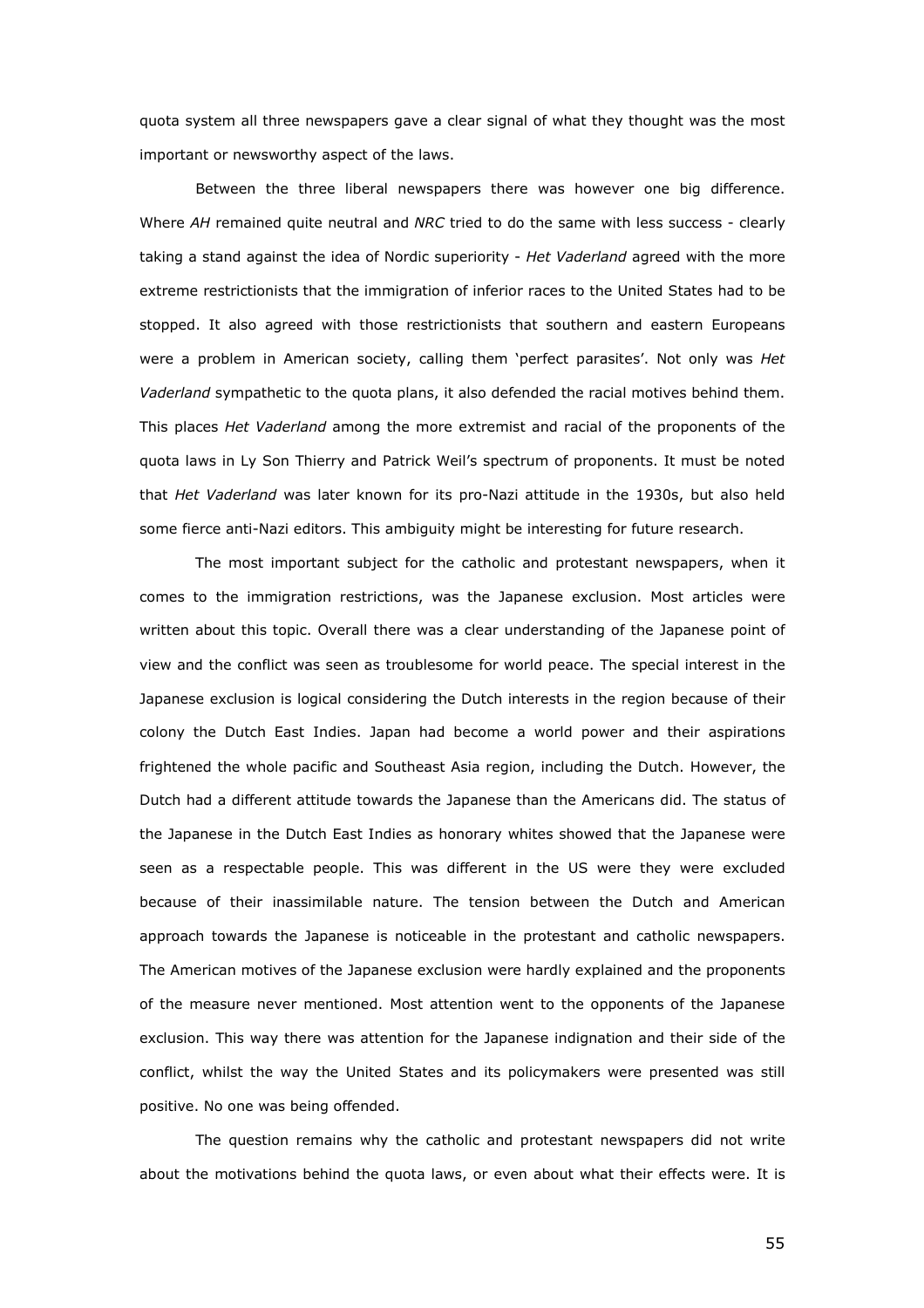highly unlikely that they did not know, because other newspapers in the Netherlands published very detailed articles and were very well-informed. Even a small newspaper like *Het Vaderland* had the resources and space for a detailed analyse of the immigration issues in the US. In the case of the catholic newspapers the absence of any discussion is extra strange. They did mention anti-Catholicism in American society when it comes to who the Americans saw eligible to become President, but not the fact that the quota laws highly favored immigrants from protestant countries and reduced the immigration from the catholic nations to almost nothing. Besides that, other newspapers in the Netherlands did notice it. It seems to have been a conscious choice not to write about this part of the immigration restrictions and not to write about the proponents of the restriction or their motivations. The cause might have been that *De Tijd, De Maasbode* and *De Standaard*  actually agreed with the desire of the restrictionists to stop immigration from southern Europe, but felt that they could not express that explicitly. Another explanation might be that they did think the motives behind the quota laws were at least questionable, but that their desire to avoid appearing anti-American had a higher priority and they therefore chose to ignore the matter. Or maybe it was a combination of the two.

 To give a more definite answer to the question why some newspapers wrote almost nothing about the quota laws and the motives behind them and others did so with surprisingly high-quality in-depth articles more research should be done. Because of the limited scope of this research it is hard to make strong claims about the Dutch reaction to the quota laws of 1921 and 1924, however, hopefully it will give some insight in them and lead to more research. For instance on how the boat company Holland Amerika Lijn responded, or what the reaction was of the ministry of foreign affairs or immigrant organizations. Such a study could complement this one.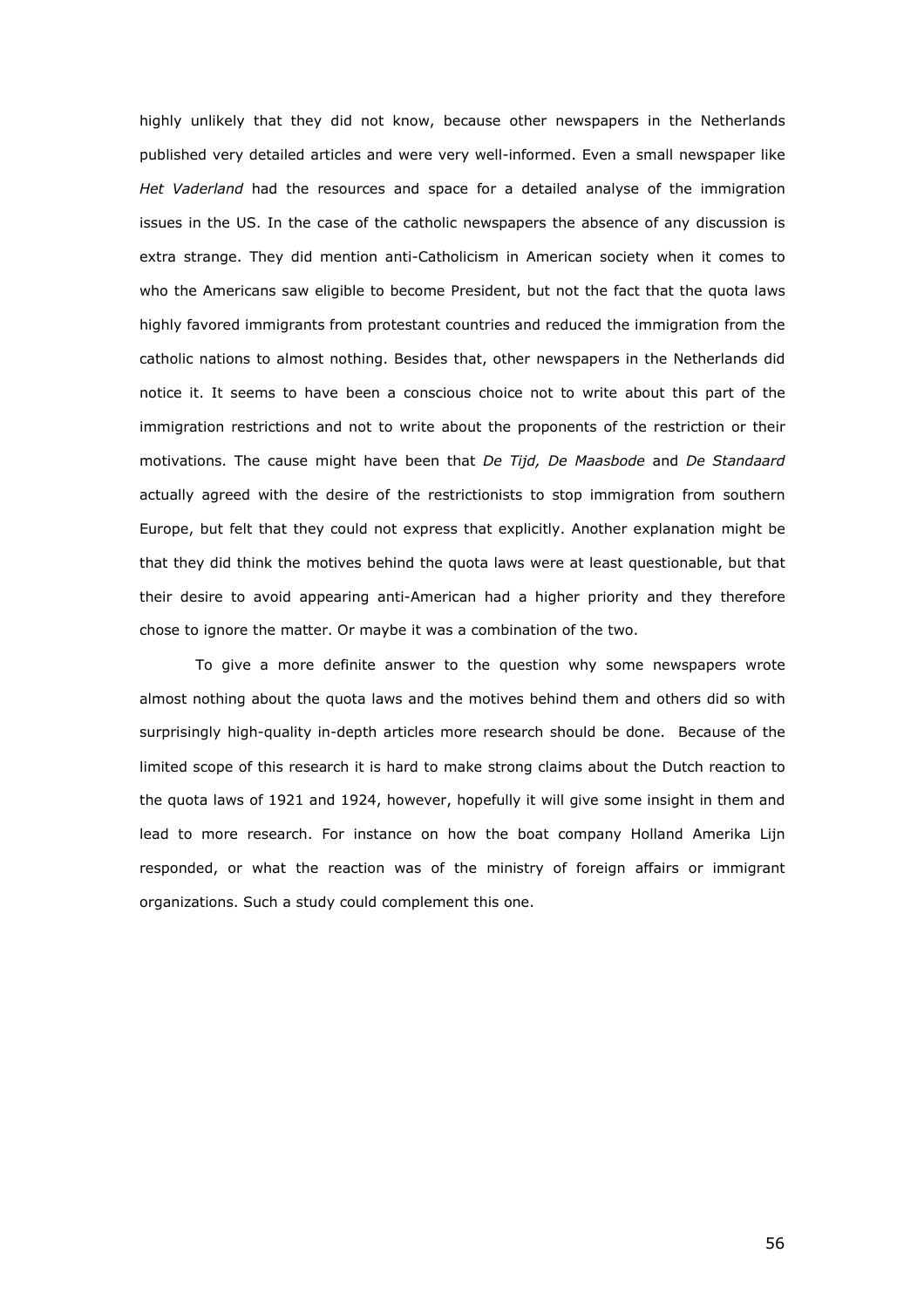# **Bibliography**

## **Books**

- Archdeacon, Thomas J., *Becoming American: An Ethnic History* (New York: The Free Press, 1983).
- Bakker, Piet, and Otto Scholten, *Communicatiekaart van Nederland: Overzicht van media en communicatie* (Alphen aan de Rijn: Samson, 1999).
- Blussé, Leo, Willem remmelink and Ivo Smiths, edited., *Bridging the Divide: 400 years the Netherlands – Japan* (Hotei Publishing: Leiden, 2000).
- Bodnar, John, *The Transplanted: A History of Immigrants in Urban America*  (Bloomington: Indiana University Press, 1985).
- Boissevain, Walrave, *Mijn leven, 1876-1944* (C. A. J. van Dishoeck: Bussum, 1950).
- Bork, van, G.J. and P.J. Verkruijsse, edited., *De Nederlandse en Vlaamse auteurs van middeleeuwen tot heden met inbegrip van Friese auteurs,* (De Haan: Weesp, 1985).
- Campbell, Neil, and Alasdair Kean, *American Cultural Studies: An Introduction to American Culture* (London: Routledge, 2006).
- Cornelius, Wayne A., edited., *Controlling Immigration: A Global Perspective*  (Stanford: Stanford University Press, 2004).
- Dalen, van, Harry, and Kène Henkens, *Weg uit Nederland: Emigratie aan het begin*  van de 21<sup>e</sup> eeuw (Amsterdam: KNAW Press, 2008).
- Daniels, Roger, *Guarding the Golden Door* (Hill and Wang: New York, 2004).
- Divine, Robert A., *American Immigration Policy, 1924-1952* (New Haven: Yale University Press, 1957).
- Drooglever, Pieter J., *De kolonisatie en dekolonisatie: Nederland, Nederlands-Indië en Indonesië* (Instituut voor Nederlandse Geschiedenis: Den Haag, 2006).
- Gelder, van, Henk, *Carmiggelt: Het levensverhaal* (Nijgh & Ditmar: Amsterdam, 1999).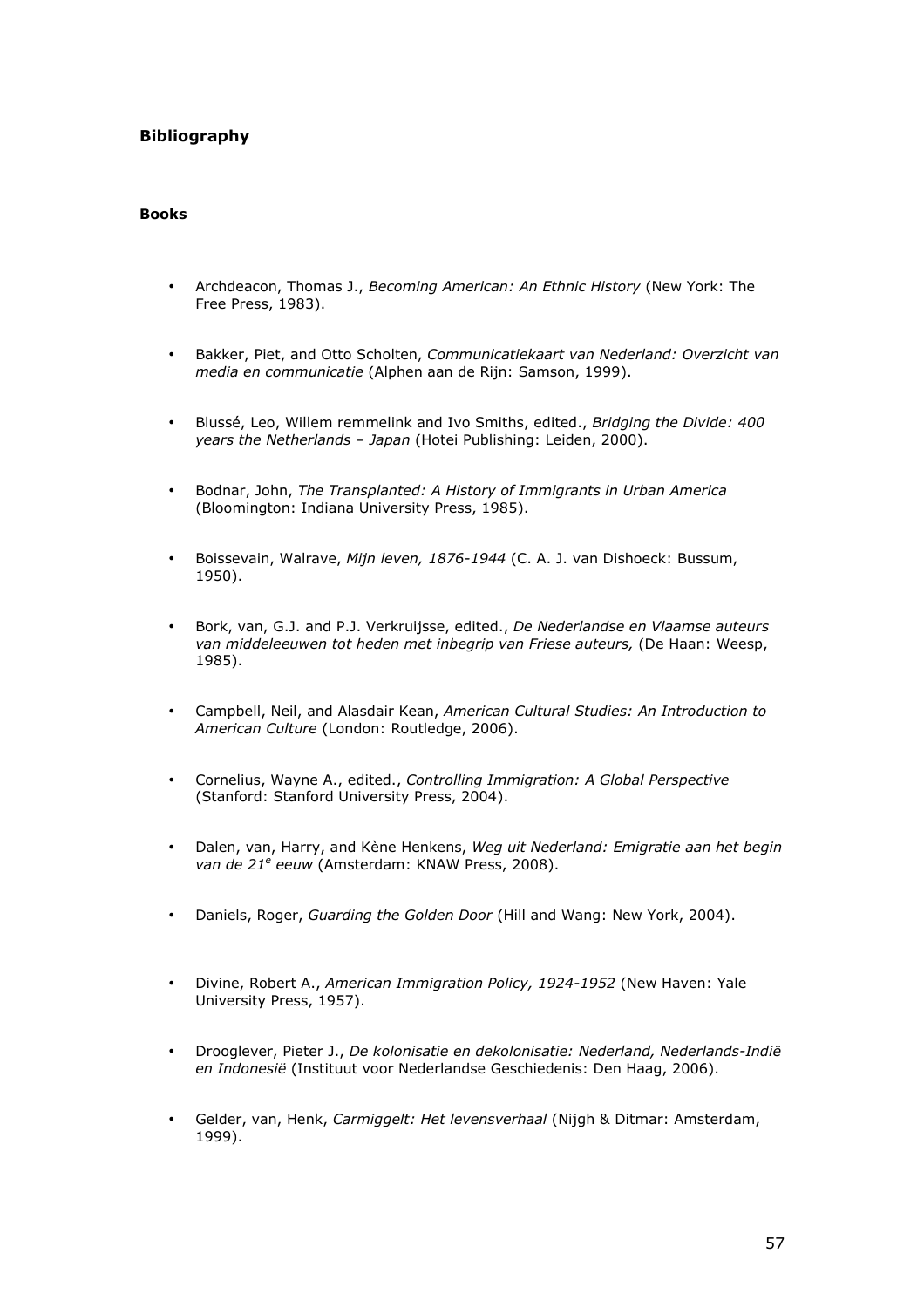- Gjerde, Jon, edited., *Major Problems in American Immigration and Ethnic History*  (Boston: Hougton Mifflin Company, 1998).
- Goldberg, David J., *Discontented America: The United States in the 1920s*  (Baltimore: The Johns Hopkins University Press, 1999).
- Groeneveld, Gerard, *Kriegsberichter, Nederlandse SS-oorlogsverslaggevers 1941- 1945* (Van Tilt: Nijmegen, 2004).
- Gyory, Andrew, *Closing the Gates: Race, Politics, and the Chinese Exclusion Act*  (Chapel Hill: University of North Carolina Press, 1998).
- Hanssen, Léon, *Sterven als een polemist: Menno ter Braak 1902-1940; deel 2 1930-1940,* (Uitgeverij Balans: Amsterdam, 2001).
- Harrick, George, and Hans Krabbendam, edited. *Sharing the Reformed Tradition: The Dutch-North American Exchange, 1846-1996* (VU Uitgeverij: Amsterdam, 1996).
- Hatton, Timothy J. and Jeffrey G. Williamson, *The Age of Mass Migration: Causes and Economic Impact* (Oxford: Oxford University Press, 1998).
- Higham, John, *Strangers in the land: Patterns of American nativism, 1860-1925* (New Brunswick: Rutgers University Press, 1992).
- Jacobson, Matthew Frye, *Whiteness of a different color: European Immigrants and the Alchemy of Race* (Cambridge: Harvard University Press, 1998).
- King, Desmond, *Making Americans: Immigration, Race, and the Origins of the Diverse Democracy* (Cambridge: Harvard University Press, 2000).
- Krabbendam, Hans, *Vrijheid in het verschiet: Nederlandse emigratie naar Amerika 1840-1940* (Uitgeverij Verloren: Hilversum, 2006).
- Kroes, Rob, edited., *American Immigration: Its Variety and Lasting Imprint*  (Amerika Instituut: Amsterdam 1979).
- Kroes, Rob, *The Persistence of Ethnicity: Dutch Calvinist Pioneers in Amsterdam, Montana* (University of Illinios Press: Urbana, 1992).
- Marger, Martin N., *Race and Ethnic relations: American and Global Perspectives* (Wadsworth: Belmont, 1991).
- Ngai, Mea N., *Impossible Subjects: Illegal Aliens and the Making of Modern America* (Princeton: Princeton University Press, 2004).
- Plasse, van der, Jan, *Kroniek van de Nederlandse Dagblad- en Opiniepers* (Otto Cramwinckel Uitgeverij: Amsterdam, 2005).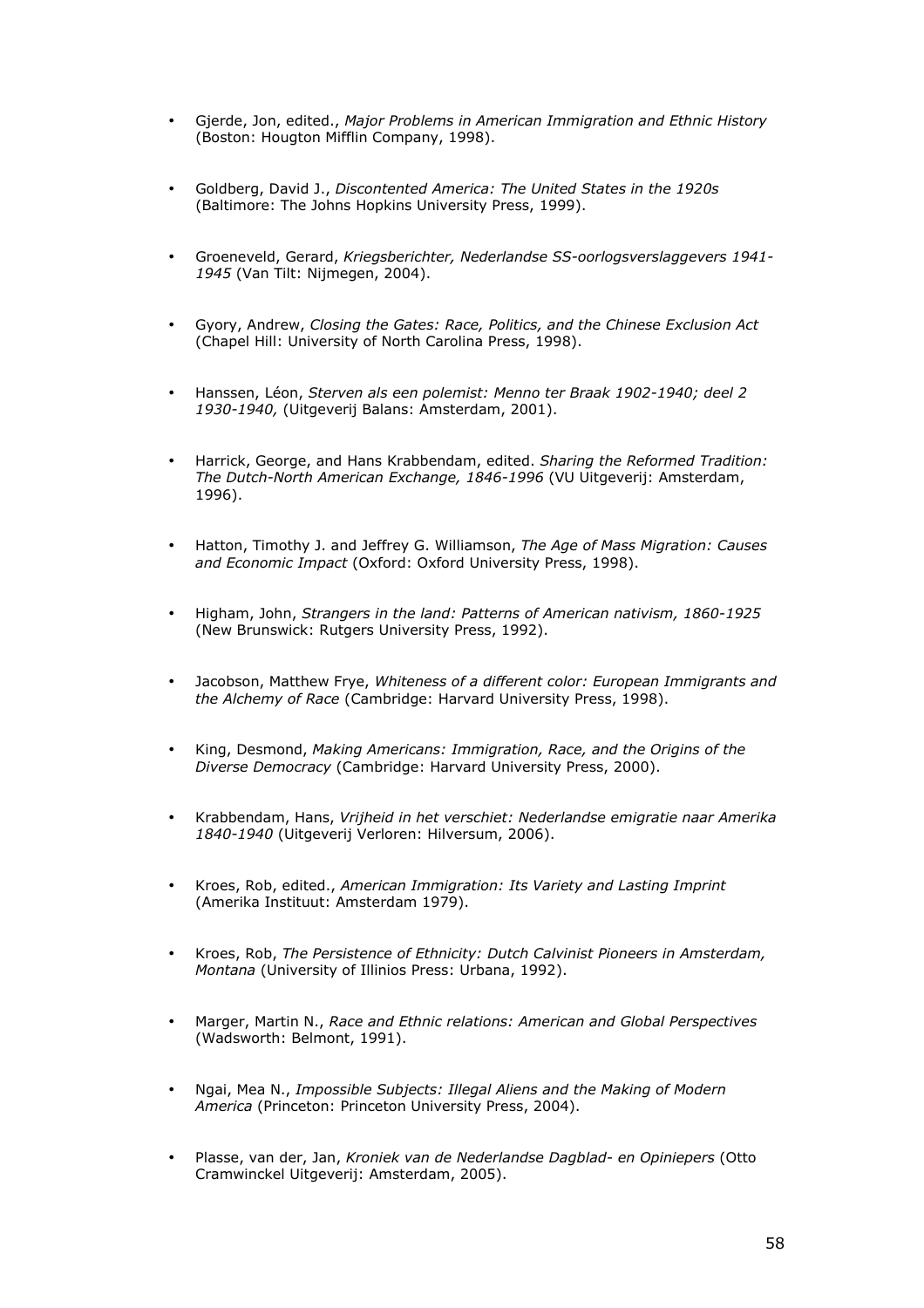- Schneider, Maarten, *De Nederlandse krant 1618-1978: Van 'nieuwstydinghe' tot dagblad* (Het Wereldvenster: Baarn, 1979).
- Schrama, Nic., *Dagblad De Tijd 1874-1974* (Nijmegen: Valkhof Pers, 1996).
- *Statistical Abstract of the United States* (Washington, D.C.: Government Printing Office, 1929).
- Takaki, Ronald, *A Different Mirror: A History of Multicultural America* (New York: Back Bay Books, 2008).
- Tichenor, Daniel J., *Dividing lines: The Politics of Immigration Control in America* (Princeton: Princeton University Press, 2002).
- Ueda, Reed, *A Companion to American Immigration* (Blackwell: Malden, 2006).
- Vought, Hans P., *The Bully and the Melting Pot,* (Mercer University Press: Macon, 2004).
- Zeidel, Robert F., *Immigrants, Progressives, and Exclusion Politics: The Dillingham Commission, 1900-1927* (Northern Illinios University Press: DeKalb, 2004).
- Zolberg, Aristide R., *A Nation by Design: Immigration policy in the Fashioning of America* (Cambridge: Harvard University Press, 2006).

## **Articles**

- Allerfeldt, Kristofer, "Rejecting the United States of the World: The consequences of Woodrow Wilson's new diplomacy on the 1921 Immigration Act," *European Journal of American Culture* 26, No. 3 (2007).
- Barkan, Elazar, "Reevaluating Progressive Eugenics: Herbert Spencer Jennings and the 1924 Immigration Legislation," *Journal of the History of Biology* 24, No. 1 (1991).
- Dwyer, June, "Disease, Deformity, and Defiance: Writing the Language of Immigration Law and the Eugenics Movement on the Immigrant Body," *MELUS* 28, No.1 (2003).
- Getz, Lynne M., "Biological Determinism in the Making of Immigration Policy in the 1920s," *International Science Review* 70, No. 1 & 2 (2001).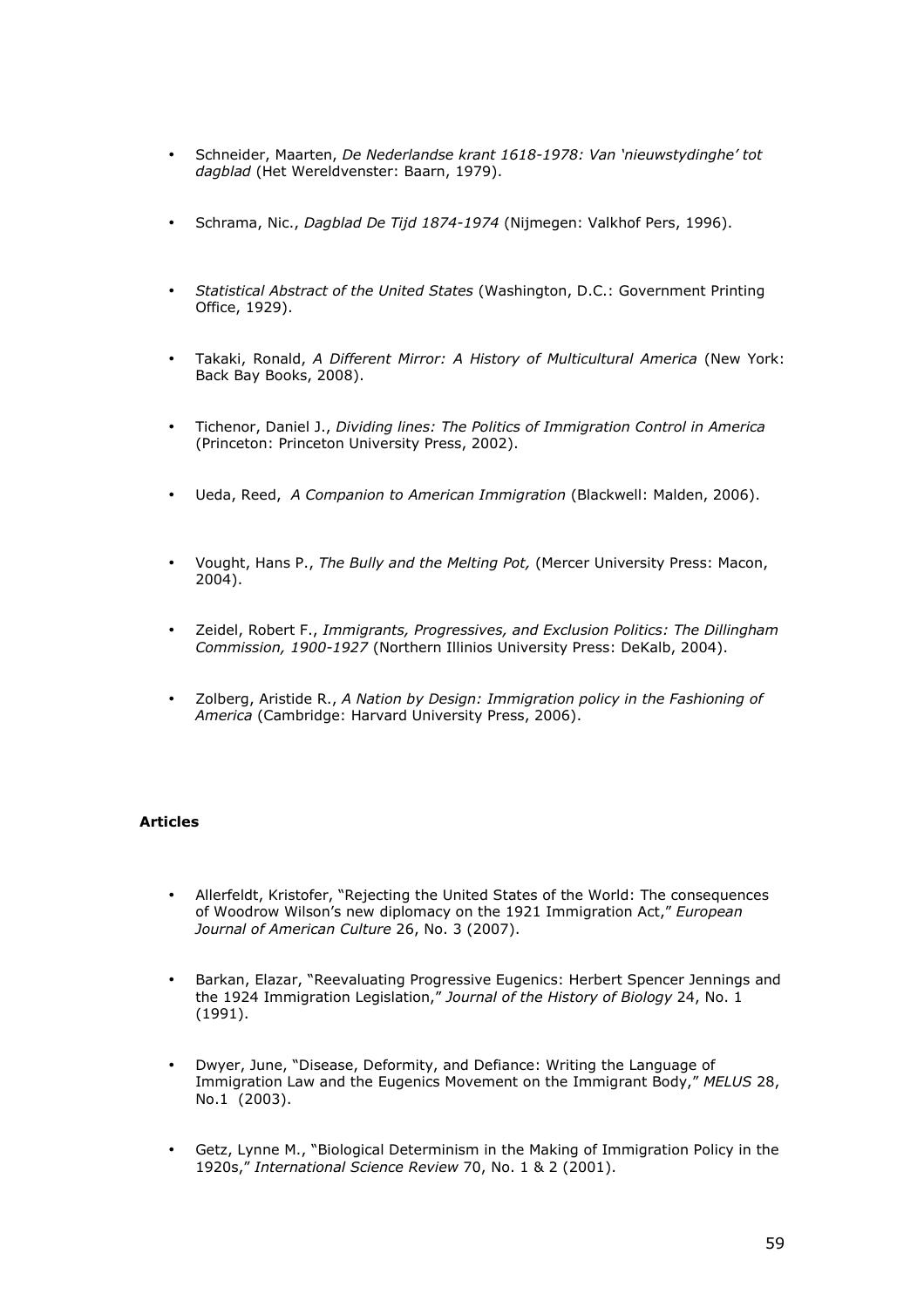- Graham, Otis, "John Higham Revisited," *The Social Contract* 14, No. 3, (2004).
- Hatton, Timothy J. and Williamson, Jeffrey G., "The Impact of Immigration on American Labor Markets Prior to the Quotas," *NBER Working Paper Series* No. 5185 (1995).
- Ly, Son-Thierry, and Patrick Weil, "The Antiracist Origin of the Quota System," *Social Research* 77, No. 1 (2010).
- Ngai, Mae M., "The Architecture of Race in American Immigration Law: A Reexamination of the Immigration Act of 1924," *Journal of American History* 86, Issue 1. (1999).
- Timmer, Ashley S., and Jeffrey G. Williamson, "Immigration Policy Prior to the 1930s: Labor Markets, Policy Interactions and Globalization Backlash," *Population and Development Review* 24, No. 4 (1998).
- Timmer, Ashley S. and Williamson, Jeffrey G., "Racism, Xenophobia or Markets? The political Economy of Immigration Policy Prior to the Thirties," *NBER Working Paper Series* No. 5867 (1996).
- Zelman, Donald L., *International Migration Review,* 23, No. 4 (Winter, 1989).

## **Newspaper articles**

- "Amerika, Japan en het "Pan-Pacific" vraagstuk," *Nieuw Rotterdamsche Courant*, March 4, 1924.
- "Beperking van Immigratie," *De Standaard,* February 23, 1921.
- "Buitenland: Algemeen overzicht," *De Tijd,* April 19, 1924.
- "Buitenland: Algemeen overzicht," *De Tijd,* May 1, 1924.
- "Buitenland: Algemeen overzicht," *De Tijd,* May 9, 1924.
- "Buitenland: Algemeen overzicht," *De Tijd,* May 17, 1924.
- "De Amerikaansche immigratie beperkingswet," *Nieuw Rotterdamsche Courant,*  May 29, 1924.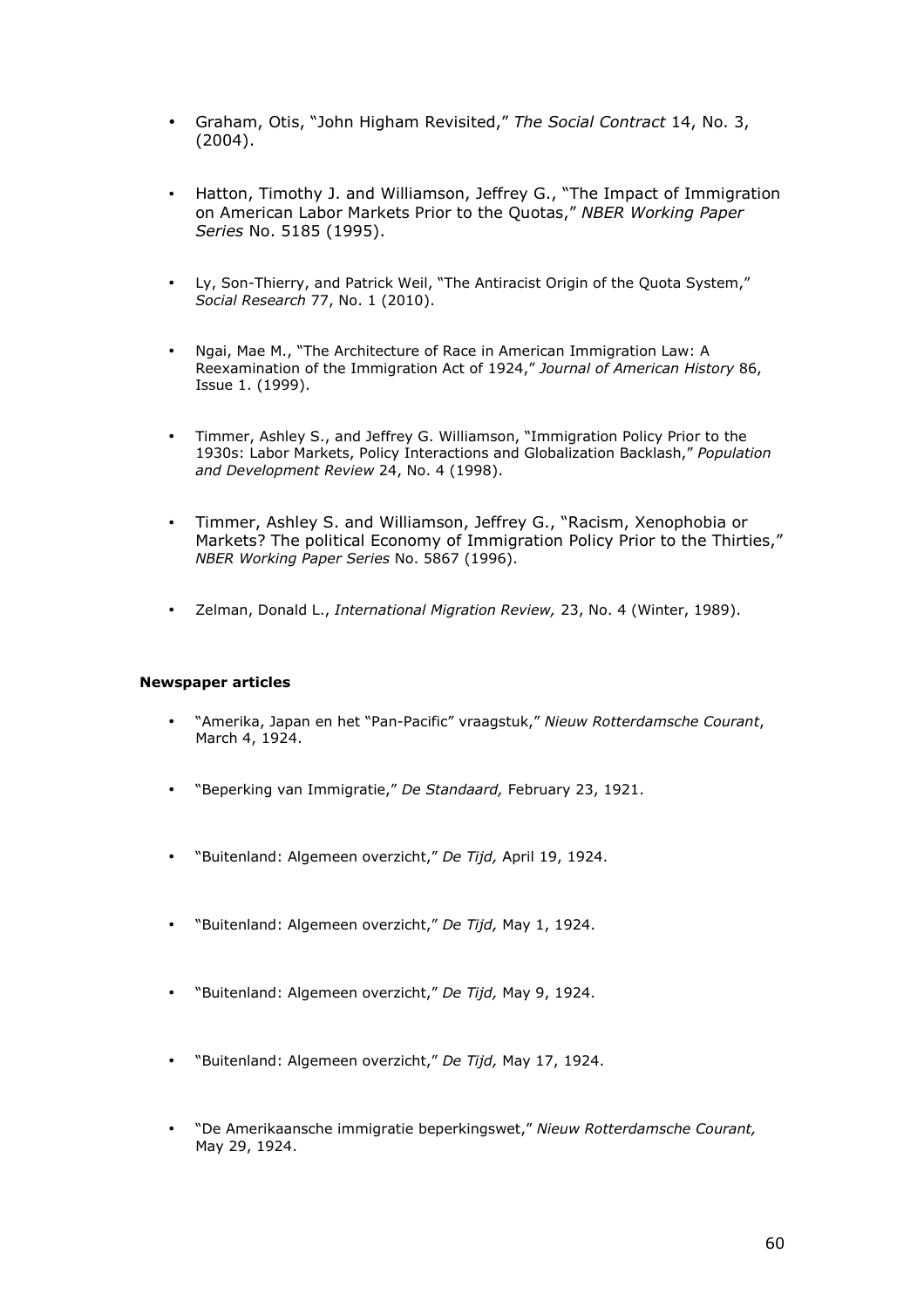- "De Amerikaansche immigratie-beperkingswet," *Het Vaderland,* May 30, 1924.
- "De anti-Japansche immigratie-wet van Amerika," *De Tijd,* April 16, 1924.
- "De gebeurtenissen van den dag," *De Standaard,* April 23, 1924.
- "De gebeurtenissen van den dag," *De Standaard,* April 25, 1924.
- "De gebeurtenissen van den dag," *De Standaard,* June 3, 1924.
- "De immigratie-wet," *De Maasbode,* April 17, 1924.
- "De immigratie-wet: De houding van Japan," *De Maasbode,* April 20, 1924.
- "De immigratie-wet: De juiste cijfers," *De Maasbode,* April 29, 1924.
- "De immigratie-wet: De senaat tegen uitstel," *De Maasbode,* May 9, 1924.
- "De immigratie-wet: Een tusschen-regeling," *De Maasbode,* April 27, 1924.
- "De immigratiewet: inwerkingtreding 1 juli," *De Maasbode,* May 8, 1924.
- "De immigratiewetten in Amerika," *De Standaard,* April 7, 1924.
- "De Japanse immigratie in Amerika," *Het Vaderland,* May 31, 1924.
- "De nieuwe immigratiewet," *Algemeen Handelsblad,* April 4, 1924.
- "De nieuwe immigratie-wet," *Algemeen Handelsblad,* May 19, 1294.
- "De nieuwe immigratiewet," *De Standaard,* April 22, 1924.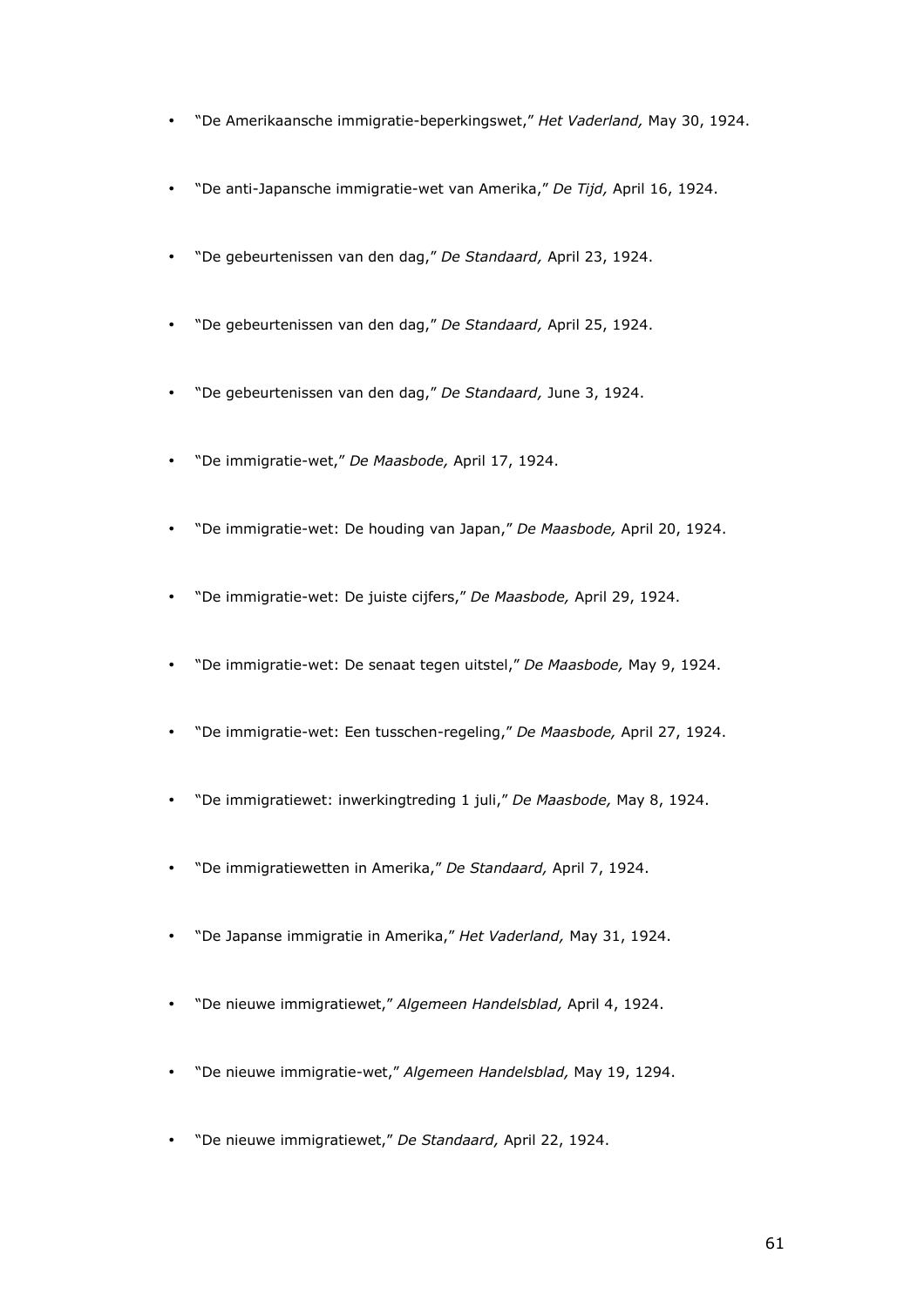- "Het immigrantenvraagstuk en de landbouw in Amerika," *Het Vaderland,* May 28, 1924.
- "Het onderzoek der tweede klas-passagiers," *Algemeen Handelsblad,* March 5, 1924.
- "Immigratie… politiek," *De Maasbode,* May 3, 1924.
- "Immigratie en preferentie," *Nieuw Rotterdamsche Courant,* May 17, 1924.
- "Indrukken uit Washington: De A.S. presidentsverkiezingen. De immigratiekwestie," *De Maasbode,* May 2, 1924.
- "Minister Davis en de immigratie I," *Nieuw Rotterdamsche Courant,* March 5, 1924.
- "Minister Davis en de immigratie II," *Nieuw Rotterdamsche Courant,* March 6, 1924.
- "Nederland en het landverhuizersvraagstuk in de Ver. Staten.," *De Standaard,* 22 April, 1924.
- "Nederlandsche emigratie naar de V.S., *De Standaard,* April 19, 1924.
- "Onrust in Amerika over de immigratie wet," *De Tijd,* May 15, 1924.
- "President Coolidge onderteekent de Amerikaansche immigratiewet," *De Tijd,* May 27, 1924.
- "Tweedeklas-passagier in New York," *Algemeen Handelsblad,* March 4, 1924.
- "Van immigrant tot Amerikaansch burger I," *Het Vaderland*, August 20, 1924.
- "Van immigrant tot Amerikaansch burger II & III," *Het Vaderland,* August 26, 1924.
- "Varia," *De Standaard,* March 5, 1921.
- "Varia," *De Standaard,* May 8, 1924.